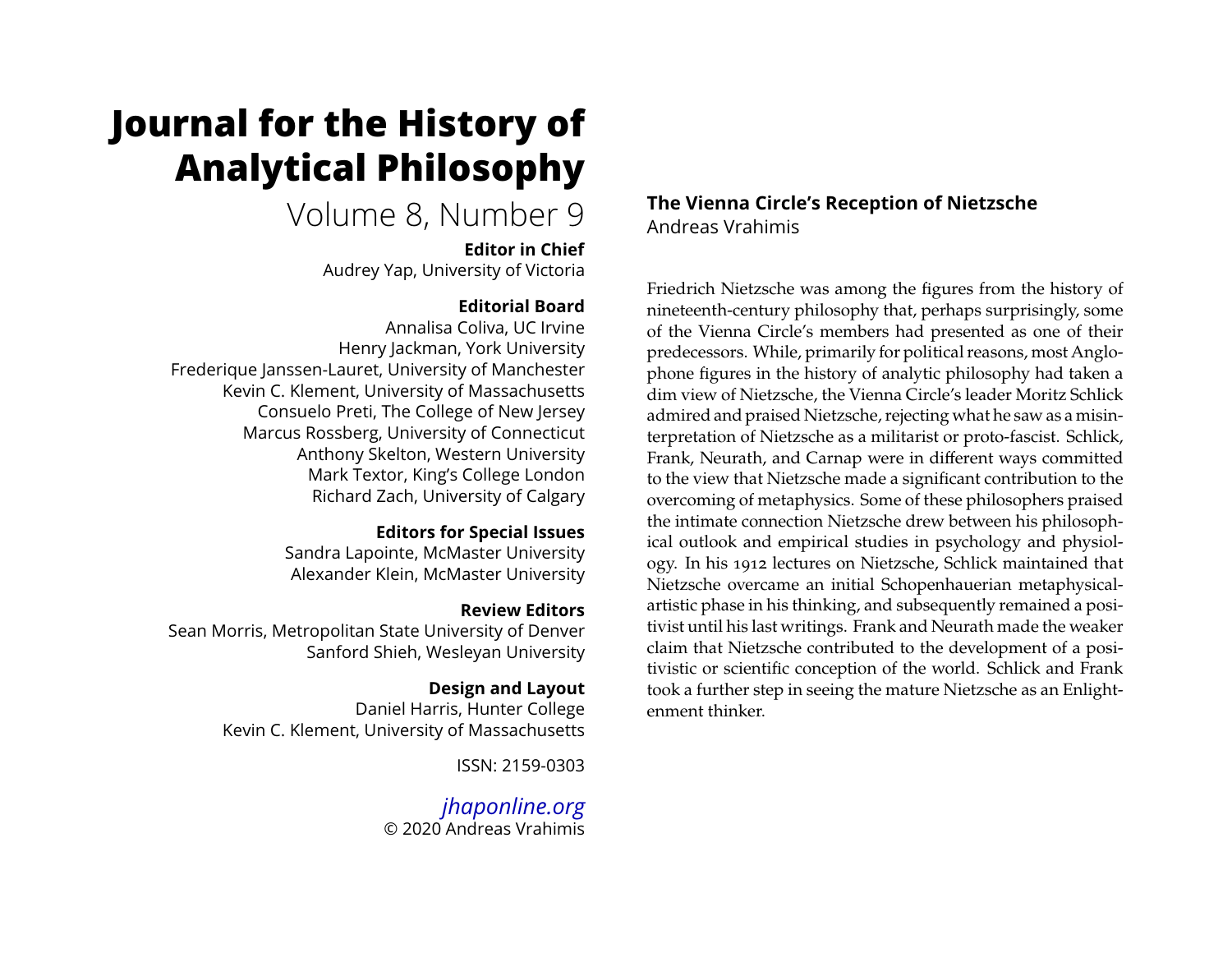## **The Vienna Circle's Reception of Nietzsche**

# Andreas Vrahimis

Since at least as far back as Lou Andreas-Salomé's *Nietzsche* from 1894, some scholars have detected a "positivist" phase in Nietzsche's intellectual development (see [Hussain 2004,](#page-26-0) 365). This interpretation has been debated in various contexts, the most recent being an ongoing scholarly debate concerning the precise nature of Nietzsche's view of natural science (see, e.g., [Cohen 1999,](#page-25-0) [Clark and Dudrick 2004,](#page-25-1) [Hussain 2004\)](#page-26-0). This paper will examine an intricately connected topic in the history of contemporary philosophy, namely the reception of Nietzsche's thought by the Vienna Circle. Despite usually avoiding the use of this etic term as a self-description, the Vienna Circle largely contributed to shaping the conception of "positivism" at work in contemporary philosophy, and thereby also the conception at stake in the aforementioned debates within Nietzsche scholarship. As I will demonstrate in this paper, some of the Vienna Circle's leading members had interpreted the later Nietzsche as a positivist, as engaged in overcoming metaphysics, as an Enlightenment thinker, and as contributing to the formation of a scientific conception of the world.

Though some of Carnap's, Neurath's, and Schlick's reactions to Nietzsche have been debated by historians of analytic phi-losophy,<sup>[1](#page-1-0)</sup> and though some comparisons between them have been attempted,<sup>[2](#page-1-1)</sup> so far no comprehensive study of these various responses has been undertaken. Scholarly focus on individual figures has sometimes resulted in puzzlement: why, for example, would someone like [Carnap](#page-25-3) [\(1959a,](#page-25-3) 80) refer to Nietzsche in the course of presenting how modern logic allows philosophers to overcome metaphysics? Such puzzlement is dissolved, as this paper will show, by taking into account all of the passages in which Vienna Circle members respond to Nietzsche's work in similar ways to Carnap.

In this paper, I will examine Schlick's, Frank's, Neurath's, and Carnap's various discussions of Nietzsche throughout their work. I will demonstrate that the Vienna Circle's members understood Nietzsche in light of a cluster of interrelated theses. The most important of these can be formulated as follows:

(N1) Nietzsche was an anti-metaphysical philosopher.

As I will show in what follows, Schlick, Frank, Neurath, and Carnap all endorsed [N1,](#page-0-0) interpreting Nietzsche as committed to overcoming metaphysics. A detailed analysis of their articulations of [N1,](#page-0-0) however, shows that they each emphasise different aspects of Nietzsche's overcoming of metaphysics. We shall see that Schlick emphasises Nietzsche's rejection of the possibility of knowledge of a "supersensible" [\(Schlick 2013,](#page-28-1) 228) world; Frank highlights Nietzsche's psychological and linguistic critique of metaphysical concepts; like Frank, Neurath links Nietzsche's overcoming of metaphysics to his use of psychology, as well as his critique of Kantian philosophy; Carnap focuses on

<span id="page-1-0"></span><sup>1</sup>For Carnap, see [Allen](#page-25-2) [\(2003\)](#page-25-2); [Gabriel](#page-26-1) [\(2004,](#page-26-1) 12); [Wolters](#page-29-0) [\(2004,](#page-29-0) 28, 32); [Sachs](#page-28-0) [\(2011\)](#page-28-0); [Mormann](#page-27-0) [\(2012\)](#page-27-0); [Moreira](#page-27-1) [\(2018\)](#page-27-1). For Neurath, see [Nemeth](#page-27-2) [\(1992\)](#page-27-2). For Schlick, see [Iven](#page-26-2) [\(2013a,](#page-26-2)[b\)](#page-26-3).

<span id="page-1-1"></span><sup>2</sup>For example, [Nelson](#page-27-3) [\(2018,](#page-27-3) 324–26) briefly refers to Frank's and Schlick's responses to Nietzsche. [Ferrari](#page-26-4) [\(2016\)](#page-26-4) discusses the differences between Schlick's and Carnap's metaethical views, mentioning that they, as well as Frank, were influenced by Nietzsche. [Mormann](#page-27-4) [\(2015,](#page-27-4) 421) very briefly compares Schlick's,

Carnap's, and Neurath's responses to Nietzsche, only to claim (without adducing further textual evidence) that they are incompatible; nonetheless, despite the differences Mormann notes, I will demonstrate that there are fundamental points of agreement between all three (and also Frank). [Tuusvuori](#page-29-1) [\(2000,](#page-29-1) 159–62, 233, 290–92, 678–80) briefly overviews some of Schlick's, Neurath's, Carnap's, Frank's and von Mises' remarks on Nietzsche, but does not discuss Schlick's (at the time unpublished) lecture notes, and does not draw connections between their views. [Fischer\(1999\)](#page-26-5) only compares Schlick's and Carnap's more well-known mentions of Nietzsche. Except for [Mormann](#page-27-4) [\(2015\)](#page-27-4), almost none of these comparisons consider the most extensive treatment of Nietzsche by any Circle member, namely [Schlick](#page-28-1) [\(2013\)](#page-28-1).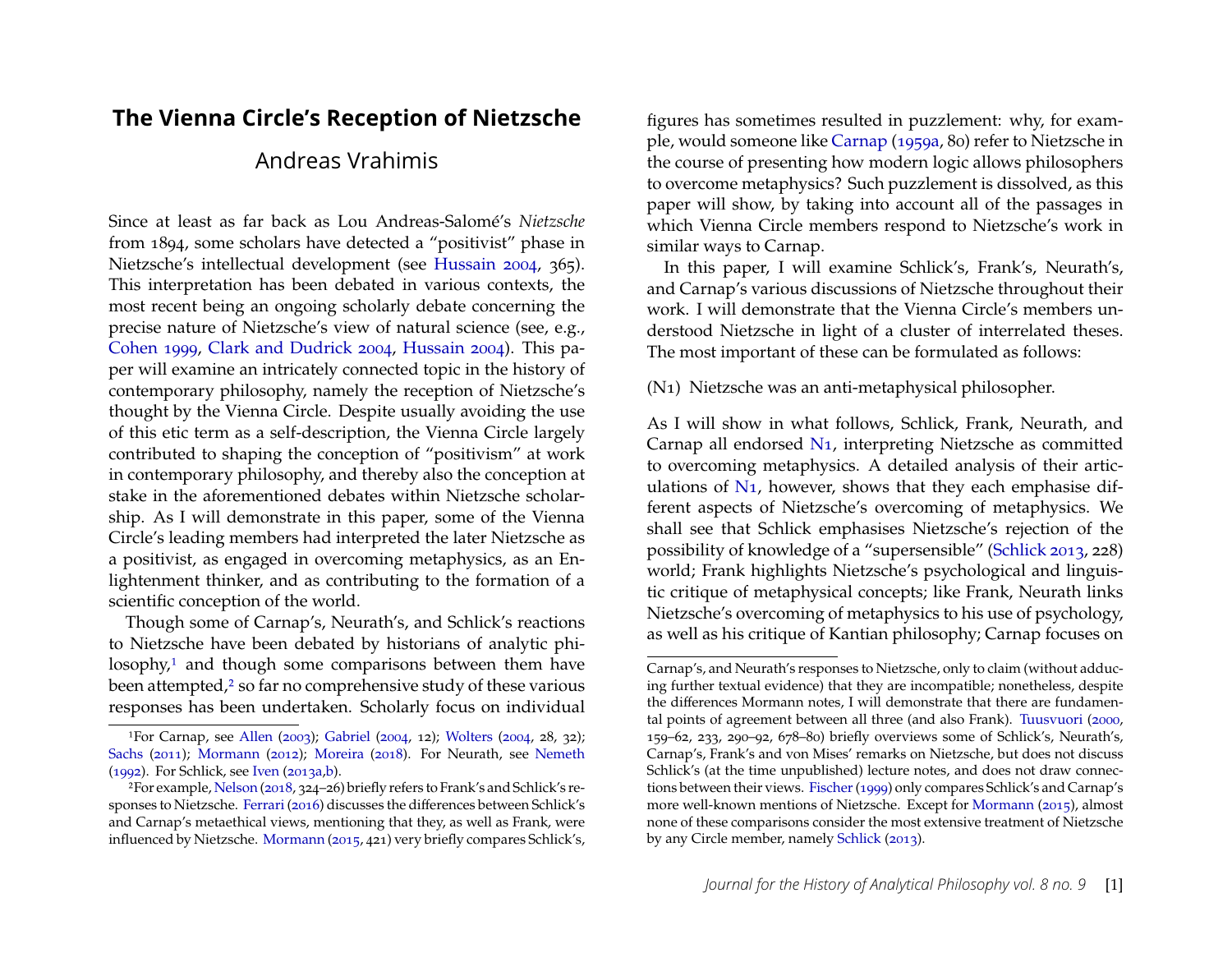Nietzsche's division of his work between empirical studies and poetry. This partly reflects disagreements within the Vienna Circle concerning the correct conception of the project of overcoming metaphysics. Clearly there are also substantial differences between Nietzsche's and the Vienna Circle's members' various conceptions of metaphysics, as well as their proposed methods for its overcoming. Although scholars later debated the question of Nietzsche's commitment to a brand of falsificationism, (e.g., [Clark and Dudrick 2004,](#page-25-1) [Hussain 2004\)](#page-26-0), none of the Vienna Circle's members explicitly interpreted him as a verificationist. Indeed, as I explain in Section [4,](#page-8-0) Schlick presents Nietzsche as committed to the thesis that metaphysical statements are false, rather than, as the Vienna Circle's verificationism would have it, meaningless. Thus  $N_1$  should be construed broadly as indicating an overall critical attitude towards the viability of metaphysics, rather than tied to a specific conception of a method for overcoming metaphysics.

A second thesis which the majority of the abovementioned Vienna Circle members explicitly upheld is the following:

(N2) Nietzsche's philosophy was intimately related to the results of specific scientific fields, including most prominently psychology.

Interestingly, in most of the relevant writings by the Vienna Circle, [N2](#page-0-0) is connected to [N1.](#page-0-0) In other words, Nietzsche's overcoming of metaphysics is seen as being accompanied by his high estimation of empirical sciences like psychology and physiology. As already noted, some of these writings portray Nietzsche as deploying empirical psychological explanations in support of the attempt to overcome metaphysics.

The combination of  $N_1$  with  $N_2$  is further connected with a third interpretative thesis:

(N3) Nietzsche was a positivist.

Here, I employ the term "positivism" in the very broad sense

found in Schlick's methodological and epistemological characterisation of Nietzsche. As I will show in Section [4,](#page-8-0) Schlick explicitly takes Nietzsche to be a "positivist" in the sense of being committed to the thesis that philosophy has no special method for acquiring knowledge, above or beyond the empirical methods of the sciences. If metaphysics is conceived as relying on such special methods, this means that  $N_3$  is connected to, though it does not necessarily entail, [N1.](#page-0-0)[3](#page-2-0) Schlick was in fact the only Vienna Circle member to explicitly defend [N3.](#page-0-0) However, Frank and Neurath defend the following weaker claim:

(N3\*) Nietzsche made significant contributions to the development of a scientific world conception.

In other words, Frank and Neurath, as I will show in Sections [7](#page-15-0) and [8,](#page-18-0) do not make the bolder interpretative claim that Schlick makes, but instead briefly mention the significance of Nietzsche's contributions to the scientific (or "positivistic": [Frank 1970,](#page-26-6) 232) outlook that they also championed. That Schlick makes the bolder claim  $(N_3)$ , while Frank and Neurath limit themselves to weaker claims  $(N_3^*)$  may be explainable by the fact that, as we shall see in Sections [2](#page-5-0)[–5,](#page-10-0) Schlick wrote extensively on the interpretation of Nietzsche's oeuvre, while Frank and Neurath did not. Carnap simply does not comment on this subject.

The fourth interpretative thesis which this paper will explore is the view that

(N4) Nietzsche was an Enlightenment thinker.

Though closely connected to all the above theses, this view was explicitly upheld, as we shall see, only by Schlick and Frank. Both Schlick and Frank understood Nietzsche to be an Enlightenment thinker insofar as: he rejected metaphysics  $(N_1)$ , he valued the results of specific sciences [\(N2\)](#page-0-0), and he was either a positivist

<span id="page-2-0"></span><sup>3</sup>For example, some varieties of nineteenth-century positivism were not committed to [N1.](#page-0-0)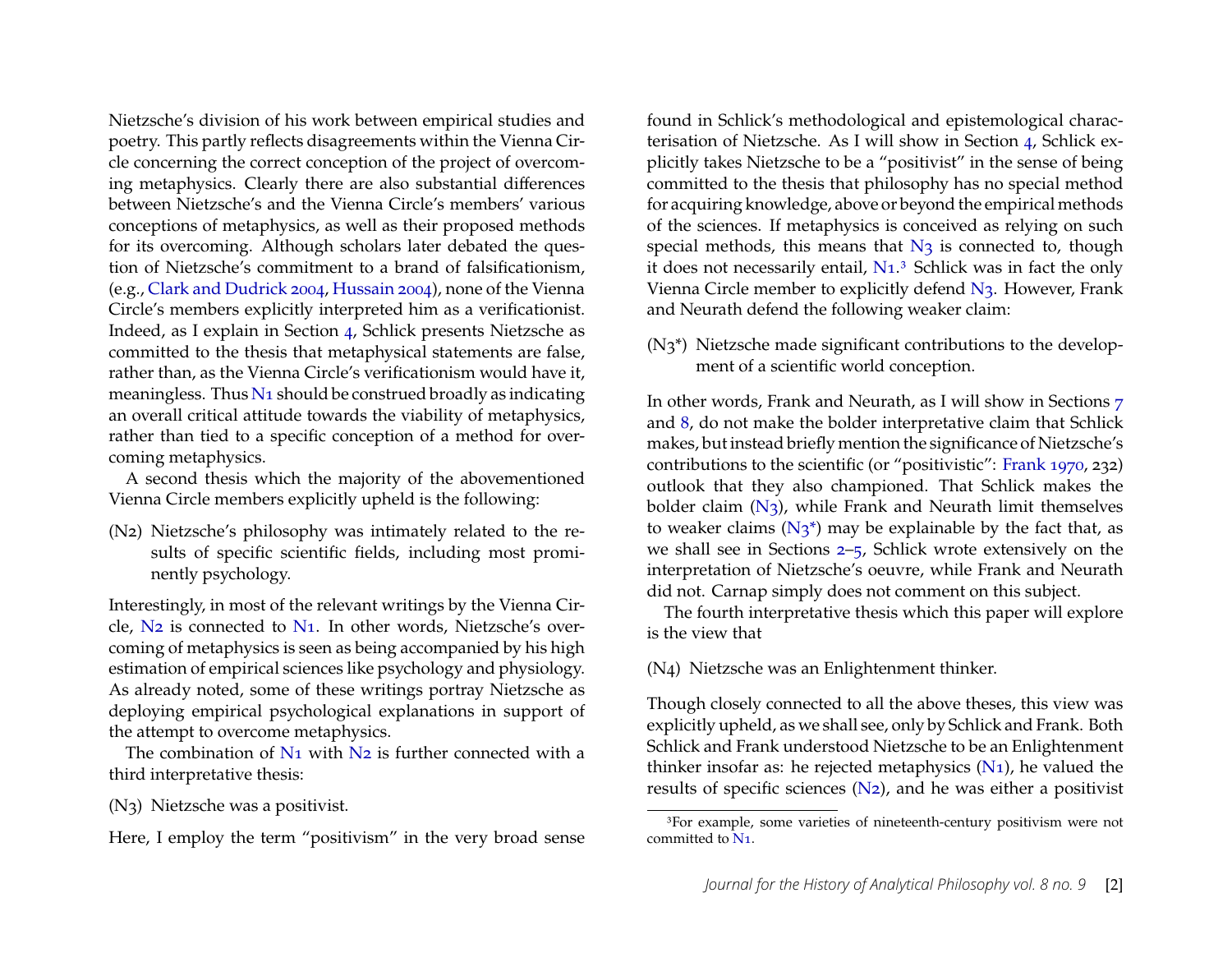[\(N3\)](#page-0-0), as Schlick argues, or committed to a scientific conception of the world  $(N_3^*)$  $(N_3^*)$  $(N_3^*)$ , as Frank claims. As I show in Sections  $3-4$ , Schlick saw Nietzsche's early Schopenhauerian metaphysics as accompanied by a critique of the Socratic culture of the Enligthenment. In Schlick's view, Nietzsche only became a proponent of the Enlightenment when he overcame his early metaphysics and embraced a scientific world conception.

Interestingly, [N1–N4](#page-0-0) broadly align with the types of philosophical views that the Vienna Circle outwardly presented as characterising their unified outlook. Inwardly there were, as most scholars agree, significant disagreements between the Circle's members (see, e.g., [Uebel 2007\)](#page-29-2). Most importantly, though, they were all agreed that this had something to do with some brand of verificationism, the manner in which metaphysics was to be overcome  $(N_1)$  was conceived in quite distinct ways by Schlick, Neurath, and Carnap (see, e.g., [Uebel 2019\)](#page-29-3). In this paper, I focus on the broad agreement between Vienna Circle members, and will therefore avoid focussing on what are otherwise incredibly significant differences between their positions.[4](#page-3-0)

Though the Vienna Circle's members did come to see Nietzsche as their predecessor in connection to the abovementioned theses, they also objected to specific aspects of Nietzsche's ethics. Carnap's 1929 lecture notes indicate that he discussed Nietzsche's association with "aristocratic ethics" and "heroism" [Carnap](#page-25-4) [\(1922–33,](#page-25-4) 33), though the notes are inadequate for fur-ther determining Carnap's position on this topic.<sup>[5](#page-3-1)</sup> Despite his high enthusiasm for Nietzsche's genius, Schlick, e.g., [\(1952,](#page-28-2) 78– 79) remained critical of Nietzsche's conception of a *Herrenmoral*. After Schlick's death, [Waismann](#page-29-4) [\(1994a,](#page-29-4)[b\)](#page-29-5) would follow suit in presenting some scathing criticisms of Nietzsche's specific view

that the members of a "master race" [\(1994a,](#page-29-4) 47) should be exempt from all moral strictures. Nonetheless, it is important here to specify that such criticisms only concern the positive conception of ethics outlined by Nietzsche. Other aspects of Nietzsche's ethics and metaethics, especially his critique of morality, influenced some Vienna Circle members (see, e.g., [Mormann 2010,](#page-27-5) [Ferrari 2016\)](#page-26-4).

The Vienna Circle's accounts of Nietzsche are at odds with the vehement rejections of Nietzsche's thought developed by other significant figures in the history of analytic philosophy. The latter were largely a result of Nietzsche's association with political positions to which the majority of Anglophone analytic philosophers were opposed. At the outset of the First World War, British propaganda had portrayed Nietzsche as responsible for Germany's amoral militarism (see [Martin 2006\)](#page-26-7). As [Ake](#page-25-5)[hurst](#page-25-5) [\(2010,](#page-25-5) 18–25, 55–58, 69–70, 96, 101–104) has shown, these outcries shaped the Anglophone analytic reaction to Nietzsche. Already during the interwar, Russell would claim that "Hitler's ideals come mainly from Nietzsche" (quoted in [Akehurst 2010,](#page-25-5) 1). Russell repeats this claim in his popular *History of Western Philosophy* [\(1946,](#page-27-6) 667, 746), though there he clarifies that Nietzsche was neither a nationalist nor an anti-Semite [\(1946,](#page-27-6) 791–92). The most direct point of contrast to Nietzsche's reception by Anglophone analytic philosophers is found in Schlick's work. In 1914, [Schlick](#page-28-1) [\(2013,](#page-28-1) 77–87) defended Nietzsche against the British propagandists' charge of militarism, and again during the 1930s against the far-right militaristic appropriation of Nietzsche [\(1952,](#page-28-2) 77–79).[6](#page-3-2) Another important case in point relates to Neurath, who in 1944-1945 had co-published with Joseph Lauwerys a series of papers arguing that Plato's *Republic* should be banned from education in post-war Germany, as fascists could use it to propagate their ideas (see [Soulez 2019,](#page-28-3) [Tuboly forthc. b\)](#page-28-4). Their work predated, and influenced, similar political attacks by Rus-

<span id="page-3-0"></span><sup>4</sup>My focus on commonalities may come at the expense of an analysis of Nietzsche's influence on some of the Vienna Circle's disagreements concerning practical philosophy. This has already been explored in [Ferrari](#page-26-4) [\(2016\)](#page-26-4).

<span id="page-3-1"></span><sup>5</sup>[Moreira](#page-27-1) [\(2018,](#page-27-1) 268) claims that "nothing suggests that Carnap has any sympathy with these views".

<span id="page-3-2"></span><sup>6</sup>See [Wolters](#page-29-6) [\(2017,](#page-29-6) 11–14), [Wolters](#page-29-7) [\(forthc.\)](#page-29-7); [Vrahimis](#page-29-8) [\(forthc. a\)](#page-29-8).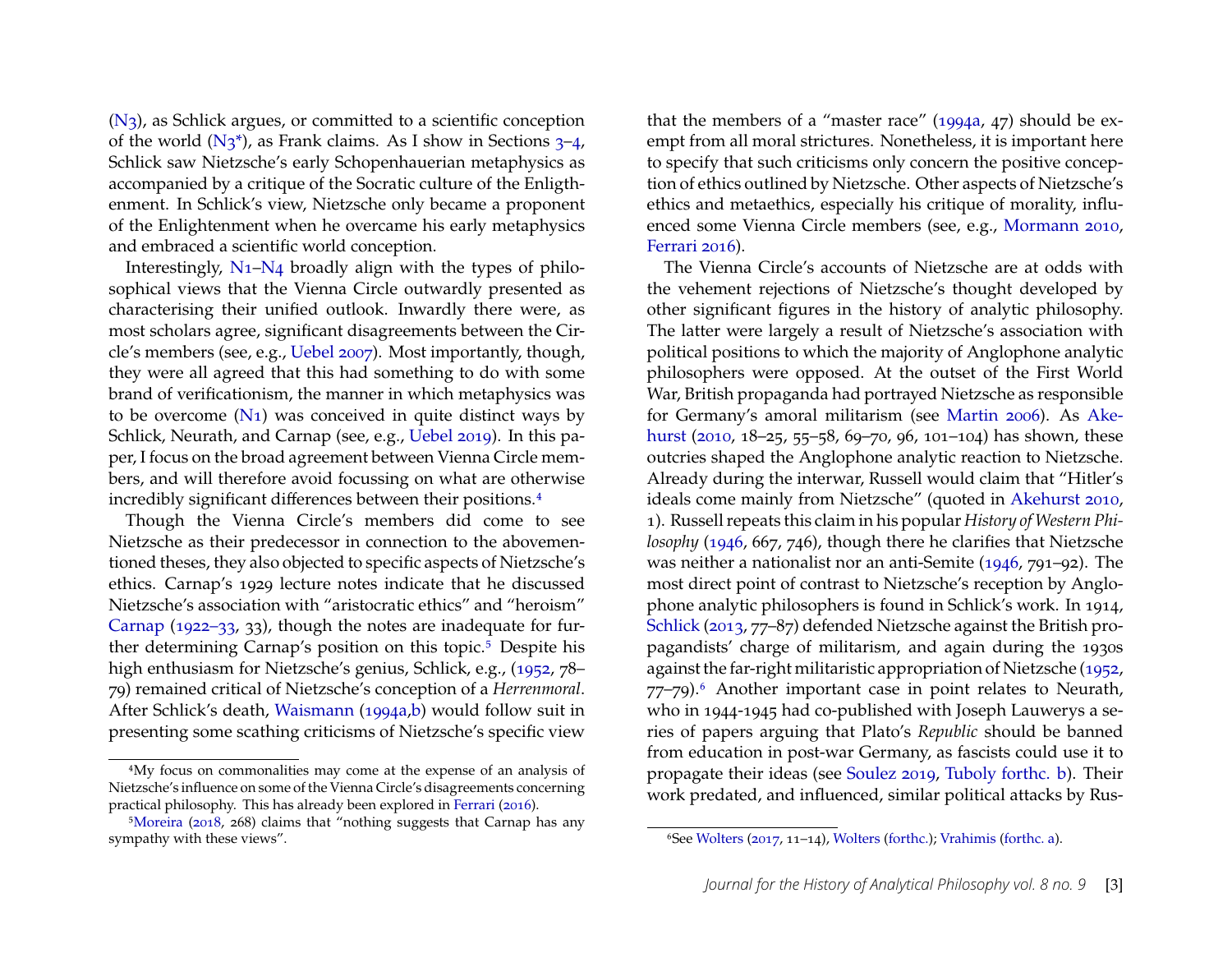sell and Popper against figures from the history of philosophy. Yet contrary to [Russell](#page-27-6) [\(1946\)](#page-27-6), Neurath and Lauwerys' [\(1944;](#page-27-7) [1945\)](#page-27-8) heated polemic against Plato and other philosophers refrained from making political accusations against Nietzsche. Instead, they contained their commentary to a brief chastisement of Nietzsche's portrayal of "the resemblance of his own ideas with those of Frederic II" [\(Neurath and Lauwerys 1944,](#page-27-7) 575). By contrast to Russell and other Anglophone analytic philosophers, Schlick, and in part Neurath, resisted the far-right's misappropriation of Nietzsche. There were, however, contrasting opinions within the Circle.[7](#page-4-0) Carnap's 1918 notes indicate that he conceded the propagandists' view of Nietzsche, classifying him alongside Heraclitus and Thrasymachus as an individualistic defender of "perpetual war", conceived "as a moral necessity" [\(Carnap 1918,](#page-25-6) 17).[8](#page-4-1) [Feigl](#page-26-8) [\(1981,](#page-26-8) 383) also briefly mentions Nietzsche as a militarist in 1952.

It is unlikely that either Carnap or Feigl had read Schlick's 1914 addendum to his lecture notes, in which he develops detailed objections to Nietzsche's portrayal as a militarist. In fact, Schlick's early work, where we find the most extensive treatment of Nietzsche's philosophy by a member of the Vienna Circle, has until recently been overlooked by scholars.<sup>[9](#page-4-2)</sup> Schlick's defence of Nietzsche in his Rostock lecture notes was only published in 2013, while most of his early work has not been translated into English. This in part explains why the Vienna Circle's reception of Nietzsche, and in particular Schlick's major contribution in shaping it, has so far been inadequately studied. This article aims to rectify this omission.

#### **1. Schlick's Reading of Nietzsche**

Among the Vienna Circle's members, Schlick was clearly the most avid admirer of Nietzsche's work (and though the others may have agreed with him concerning  $N_1-N_4$ , it is unlikely that they shared his level of enthusiasm). Schlick's first readings of Nietzsche date back to 1898, when as a 16-year-old Gymnasium student he began to be interested in philosophy [\(Iven 2013b,](#page-26-3) 55). Like many teenagers after him, he enthusiastically discovered Nietzsche [\(Iven 2013b,](#page-26-3) 17–18; [2013a,](#page-26-2) 55), and swiftly began reading first *Zarathustra* and then *Die fröhliche Wissenschaft* [\(Iven](#page-26-2) [2013a,](#page-26-2) 18). He would later note in his (unpublished) autobiography that during his lifetime no other book would "so shake and enrapture [him] as much as Zarathustra" (quoted in [Iven](#page-26-2) [2013a,](#page-26-2) 18, my translation), while elsewhere he thanks Nietzsche for causing in him "so many tears of high enthusiasm" (quoted in [Iven 2013a,](#page-26-2) 18, my translation). As [Iven](#page-26-3) [\(2013b,](#page-26-3) 61–63) points out, Schlick's unpublished manuscripts even contain an undated prose-poem emulating Nietzsche's writing style, in which his protagonist engages in dialogue with Nietzsche's Zarathustra character.[10](#page-4-3)

One of the earliest scholarly acknowledgements of Schlick's influence by Nietzsche occurs in a 1938 memoir, where Feigl writes that

Without more accurate biographical reference-points, it is difficult to establish which influences had the most effect on Schlick's work. As regards his philosophy of life, in particular, I would hardly venture to name anyone apart from Guyau, Nietzsche and Ruskin. [\(Feigl 1979,](#page-26-9) xix–xx)

Feigl goes on to oppose his estimation of Nietzsche's influence

<span id="page-4-0"></span><sup>7</sup>This is unsurprising, given the political complexity of the Vienna Circle; see e.g., [Reisch](#page-27-9) [\(2005\)](#page-27-9).

<span id="page-4-1"></span><sup>&</sup>lt;sup>8</sup>See [Moreira](#page-27-1) [\(2018,](#page-27-1) 267–68). As e.g., [Wolters](#page-29-6) [\(2017,](#page-29-6) 21) points out, the evidence suggests that Carnap had initially been an enthusiastic about the First World War, and only converted to pacifism sometime in 1918.

<span id="page-4-2"></span><sup>9</sup>See [Mormann](#page-27-5) [\(2010,](#page-27-5) 263–64). Exceptions include [Stadler\(2015,](#page-28-5) 281); [Schle](#page-28-6)[ichert](#page-28-6) [\(2003\)](#page-28-6); [Wolters](#page-29-6) [\(2017\)](#page-29-6), [Wolters](#page-29-7) [\(forthc.\)](#page-29-7); [Vrahimis](#page-29-8) [\(forthc. a\)](#page-29-8); [Tuboly](#page-28-7) [\(forthc. a\)](#page-28-7).

<span id="page-4-3"></span><sup>&</sup>lt;sup>10</sup>In his reminiscences of Schlick, [Waismann](#page-29-9) [\(1979,](#page-29-9) xvii) would talk of this tension between Schlick's character as a scientist and his poetic inclinations. [Uebel](#page-29-10) [\(2020,](#page-29-10) 144–45) shows that Schlick's break with Neurath occurred when Neurath described as "poetry" some of the phrases he employed in describing *Konstatierungen*.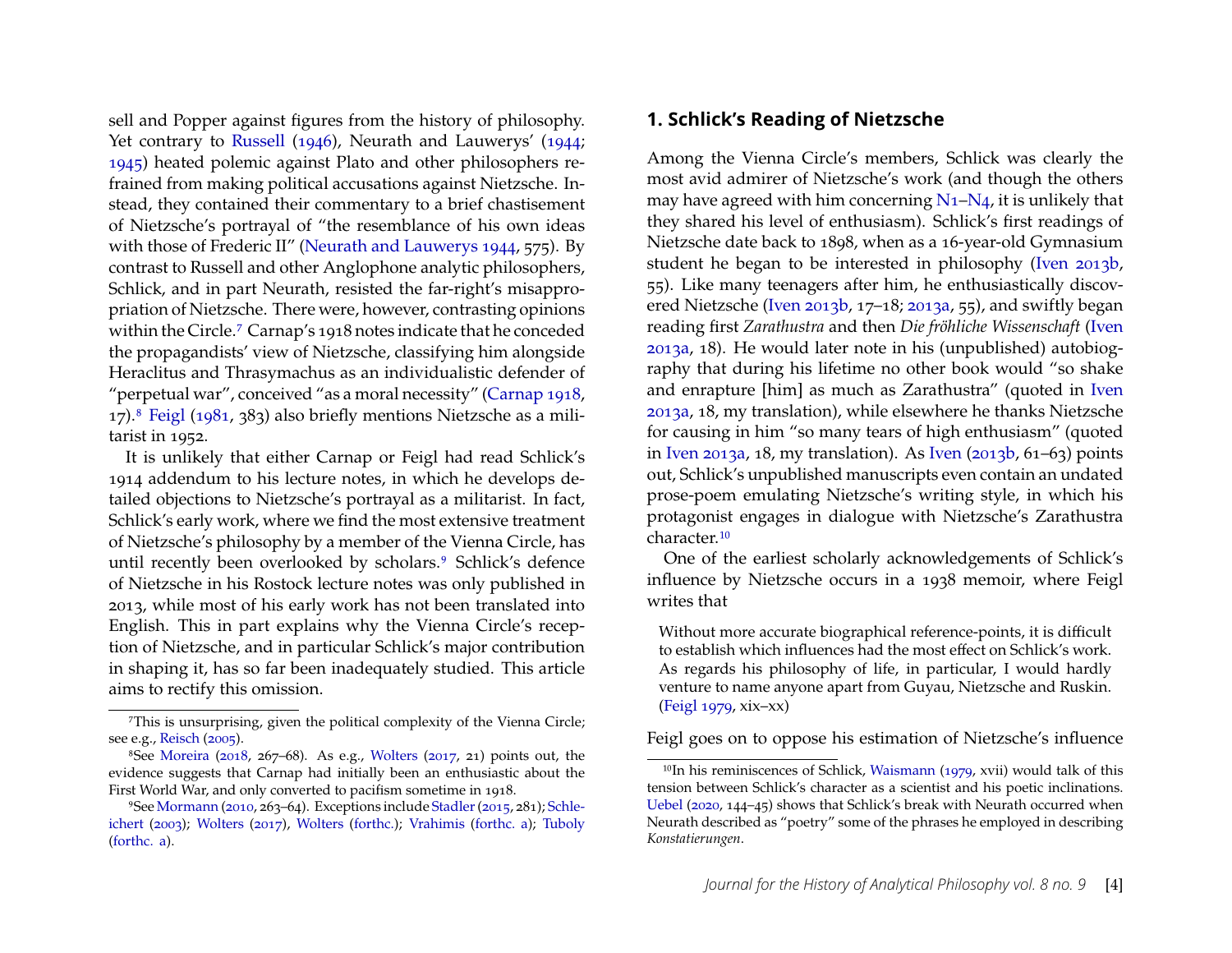on Schlick's "philosophy of life" with other influences on his "theoretical philosophy". Though the division between these two aspects of Schlick's work is not entirely mistaken, the degree to which Nietzsche influenced Schlick exceeds the boundaries Feigl's division sets. As will become clear in our study of sources unavailable to Feigl at the time, Schlick's early Nietzschean concerns would continue to shape not only his philosophy of life and culture, but also his conceptions of ethics and epistemology. As [Mormann](#page-27-5) [\(2010,](#page-27-5) 270–71) and [Ferrari](#page-26-4) [\(2016\)](#page-26-4) have shown, *Problems of Ethics* restates in a more sober tone various Nietzschean themes from Schlick's earlier *Lebensweisheit*. As I will show in Section [6,](#page-12-0) Nietzsche's influence is also felt in Schlick's epistemology, in connection with his consistent account of the value of knowledge throughout his work. Nietzsche's influence continues throughout Schlick's work, from his 1908 *Lebensweisheit* to his last unfinished book *Natur und Kultur*.

In what follows, I will divide my discussion of Schlick's responses to Nietzsche into two parts. In the first part (Sections [2–](#page-5-0) [5\)](#page-10-0), I will discuss Schlick's manner of interpreting Nietzsche, as it is presented in the course of his 1912-1923 lectures at the University of Rostock. Schlick's primary task here concerns the exposition of Nietzsche's thought as he interprets it, without explicitly connecting it to his own philosophical views. In the second part (Section [6\)](#page-12-0), I will address the ways in which Nietzsche, now seen through the prism of the interpretation offered in the Rostock lectures, influenced Schlick's philosophical work, both in his early realist phase and after his turn to positivism during his Vienna years. The interpretation of Nietzsche found in Schlick's lectures also sheds some light on other responses to Nietzsche by the Vienna Circle's members (which I examine in Sections [7–](#page-15-0)[9\)](#page-19-0).

#### <span id="page-5-0"></span>**2. Schlick's Nietzschean Exposition of Nietzsche**

In Nietzsche's work one can find a unique approach to the historiography of philosophy, which Schlick applies in his historical

study of Nietzsche himself. In various places, Nietzsche (e.g., ( $2002, 6-7$ ); ( $1996, 109-10$ ) would analyse philosophical ideas as resulting from physiological drives, often unconscious, and explainable by means of physiology (e.g., by reference to dietary habits). Nietzsche thus conceives of the history of philosophy as inextricably connected to philosophers' lives. A Nietzschean history of philosophy would look to philosophers' biographies, not simply for their "valuations", but also for the drives that underlie them. Schlick's Rostock lectures take what can thus be understood as a Nietzschean approach to the thinker's life and work, by presenting one alongside the other.<sup>[11](#page-5-1)</sup> In fact, [Schlick](#page-28-1) [\(2013,](#page-28-1) 102–6) justifies his method by arguing that a complete understanding of Nietzsche's ideas could only emerge from an understanding of his life. Thus, for example, aside from a number of other biographical details, Schlick pays close attention to Nietzsche's state of health. Schlick uses references to Nietzsche's illness in explaining the fact that he spent a phase in which, being unable to work for extended periods of time, he wrote only fragments [\(2013,](#page-28-1) 240–42). Schlick also enters the perhaps unfortunate debate over whether Nietzsche's final collapse can be detected in some of his last works. Schlick [\(2013,](#page-28-1) 296) rejects Möbius' diagnosis that Nietzsche's pronouncements of his discovery of the doctrine of Eternal Recurrence (forgetting the origins of this doctrine e.g., in Stoicism) were a symptom of his mental illness. Schlick [\(2013,](#page-28-1) 317–18) nonetheless thinks that the lack of inhibition and self-praise that characterises Nietzsche's last works is a first sign of his subsequent collapse.

[Schlick](#page-28-1) [\(2013,](#page-28-1) 99–101, 366–71) makes it clear that he does not rank Nietzsche among the Great Philosophers, nor does he think

<span id="page-5-1"></span><sup>11</sup>Schlick's knowledge of Nietzsche's life comes from Raul Richter, Arthur Dews, and Elizabeth Förster-Nietzsche [\(Iven 2013a,](#page-26-2) 23); [Schlick](#page-28-1) [\(2013,](#page-28-1) 104–5) states that the latter completely misunderstood her brother's philosophical work; see also [Iven](#page-26-2) [\(2013a,](#page-26-2) 23, 33–34, 37–38), [Iven](#page-26-3) [\(2013b,](#page-26-3) 65–66). For a discussion of the overall Germanophone reception of Nietzsche, see e.g., [Aschheim](#page-25-7)  $(1994).$  $(1994).$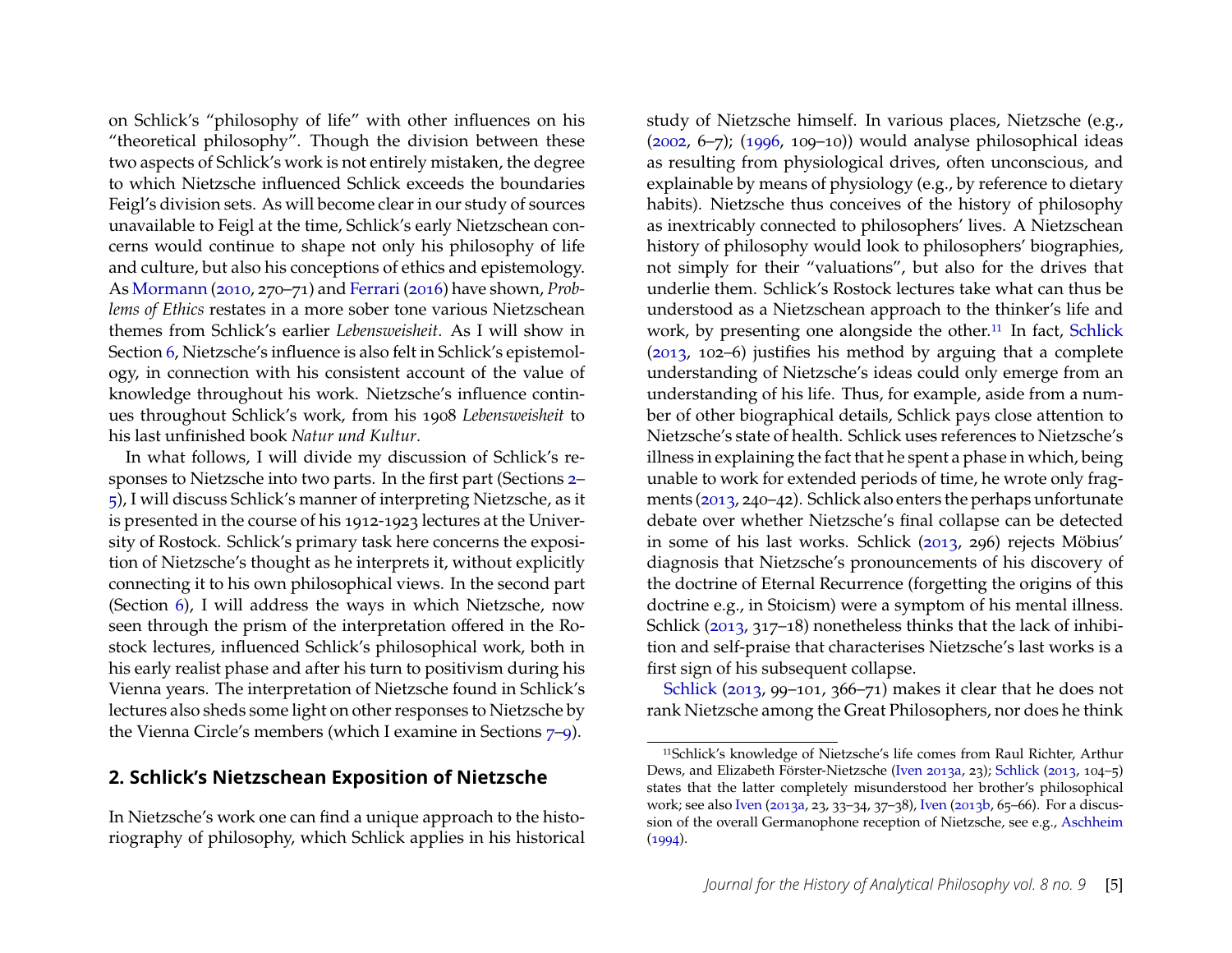that this detracts from the value of his work.[12](#page-6-0) Nietzsche was not a system-builder, and did not attempt to develop a series of interconnected, coherent, original solutions to the basic problems of philosophy.[13](#page-6-1) In most cases, according to Schlick, Nietzsche simply adopted or reworked positions which had already been developed in the context of earlier philosophical debates. For example, as shown in Section [3,](#page-7-0) Schlick takes Nietzsche to have started out as a Schopenhauerian, and thus to have simply expanded Schopenhauer's outlook by applying it to the objects of his philological studies. When he later overcame his early Schopenhauerian leanings, many of Nietzsche's new philosophical positions simply rearticulated views that were originally put forth by earlier nineteenth-century positivists. The fact, however, that most of Nietzsche's answers to the traditional problems of philosophy are not highly original does not otherwise diminish Schlick's appraisal of him. Schlick plainly considers Nietzsche to be a *genius*.[14](#page-6-2) Schlick first of all notes that, even though his positions had already been developed in previous debates, Nietzsche was a genius insofar as he was able to bring them together, connect them to the philosophy of culture, and articulate them with unprecedented passion. Schlick has high praise for Nietzsche's style, and agrees with his own estimation that he was one of the greatest innovators in the German language after Luther and Goethe [\(2013,](#page-28-1) 301–2).[15](#page-6-3) Yet [Schlick](#page-28-1) [\(2013,](#page-28-1) 100–1) insists that Nietzsche should not thereby be understood as being only a great poet. Although Nietzsche is not a great system-builder, he is nonetheless immensely significant as a philosopher of culture.

Schlick conceives of changes in culture as resulting from gradual processes which may take millennia. Juxtaposed to this, Schlick talks of those rare few solitary individuals who singlemindedly rise up against the tide in attempting to overcome their own culture, effecting drastic changes. In 1911, a year before writing his Nietzsche lectures, Schlick had expressed this idea in what appears to be a criticism of Nietzsche's conception of "the transvaluation of values" [\(1979c,](#page-28-10) 115). Schlick argues that Nietzsche's account of "that great process on which all advances in culture and the conception and quality of life depend" [\(1979c,](#page-28-10) 115) mistakenly sees it in individualistic terms, as a sudden change. Instead, in Schlick's view, transvaluation

is a constantly advancing process, slowly and inexorably occurring everywhere, which only occasionally receives a slight change in velocity or direction due to quite exceptional personalities and events, a change whereby particular epochs of cultural history, or of history generally, then become separable from each other. [\(Schlick 1979c,](#page-28-10) 115).

Interestingly, Schlick's list of historical "transvaluation-periods" [\(1979c,](#page-28-10) 115) includes, after the Renaissance and the Reformation, "the dawn of a scientifically grounded world-outlook" [\(1979c,](#page-28-10) 115). The same picture of the long durée involved in the transformation of values and cultures is conjured at the outset of Schlick's 1912 Nietzsche lectures [\(2013,](#page-28-1) 88–91). Here, he concedes that Nietzsche was in fact one of those exceptional figures who manage to stand above the long historical tide, and effect drastic changes in their culture [\(2013,](#page-28-1) 91–92).

The 1911 text states something also intimated by the 1912 lectures, and which will later be repeated by other Vienna Circle members in upholding  $N_3^*$ : namely that Nietzsche's genius is connected to the emergence of a "scientifically grounded worldoutlook" [\(1979c,](#page-28-10) 115). In 1912, [Schlick](#page-28-1) [\(2013,](#page-28-1) e.g., 92) highlights the extent to which Nietzsche's views, radical for his time, had

<span id="page-6-0"></span><sup>12</sup>Nonetheless [Schlick](#page-28-8) [\(1962,](#page-28-8) 17) elsewhere names Nietzsche as a "great thinker".

<span id="page-6-1"></span><sup>13</sup>In *Natur und Kultur* [\(1952,](#page-28-2) 78–79), for example, Schlick mentions that he would obviously not turn to Nietzsche for insights into the philosophy of mathematics. See also [Sachs](#page-28-0) [\(2011,](#page-28-0) 314).

<span id="page-6-2"></span><sup>14</sup>Schlick had earlier developed an account of genius in *Lebensweisheit* [\(2006,](#page-28-9) 181–84).

<span id="page-6-3"></span><sup>15</sup>[Reichenbach](#page-27-12) [\(1978,](#page-27-12) 15) also privately praises Nietzsche's style.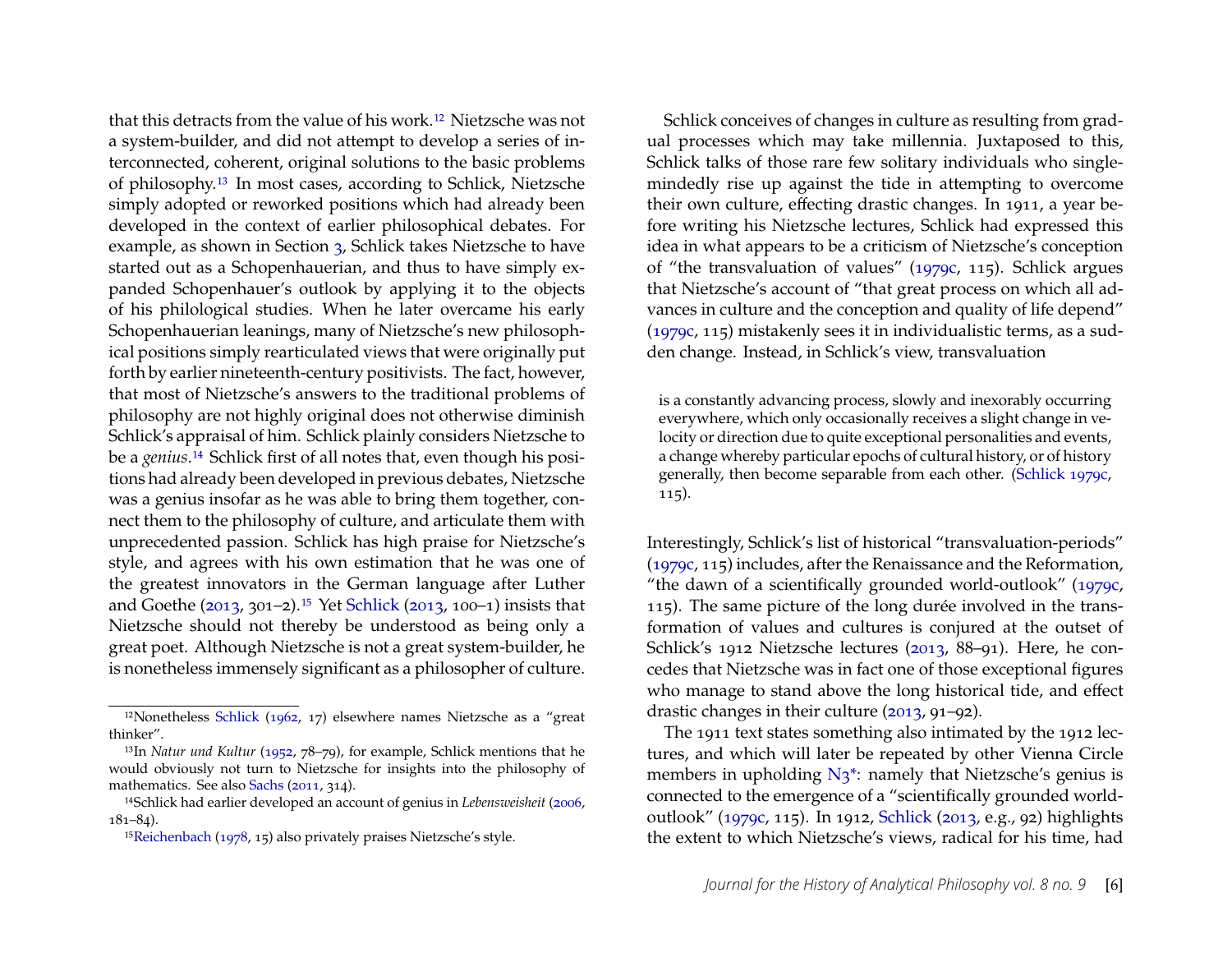already come to be commonplace during the twentieth century.[16](#page-7-1) [Schlick](#page-28-1) [\(2013,](#page-28-1) e.g., 325–28) thinks that Nietzsche looked too far ahead into the future, and thus his efforts were doomed to failure during his own lifetime.

#### <span id="page-7-0"></span>**3. The Tripartite Division of Nietzsche's Phases: The Artistic-Metaphysical Phase**

Like many of his contemporary Nietzsche scholars influenced by [Andreas-Salomé](#page-25-8) [\(2001\)](#page-25-8), Schlick divides Nietzsche's work into the following three phases: (i) an early metaphysical phase under the influence of Schopenhauer and Wagner, (ii) an early positivist phase characterised by the overcoming of metaphysics and an appreciation of science, and (iii) a later development of a non-metaphysical account of the value of life from within the strictures of positivism. In what follows, I will elaborate on each phase as presented by Schlick, beginning with Nietzsche's early metaphysical phase.

In intertwining a biographical account with an attempt to comprehend his *oeuvre*, Schlick begins by describing Nietzsche's and his family's life [\(2013,](#page-28-1) 107–20). He then covers Nietzsche's career as a scholar from a fairly young age [\(2013,](#page-28-1) 120–28), e.g., in establishing a philological study group with his classmates at the age of 16 [\(2013,](#page-28-1) 120–21). He eventually presents Nietzsche's early work as tied to his career as a philologist [\(2013,](#page-28-1) 128–32). Schlick also gives an account of how Nietzsche came under the heavy influence of Schopenhauer [\(2013,](#page-28-1) 132–44) and Wagner [\(2013,](#page-28-1) 144–51). Schlick thinks that, by idolizing these men as his heroes, Nietzsche conjured up an idealized image of his own self, which inevitably led to disappointment when contrasted with reality [\(2013,](#page-28-1) e.g., 209). This disappointment marks the end of the first phase in Nietzsche's work. As I explain

in Section [4,](#page-8-0) Schlick [\(2013,](#page-28-1) 139–40) detects a philosophical critique of Schopenhauer as latent quite early on in Nietzsche's intellectual development, but presents him as suppressing such criticisms in his writings until his subsequent overcoming of Schopenhauerian metaphysics. By contrast, Schlick [\(2013,](#page-28-1) 202, 208–11) presents Nietzsche's disillusionment about Wagner as something closer to shock effected by Nietzsche's discovery of Wagner's mystical leanings. Nietzsche's visit to Bayreuth for the rehearsals of the Ring Cycle in 1876 is presented as the catalyst for shattering the ideal image of Wagner.

Given the idolization described above, Schlick thinks that Nietzsche's philosophical contributions during this period are not highly original, but rather minute modifications of the Schopenhauerian outlook. Apart from other minor philological studies, the major work of this artistic-metaphysical phase is *The Birth of Tragedy*, which Schlick presents as an application of Schopenhauer's insights to an analysis of culture. Nietzsche's philosophical outlook towards culture is here characterised by a deeply critical view of the enlightenment. This is how Schlick interprets Nietzsche's understanding of the contrast between the balancing of the Dionysian and Apollonian in Aeschylus and Sophocles, on the one hand, and on the other hand Euripides' Socratic destruction of that balance. Schlick presents Nietzsche as equating the Enlightenment to Socratic culture. Schlick thus thinks that the *The Birth of Tragedy* sees this Enlightenment Socratic culture as guided by a "will to knowledge", which Nietzsche denigrates. According to Schlick, Nietzsche's goal during his early "romantic" [\(2013,](#page-28-1) 205) artistic-metaphysical phase is to overcome the Socratic-Enlightenment culture. Schlick clarifies that Nietzsche does not hold that such an overcoming can be effected through regressing to an ancient Dionysian culture. Rather, Nietzsche proposes that the Enlightenment's "will to knowledge" will be overcome through art, and more specifically through what he sees as Wagner's Schopenhauerian approach to art.

<span id="page-7-1"></span><sup>16</sup>Schlick's *Natur und Kultur*[\(1952,](#page-28-2) 77–78) highlights the drastic technological changes from Nietzsche's day to his own, e.g., in his comparison of Nietzsche's conception of war and his contemporary military technology.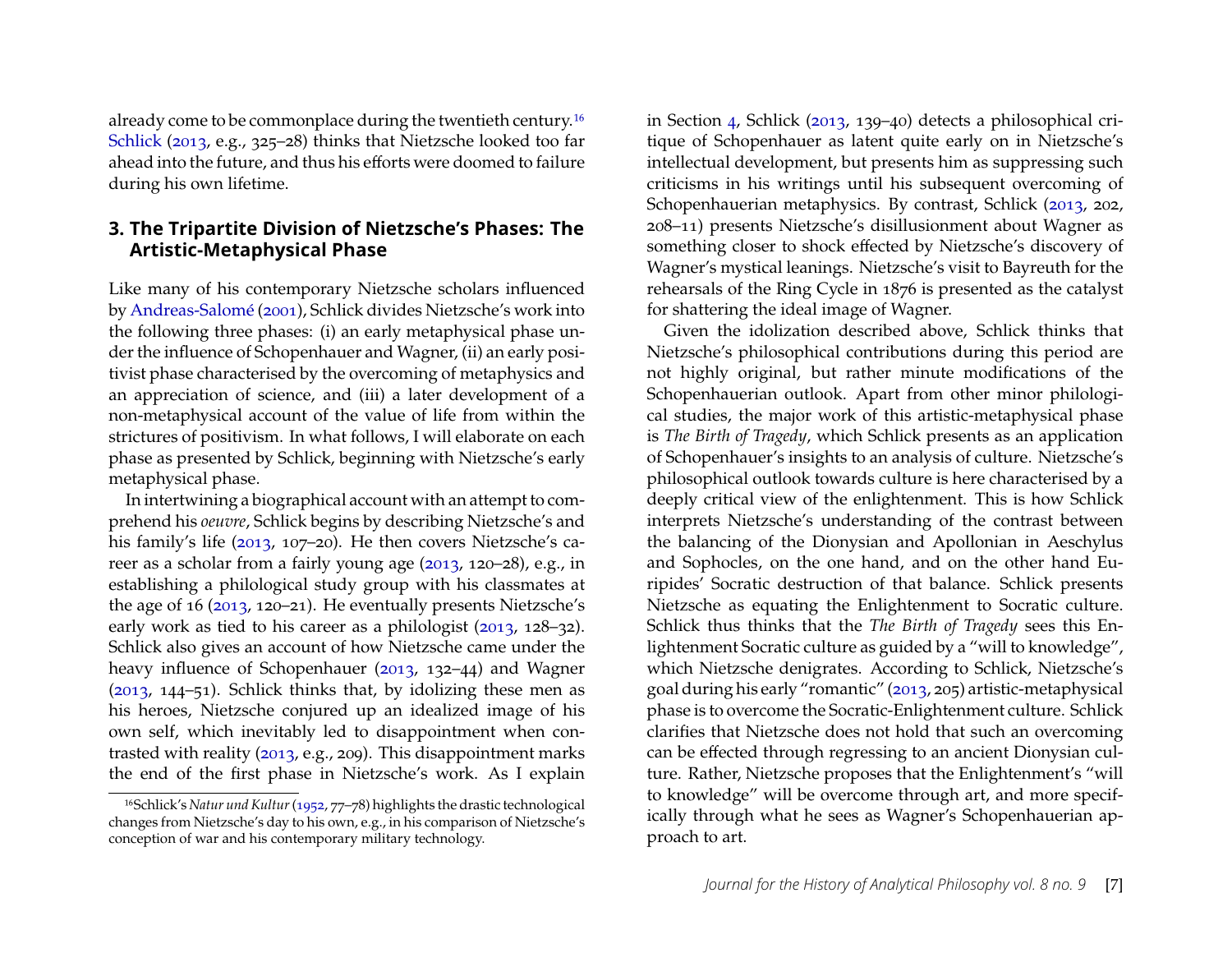This topic is further discussed in Nietzsche's *Untimely Meditations*. Its essays belong to the artistic-metaphysical phase, since Nietzsche is still addressing themes and problems that arise from within a broadly Schopenahauerian framework. Nietzsche, for example, still attacks the Enlightenment "will to knowledge", both in his critique of David Strauss as a *Bildungsphilister*[\(Schlick](#page-28-1) [2013,](#page-28-1) 185–92), and in his criticisms of the "idle stroller in the garden of knowledge" as developed in "The Use and Abuse of History for Life" [\(Schlick 2013,](#page-28-1) 192–98). In the last two *Meditations*, Schlick detects some elements of Nietzsche's thought that gradually prepare for the second anti-metaphysical stage. In "Schopenhauer as educator", for example, [Schlick](#page-28-1) [\(2013,](#page-28-1) 198– 202) sees Nietzsche as portraying an idealized version of his former master's genius, and this ends up bearing little resemblance to Schopenhauer himself [\(Schlick 2013,](#page-28-1) 198–99). The same applies to his praise of Wagner [\(2013,](#page-28-1) 202–203), written right before Nietzsche's visit to Bayreuth finalized his disillusionment with both his heroes. Having bid farewell to both, as Schlick sees it [\(2013,](#page-28-1) 207–209), Nietzsche would move on to his positivist phase.

#### <span id="page-8-0"></span>**4. Overcoming Metaphysics: Nietzsche's Positivist Turn**

Nietzsche's middle period, according to [Schlick](#page-28-1) [\(2013,](#page-28-1) e.g., 204), thus begins with Nietzsche's final overcoming of his Schopenhauerian metaphysics. The middle period covers over the production of three important works, *Human all too Human*, *Daybreak*, and *The Joyful Wisdom* [\(2013,](#page-28-1) 205). In Schlick's parallel biographical account [\(2013,](#page-28-1) 211–27, 243–48, 254–60, 266–76), the anti-metaphysical turn not only coincides, as we have seen, with a detachment from the influence of his "heroes", but also with a period in which Nietzsche's health rapidly deteriorates. The state of Nietzsche's health makes him incredibly sensitive to changes in climate, and as Schlick notes, Nietzsche continuously seeks environments where the climatic conditions allow his pains to pause [\(2013,](#page-28-1) 225). Schlick points out that the state of his health not only will gradually force Nietzsche to abandon his academic career, but also limits the time-span which he can dedicate to writing, forcing him to compose short aphorisms.<sup>[17](#page-8-1)</sup>

Nietzsche's overcoming of Schopenhauer's influence, in Schlick's account, consists primarily of the liberation of his philosophical thinking from metaphysics. [Schlick](#page-28-1) [\(2013,](#page-28-1) 139–40) thinks that Nietzsche already formed doubts about Schopenhauerian metaphysics quite early on through the influence of his reading of Lange [\(2013,](#page-28-1) 139–44). Nietzsche had, nonetheless, refused to shake off Schopenhauer's system until much later in his career. Schlick finds evidence of this in Nietzsche's correspondence with Gersdorff in 1866, where he expresses such Langean criticisms, but still finds ways to answer them. According to Schlick, Nietzsche had seen that metaphysics "has no scientific value at all . . . but was to be regarded entirely as art, as conceptpoetry" [\(2013,](#page-28-1) 139, my translation). Furthermore, he understood that

metaphysics cannot be attacked by logical objections either.

"Who wants," he writes to Gersdorff, 1866, "to refute a movement by Beethoven, and who wants to accuse Raphael's Madonna of a mistake?" [\(Schlick 2013,](#page-28-1) 139, my translation)

It is interesting that Schlick reproduced this specific passage from Nietzsche's correspondence, in which he clarifies that artistic modes of expression are not candidates for verification. Schlick's lecture notes do not clarify that Nietzsche's reference to Beethoven and Raphael is a quote from Lange, but only notes that Nietzsche came to question Schopenhauer due to his reading of Lange's *Geschichte des Materialismus*. The example of verifying Beethoven's music, as we shall see in Section [9,](#page-19-0) is the *precise* example that [Carnap](#page-25-3) [\(1959a,](#page-25-3) 80) uses. Though Carnap does attribute this anti-metaphysical attitude to Nietzsche, he cites nei-

<span id="page-8-1"></span><sup>17</sup>Schlick too wrote aphorisms, posthumously compiled in *Aphorismen*  $(1962).$  $(1962).$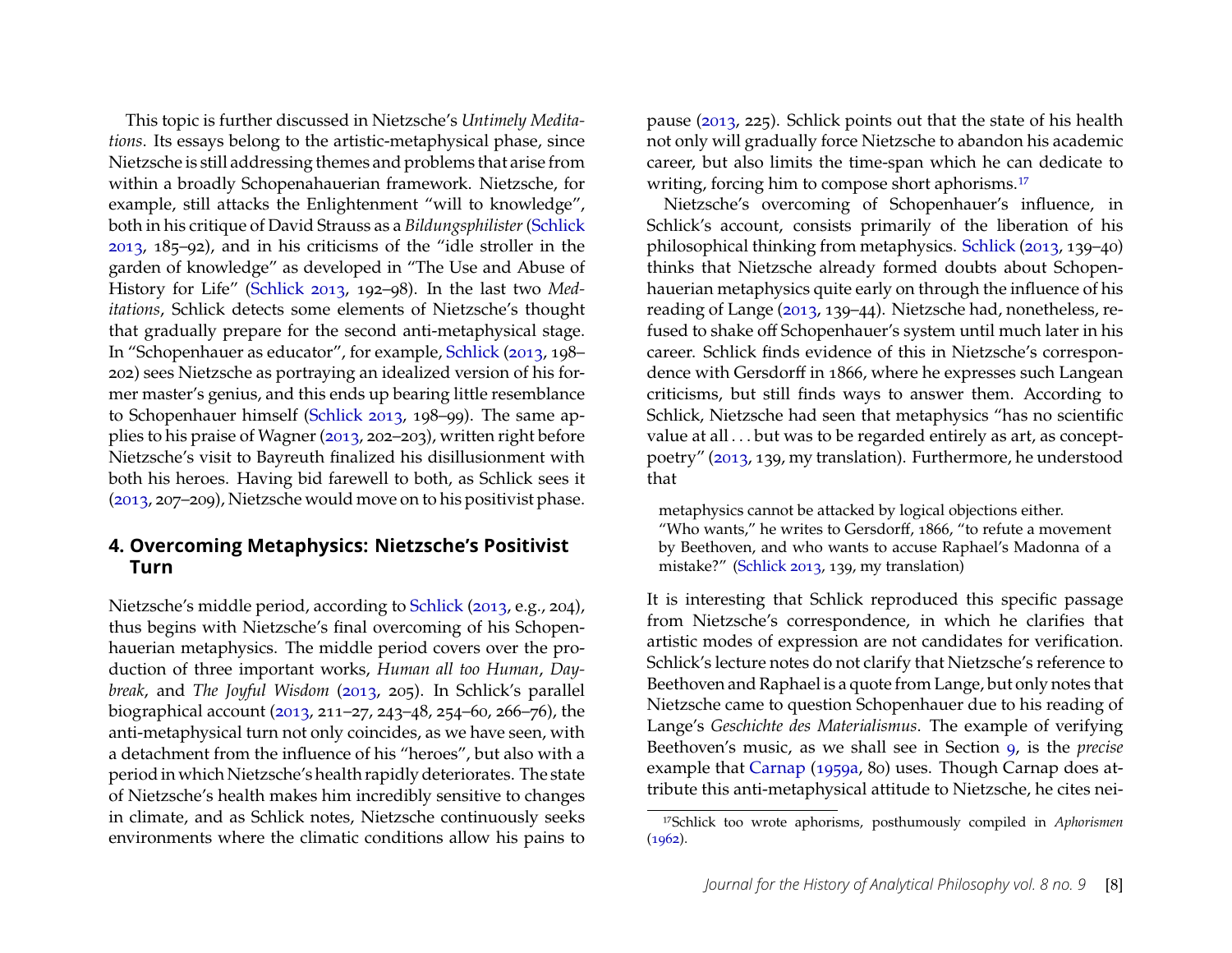ther Nietzsche's letter nor Lange's book. Thus though, as we shall see, Carnap and Schlick are aligned in seeing Nietzsche as anticipating the overcoming of metaphysics, it is difficult to conclusively ascertain whether Carnap was directly influenced by (Schlick's knowledge of) Nietzsche's correspondence, by his reading of Lange, or by both.[18](#page-9-0)

According to Schlick, Nietzsche's attempt to defend Schopenhauer's metaphysics as a kind of Langean "concept-poetry" eventually falters. Nietzsche frees himself from metaphysics by rejecting the idea that truth or falsehood can be in any way relevant to emotional needs [\(Schlick 2013,](#page-28-1) 228). According to Schlick, Nietzsche's middle phase is marked by a rejection of metaphysics, defined as any doctrine about a "supersensible" [\(2013,](#page-28-1) 228) world underlying phenomena; this is how Schlick understands Nietzsche's commitment to [N1](#page-0-0) above. Defined thus, metaphysical systems "are not simply unprovable, but surely false" [\(Schlick 2013,](#page-28-1) 228, my translation). In Schlick's account, Nietzsche now admits of no other knowledge other than that given by the senses, and whose truth is discovered by science. Nietzsche, according to Schlick, is a positivist in the following sense: he thinks "the methods of thought of the rigorous sciences" [\(Schlick 2013,](#page-28-1) 229, my translation) are the only methods of acquiring knowledge, and that "philosophy has no other method at its disposal" [\(Schlick 2013,](#page-28-1) 229, my translation). Schlick is thus committed to  $N_3$  (and furthermore sees it as intimately connected to  $N_1$ ). In this middle period, according to [Schlick](#page-28-1) [\(2013,](#page-28-1) e.g., 234, 249–50, 261), Nietzsche conceives of knowledge as the highest good, which is pursued, in a scientific manner, for its own sake, and which brings joy to the knower [\(2013,](#page-28-1) 249–50). In Schlick's view, Nietzsche presents metaphysics as an attempt to "artificially embellish science" [\(2013,](#page-28-1) 250, my translation) which he compares to the attempt to ornamentally beautify nature in Rococo gardens. He goes on to add:

but just as nature is more beautiful than any garden, so genuine science is more beautiful than any metaphysic [\(Schlick 2013,](#page-28-1) 250, my translation) $19$ 

Thus during the middle phase, Nietzsche's former enthusiasm for artistic creation is toned down. Nietzsche's newly found appreciation of scientific rigour explains his high praise for the significance of psychology, physiology, and evolutionary biology during both his middle and later phases, and he appeals to psychological explanations of aesthetic phenomena [\(Schlick](#page-28-1) [2013,](#page-28-1) 230–31). In this way, Schlick presents Nietzsche's commitment to N<sub>3</sub> and N<sub>1</sub> as connected to N<sub>2</sub>. Nietzsche's Schopenhauerian estimation of Genius is also put on hold [\(Schlick 2013,](#page-28-1) 232). By extension, while Nietzsche had previously raised art above knowledge in attacking the Socratic culture of the Enlightenment, during his middle phase he reappraises this former rejection. This is evidenced, for example, in the high praise for Socrates that we encounter in Nietzsche's work during this phase [\(2013,](#page-28-1) 234–36).<sup>[20](#page-9-2)</sup> Thus Schlick is committed to [N4,](#page-0-0) seeing the later Nietzsche as transformed from a critic of the Enlightenment to its proponent. As outlined above, Schlick understands how Nietzsche become a proponent of the Enlightenment in terms of his overcoming of metaphysics  $(N_1)$  and the accompanying positivistic [\(N3\)](#page-0-0) emphasis on the value of scientific knowledge  $(N_2)$ .

<span id="page-9-0"></span><sup>18</sup>Concerning Lange's influence on Carnap, see [Gabriel](#page-26-1) [\(2004,](#page-26-1) 10–11); [Wolters](#page-29-0) [\(2004,](#page-29-0) 28–29); see also [Sachs](#page-28-0) [\(2011,](#page-28-0) 305–309).

<span id="page-9-1"></span><sup>19</sup>Schlick had previously [\(2006,](#page-28-9) 115–70) argued that art is a poor imitation of nature.

<span id="page-9-2"></span><sup>20</sup>Schlick (e.g., [\(2008,](#page-28-11) 376, 379–80, 383); [\(1938,](#page-28-12) 395–97); [\(1962,](#page-28-8) 18)) himself also presented Socrates in an analogous way.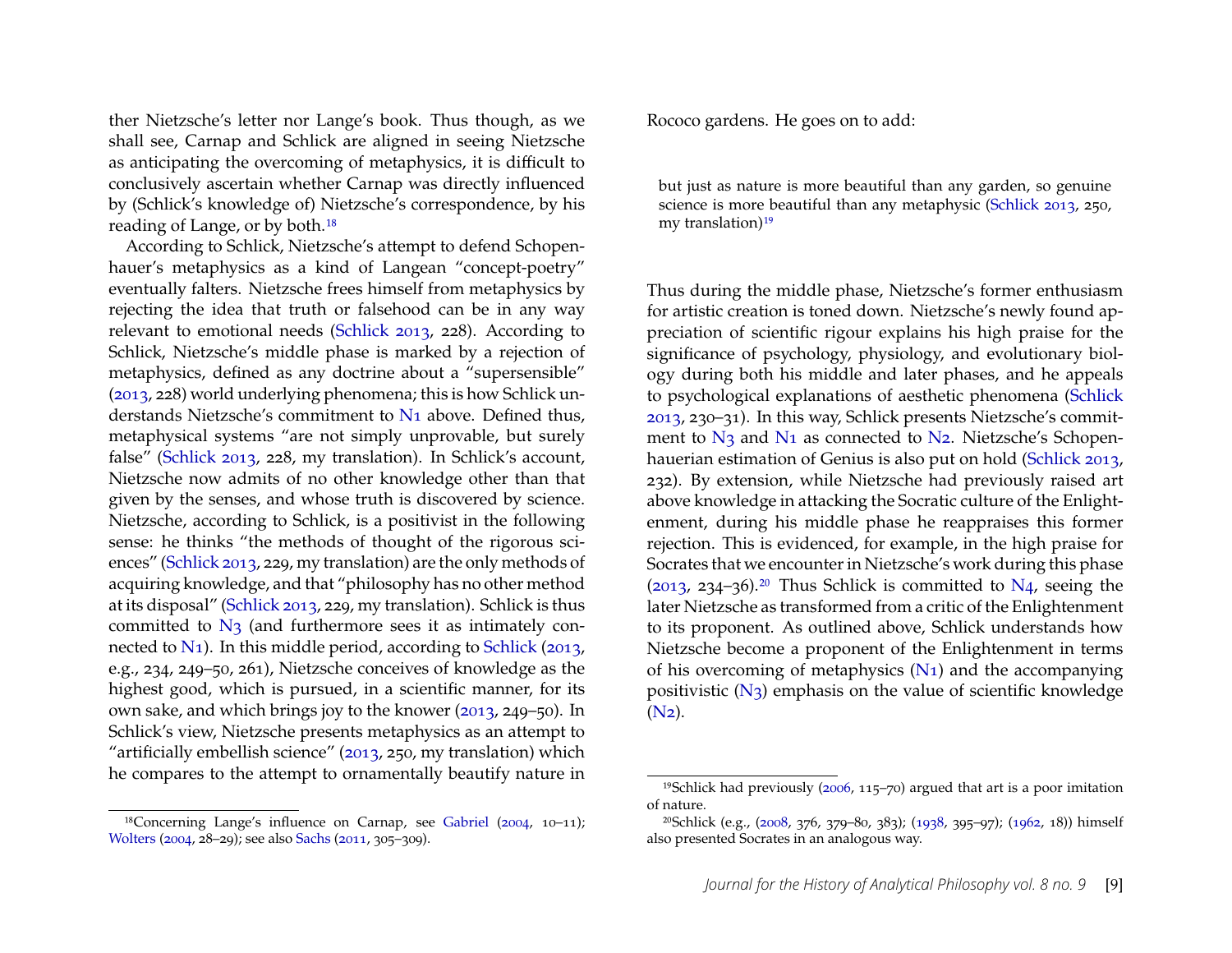#### <span id="page-10-0"></span>**5. From** *Wissenschaft* **to Life: Nietzsche's Third Phase**

In Schlick's conception of Nietzsche's three phases, the developments that bring the second phase towards an end merge organically with the outset of the third phase [\(2013,](#page-28-1) 276–77). In Schlick's estimation [\(2013,](#page-28-1) 277), the change from the second to the third phase is not one in Nietzsche's theoretical orientation, but in some of his specific practical valuations. [Schlick](#page-28-1) [\(2013,](#page-28-1) e.g, 240–41, 276–77) insists that Nietzsche does not revert to his former metaphysical romanticism, and that nothing in his later work contradicts the basic theoretical principles of his positivism. Nietzsche remains a committed positivist  $(N_3)$ , and revises neither his rejection of metaphysics [\(N1\)](#page-0-0), nor his limitation of the knowable to what is given by the senses (e.g., [Schlick](#page-28-1) [2013,](#page-28-1) 280–84).

In Schlick's account, the specific philosophical view which Nietzsche revises during the shift from the second to the third phase concerns his estimation of the value of knowledge. While in the second phase Nietzsche upholds knowledge as an absolute value, the third phase is characterised by a relativisation of the value of knowledge. In this third phase, Nietzsche sees the value of knowledge as determined by the demands of life. Life is now conceived as an unanalysable, irreducible, absolute value. The mature Nietzsche sees that knowledge is only a small part of life; it is valuable only insofar as it ultimately serves life [\(Schlick](#page-28-1) [2013,](#page-28-1) 277–78). (This, as we shall see, is a view which Schlick will negotiate in his own conception of the value of knowledge.) Thus, according to Schlick, Nietzsche's emphasis shifts away from knowledge and towards value. Nonetheless, Schlick argues that the correct way to see Nietzsche's later phase is as a nonmetaphysical attempt to develop this axiological project (what he calls the "transvaluation of all values") *from within* the positivist theoretical framework that he had already accepted in the second phase.

Nietzsche's final period, according to Schlick, emerges with *Zarathustra*'s turn to life itself as the highest value, determining and shaping even the will to knowledge. Schlick thinks of *Zarathustra* as an unsurpassed masterpiece, in which Nietzsche reaches a peak of his creative powers that the remainder of his later works fail to attain. *Zarathustra* is Nietzsche's masterpiece primarily because it reaches a state of equilibrium between the content and the medium in which it is expressed, namely poetry. [Schlick](#page-28-1) [\(2013,](#page-28-1) 300–304) has nothing but high praise for the exalted language of the book, and presents it as being unquestionably a work of genius. Though Nietzsche's later attempts to defend *Zarathustra's* outlook in a more systematic manner (in what he had published of his unfinished *The Will to Power*) are clearly works of genius, they pale in comparison to *Zarathustra* [\(2013,](#page-28-1) 311–12). Schlick argues that in these works Nietzsche fails to articulate the fundamental insights of *Zarathustra* precisely because they are attempts to present in a theoretical manner views that are best expressed poetically [\(2013,](#page-28-1) e.g., 278, 311). (As I will show in Section [9,](#page-19-0) by contrast to Schlick, Carnap had interpreted the later Nietzsche's work as neatly divided between poetry and empirical studies. Schlick's 1912 lecture notes nonetheless partly prefigure Carnap's similar claims about metaphysics as being the result of attempts to express in a theoretical medium things that are best expressed as art or poetry.)

Schlick defends his view that the mature Nietzsche remains a positivist by opposing metaphysical interpretations of his work. In other words, Schlick thinks Nietzsche is committed to both N<sub>3</sub> and N<sub>1</sub> throughout his middle and later periods. In order to defend this view, Schlick must show that Nietzsche remains within the theoretical strictures set out by his earlier positivism. Schlick is therefore at pains to show that some of Nietzsche's concepts that deceptively appear to be metaphysical, such as his doctrine of eternal recurrence and his view of the *Übermensch*, are in fact consistent with his anti-metaphysical [\(N1\)](#page-0-0) positivism  $(N_3)$ .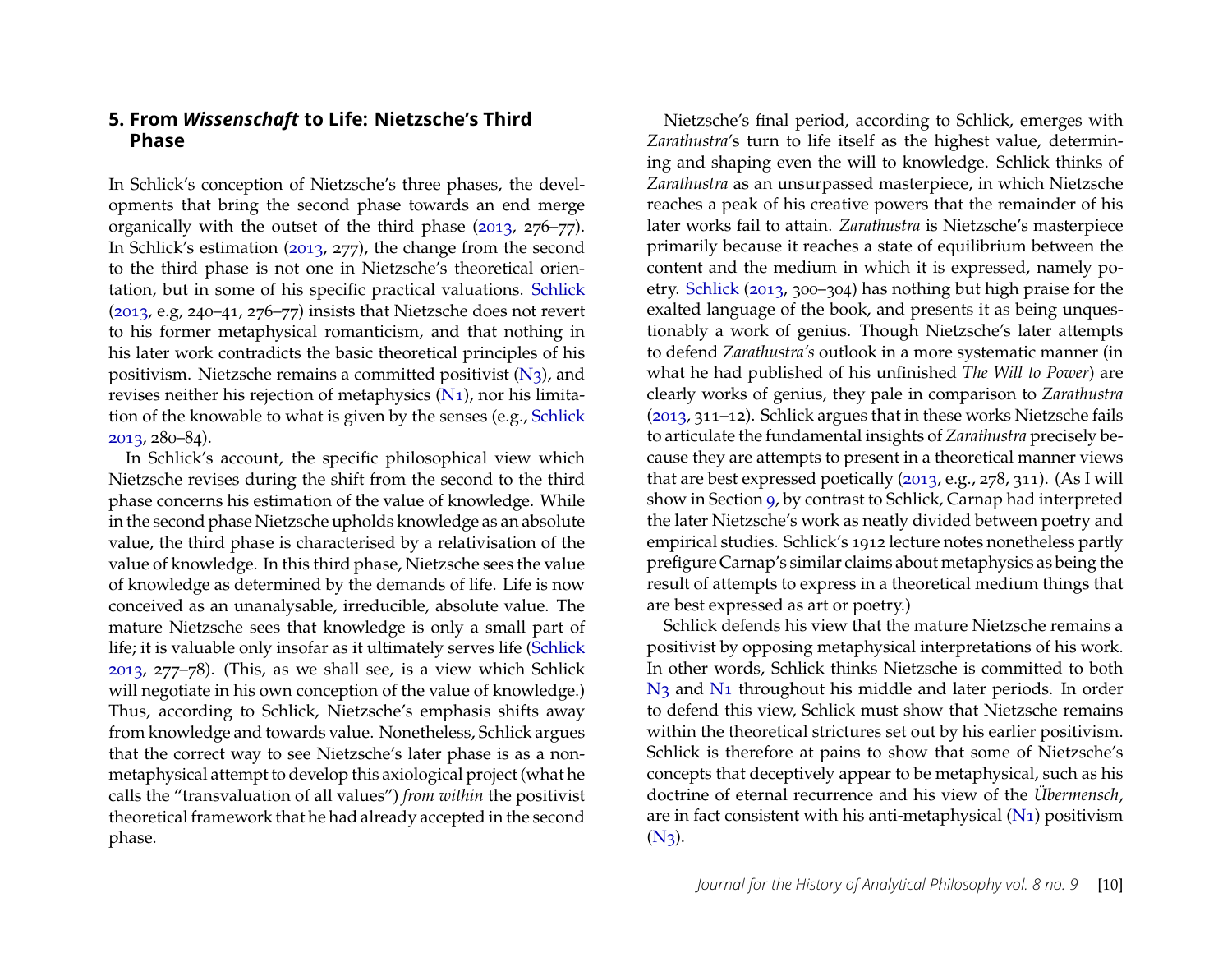Schlick argues that the doctrine of eternal recurrence, which Zarathustra proclaims as a central component of his teaching, is *not* a metaphysical idea [\(2013,](#page-28-1) 298). Nietzsche's own positivistic strictures allow this view. The doctrine makes no reference to a supersensible world beyond experience, but only refers to something which could not possibly be experienced. Schlick thus claims that a broader conception of metaphysics, which covers over anything that could not possibly be experienced, is required if one is to claim that Nietzsche has fallen back into metaphysics here. As [Schlick](#page-28-1) [\(2013,](#page-28-1) 298) notes, in unpublished documents Nietzsche made a failed attempt to prove his thesis on the basis of physics and cosmology. [Schlick](#page-28-1) [\(2013,](#page-28-1) 298–99) proposes that the thesis is in fact a kind of speculative naturalistic view, which remains a possibility that is as yet neither provable nor unprovable by contemporary physics. It gives rise to no logical contradiction. Schlick nonetheless questions how such a view would have any consequence other than being "a symbolic representation of the eternal value of life" [\(Schlick 2013,](#page-28-1) 299, my translation), as it seems to make no empirical difference: to whoever lives it, a life that has already had manifold recurrences will still be new.

Schlick further rejects the idea that the notion of the *Übermensch* was originally intended by Nietzsche as a metaphysical concept. [Schlick](#page-28-1) [\(2013,](#page-28-1) 284–85) does concede that Nietzsche was not consistent in his original non-metaphysical view, and misuses the concept in his some of his less careful last works. [Schlick](#page-28-1) [\(2013,](#page-28-1) 284) interprets Nietzsche's concept of the "Übermensch" as an evolutionary biological concept. [Schlick](#page-28-1) [\(2013,](#page-28-1) 284) cites Nietzsche's first deployment of the concept in *Zarathustra*, which he thinks clarifies that humans evolved from apes, and the *Übermensch* will evolve from humans. Schlick very briefly contrasts the blind natural evolution of species to the "conscious" [\(2013,](#page-28-1) 284) production of the *Übermensch* through a process of education ["Höherbildungsprocess" [\(2013,](#page-28-1) 284)] and even of breeding ["Höherzüchtung" [\(2013,](#page-28-1) 286)].

Schlick's biological conception of the *Übermensch* may seem deceptively close to some form of eugenics (i.e., the attempt to influence the evolution of the human species by the application of selective breeding).[21](#page-11-0) However, what Schlick has in mind is better clarified in his earlier *Lebensweisheit* (90), which distinguishes, in Nietzschean terms, between "all-too-human" [*Allzumenschliche*] and "overhuman" [*Übermenschliche*] drives. Schlick's account here seems merely descriptive, insofar as he defines *Allzumenschliche* drives as those which are currently being overcome, while *Übermenschliche* drives are those which will become more powerful in future humans. In Schlick's account, education would thus play a role in strengthening or weakening certain drives, which thereby affect the biological future of the human species.<sup>[22](#page-11-1)</sup> This connects to Nietzsche's project of the transvaluation of all values, as the affirmation of new values is what will create, through habituation, the *Übermenschliche* drives of the future. This explanation, of course, does not clear Schlick of all charges, since without further inspection of Schlick's earlier writings, his lecture notes remain ambiguous, and could easily leave their reader with the false impression that he approvingly interprets Nietzsche as defending eugenics!

<span id="page-11-0"></span><sup>&</sup>lt;sup>21</sup>The only explicitly reference to eugenics in Schlick's work uncritically uses it as "an example of how the biological development of the genus Homo Sapiens can be taken up in culture as its own, indeed perhaps as its highest, mission" [\(Schlick 1952,](#page-28-2) 25). See also [Bright](#page-25-9) [\(2017\)](#page-25-9). As Bright clarifies, though the Vienna Circle later fought against race science, Schlick retained some racist attitudes, e.g., speaking of the 'African savage' in order to attack the racist view that they are morally inferior to Europeans.

<span id="page-11-1"></span><sup>&</sup>lt;sup>22</sup>One example of this may be glimpsed from Schlick's [\(2006,](#page-28-9) 155–70, 181–85; [1979b\)](#page-28-13) discussions of aesthetics. Schlick envisages a process of adaptation to the environment which will eventually allow all humans to effortlessly see the world as beautiful, in the way that only genius artists currently see it.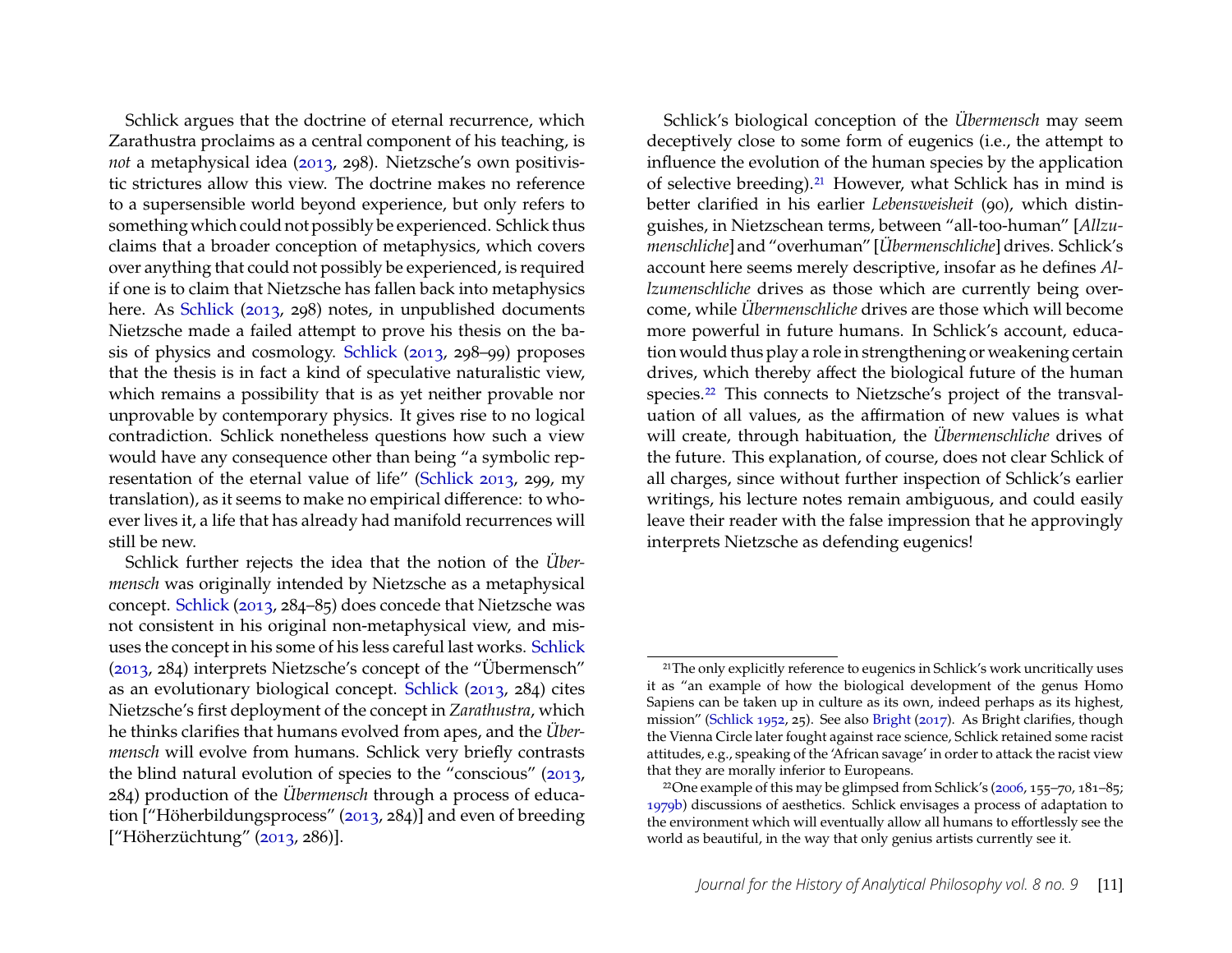#### <span id="page-12-0"></span>**6. Nietzsche's Influence on Schlick**

What I have outlined above concerns Schlick's exposition of Nietzsche's thought in his Rostock lectures, i.e., in what is primarily a historically-minded enterprise. Though [Schlick](#page-28-1) [\(2013\)](#page-28-1) does defend a number of interesting interpretative theses on Nietzsche [\(N1–N4\)](#page-0-0), and does often pause to evaluate some of his views, he does not directly connect Nietzsche to his own philosophical positions. In what follows, I will proceed to examine how aspects of Nietzsche's thought influenced Schlick's positions on ethics, epistemology, and his connected conceptions of play and the meaning of life.

Interestingly, in the Rostock lectures Schlick presents Nietzsche as a "positivist" at a time when Schlick himself had not yet become one. Before his conversion to positivism in 1922 through his contact with the Vienna Circle, Schlick had espoused a brand of realism (usually categorised as either "critical" or "structural" realism). Schlick's early work is crucially opposed to the most prominent positivistic philosophy of science of his time, i.e., Machian "empiriocriticism".<sup>[23](#page-12-1)</sup> The early Schlick does subscribe to a broadly Machian (and Nietzschean) conception of drive-psychology, which I will go on to discuss in more detail. His major disagreement with Mach concerns not practical, but theoretical philosophy, and mainly epistemology. Against the Machian explanation of knowledge by reference to a uniform account of the drive to pleasure, Schlick argues for the autonomy of *Wissenschaft*.[24](#page-12-2) Nonetheless, in reacting against Mach, Schlick finds an *ally* in Nietzsche. As will become clear after we further analyse Schlick's conceptions of play and the value of "joyful" knowledge, Schlick will follow Nietzsche into what, in the Rostock lectures, he had designated as the third phase of his *oeuvre*.

Apart from the Rostock lectures, Schlick's clearest dialogue

with Nietzsche occurs in his 1908 *Lebensweisheit*. This peculiar book offers a clear example of the unresolved tension between Schlick's more sober technical work and his poetic leanings. Schlick's influence by Nietzsche is displayed not only in numerous doctrines he puts forward, but also in the style of his writing. Schlick swiftly moves from neurobiological explanations of the workings of the human brain [\(2006,](#page-28-9) e.g., 50–51) to emotional flourishes, often punctuated by exclamation marks, e.g., on the meaning of love [\(2006,](#page-28-9) 289–332). Schlick's partly Nietzschean style has been described as "involuntarily comic" [\(Mormann](#page-27-5) [2010,](#page-27-5) 268) or "purple prose" [\(Uebel 2020,](#page-29-10) 144).

As [Mormann](#page-27-4) [\(2015,](#page-27-4) 419–20) points out, there were a number of contemporary Germanophone philosophers who had responded to Nietzsche's Schopenhauerian notion of the "will to power" by adapting it to their own frameworks, e.g., Vaihinger's "will to illusion", or Rickert's "will to system". Schlick similarly reworks this broadly Schopenhauerian and Nietzschean notion into his own evolutionary conception of a "will to pleasure".[25](#page-12-3) In Schlick's account, the "will to pleasure" is the drive which governs all spheres of human activity pertaining to the attainment of practical ends. According to Schlick's Nietzschean (and partly Machian) psychology of drives, all values are determined by such a will.<sup>[26](#page-12-4)</sup> We have already seen how Schlick, within this context, develops an account of the struggle between contesting drives, in relation to which he interprets the Nietzschean concept of the *Übermensch*.

Schlick's main aim in this book is to formulate a typology of the ways the "will to pleasure" takes. This drive manifests itself in different forms, some purely bodily and some mental. Thus, for example, [Schlick](#page-28-9) [\(2006,](#page-28-9) 108–23) distinguishes between mere civilization, which looks to the satisfaction of bodily needs, and a kind of utopian *Kultur* which seeks to effect mental joy, and

<span id="page-12-1"></span><sup>23</sup>See also [Lewis](#page-26-10) [\(1988\)](#page-26-10); [Textor](#page-28-14) [\(2018\)](#page-28-14).

<span id="page-12-2"></span><sup>24</sup>See also [Vrahimis](#page-29-8) [\(forthc. a\)](#page-29-8).

<span id="page-12-3"></span><sup>25</sup>See also [Mormann](#page-27-5) [\(2010\)](#page-27-5); [Ferrari](#page-26-4) [\(2016\)](#page-26-4); [Vrahimis](#page-29-8) [\(forthc. a\)](#page-29-8). On Schlick's uses of Schopenhauer, see [Textor](#page-28-14) [\(2018\)](#page-28-14).

<span id="page-12-4"></span><sup>26</sup>See [Ferrari](#page-26-4) [\(2016\)](#page-26-4); [Textor](#page-28-14) [\(2018\)](#page-28-14).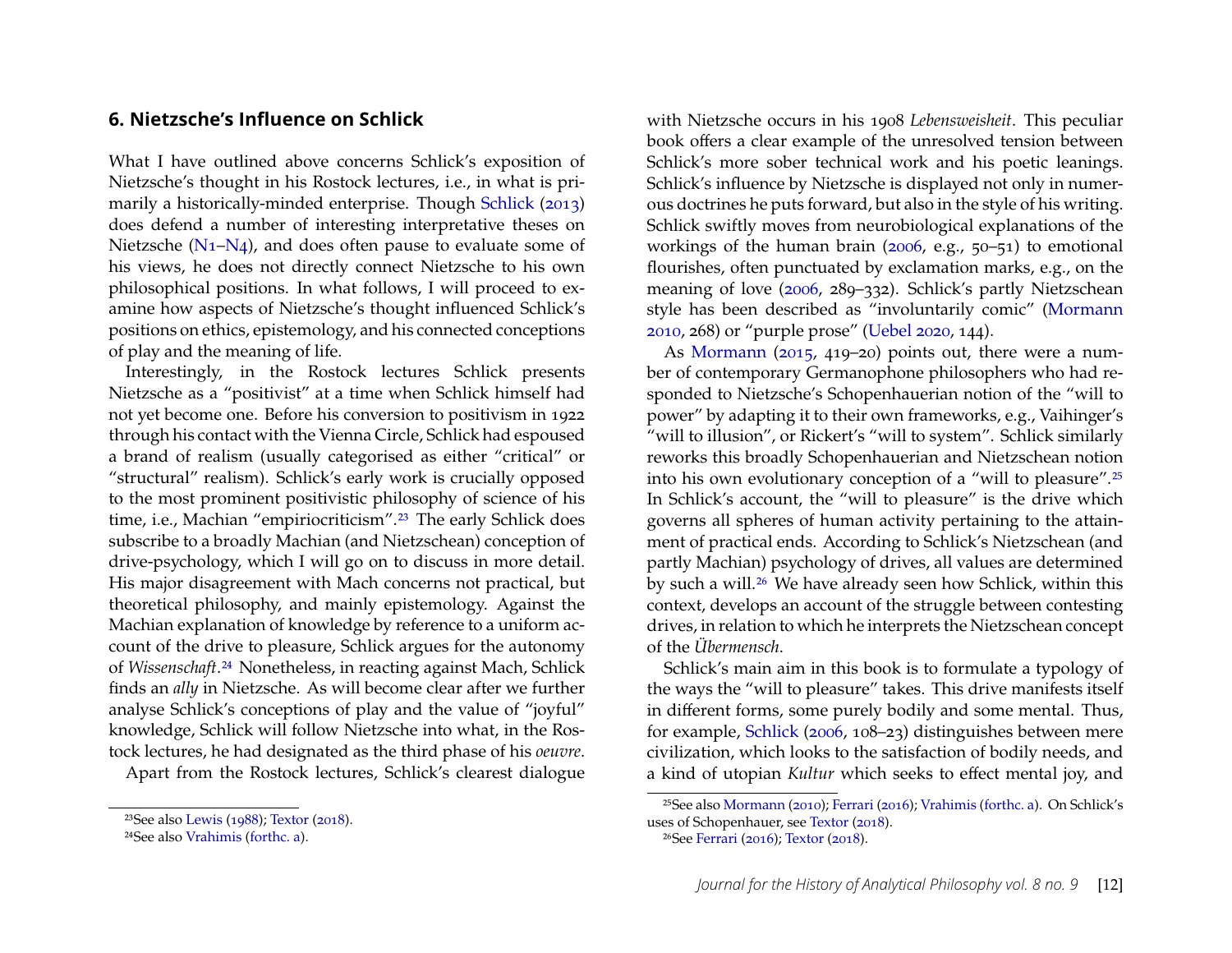ultimately a way of living in harmony with nature.<sup>[27](#page-13-0)</sup>

Rising above mere bodily needs, the "will to pleasure" develops into a "will to beauty" [Schlick](#page-28-9) [\(2006,](#page-28-9) 155–70) that drives art and aesthetic appreciation, and into the "will to truth" [\(2006,](#page-28-9) 170–81) which determines scientific knowledge. Especially in relation to the latter, Schlick [\(2006,](#page-28-9) e.g., 170–71) conceived of a strict separation between two possible ways of approaching an object in the world, one pertaining to values, the other pertaining to facts. According to Schlick, values are pertinent to the ways in which we approach any object in relation to specific practical ends. Such valuations involve no real scientific knowledge [*Wissenschaft*]. Knowledge, as Schlick conceives it, has a purely theoretical character, which presupposes an indifference to the practical value of the object under examination. Thus, Schlick thought that *Wissenschaft* is not subjugated to practical ends, but is a purely theoretical type of knowledge driven by the "will to truth".

Though autonomous from practical goals, the "will to truth" is not completely disengaged from them. [Schlick](#page-28-9) [\(2006,](#page-28-9) 155– 70) has an evolutionary account of the emergence, in various stages, of the "will to truth" from the "will to pleasure". Before the emergence of a "will to truth", humans (like all other animals) are simply motivated by the drive towards pleasure. At this stage, according to Schlick, one cannot speak of knowledge, since the drive towards pleasure guides only valuations for practical purposes. Schlick follows Mach in showing how it is useful for humans to make predictions conducive to particu-lar practical ends.<sup>[28](#page-13-1)</sup> Specific predictions, however successful, are nonetheless insufficient for *Wissenschaft*. A further stage is necessary, involving a notion of play [\(2006,](#page-28-9) 143–55) that, as we will

<span id="page-13-0"></span>27This remains Schlick's ideal throughout his life, which in *Natur und Kultur* he describes in terms of Zeno of Citium's "ὁμολογουμένως τῇ φύσει ζῆν" [\(Schlick 1952,](#page-28-2) 14).

see, remains central throughout Schlick's later work.<sup>[29](#page-13-2)</sup> [Schlick](#page-28-9) [\(2006,](#page-28-9) 171) imagines a scenario in which all other drives are momentarily satisfied. In such a case, it becomes possible to ask, for the sake of asking, a question which has no specific practical application. In Schlick's account, following adequate habituation, engaging in this kind of questioning can come to provide pleasure—it becomes a kind of game. The game is not yet *Wissenschaft*: in playing the game it may not matter whether the right answer is reached or not [\(2006,](#page-28-9) e.g., 173). In Schlick's conception, the emergence of *Wissenschaft* is made possible by a combination of the ability to make predictions with the ability to enjoy playing with questions. Playing the game enough times may enable its players to answer some questions in a manner which has some predictive power. *Wissenschaft* gradually emerges as an attempt to answer some questions for the sake not of a practical goal, but of finding the truth. While the drive to pleasure in the pursuit of practical ends only leads to further pursuits, there is an immediate pleasure afforded by the pursuit of truth for its own sake.

In Schlick's account, knowledge can only come about through the playful pursuit of truth.<sup>[30](#page-13-3)</sup> He connects this thesis to his critical attitude towards the notion that knowledge is the result of work. He also presents this as his interpretation of the Nietzchean "joyful wisdom" of life. Schlick endorses Nietzsche's criticism of the professionalization of knowledge, and its irreconcilability with the game of pursuing knowledge:

The sensitive Nietzsche, who felt this disharmony perhaps especially in himself, therefore praises, in contrast to this unhappy practice of erudition, the "joyful *Wissenschaft*" of the wise. Wise is he [*sic*] to whom the contemplation of the world and the search for truth have bestowed all their blessings . . . which the Play of the Spirit effuses on all who give themselves to it. [\(Schlick 2006,](#page-28-9) 181, my translation)

<span id="page-13-1"></span><sup>28</sup>See [Textor](#page-28-14) [\(2018,](#page-28-14) 114–15).

<span id="page-13-3"></span><span id="page-13-2"></span><sup>29</sup>See [Bonnet](#page-25-10) [\(2016\)](#page-25-10). 30See also [Bonnet](#page-25-10) [\(2016\)](#page-25-10).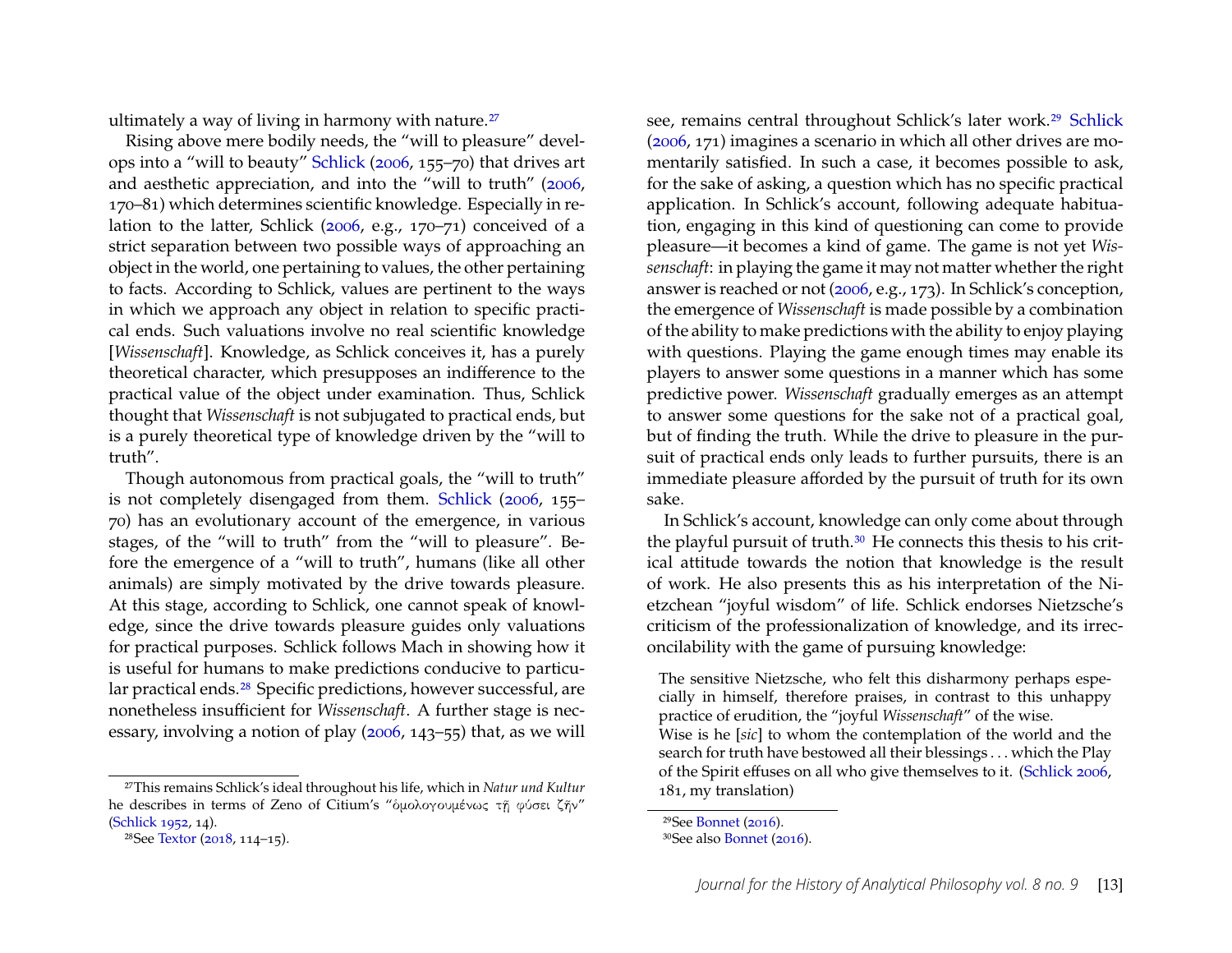In accordance with the two later phases in Nietzsche's work that Schlick detects in his 1912 lectures, we can distinguish between two ways of understanding this Nietzschean "Wisdom of Life".[31](#page-14-0) In his middle positivist period, as Schlick emphasises, Nietzsche develops a conception of scientific knowledge as an end in itself. What characterises, in Schlick's account, the shift from the middle to the later period is, as we have seen, Nietzsche's relativisation of the value of knowledge, which is seen in terms of its service to life. In *Lebensweisheit*, but also in later works (e.g., [1974,](#page-28-15) 94–101), Schlick's epistemology follows Nietzsche into his third phase. For Schlick, the "will to truth" can only be fulfilled in making successful predictions about reality (see [Bonnet 2016\)](#page-25-10):

Even if science does not draw its conclusions for the purpose of action, the truth of its propositions can of course . . . only be tested by the success of actions; the latter are then called experiments. [\(Schlick 2006,](#page-28-9) 173, my translation).

This is a position that Schlick maintained throughout his Vienna Circle years, for example in his most well-known contribution to the Protocol-Sentence debate in "The Foundation of Knowledge" from 1934.[32](#page-14-1) Here, Schlick more or less summarises his position from 1908, when he states that

Cognition is originally a means in the service of life. In order to find his way about in his environment and to adjust his actions to events, man must be able to foresee these events to a certain extent. . . . Now in science this character of cognition remains wholly unaltered; the only difference is that it no longer serves the purposes of life, is not sought because of its utility. With the confirmation of prediction the scientific goal is achieved: the joy in cognition is the joy of verification, the triumphant feeling of having guessed correctly. And it is this that the observation statements bring about. [\(Schlick](#page-28-16) [1959,](#page-28-16) 222–23)

As has been made clear by our discussion so far, the view of joyful verification Schlick advances here comes from Nietzsche. It is thus perhaps fitting that the accompanying notion of *Konstatierungen* has been translated into English as "affirmations", carrying the appropriate Nietzschean overtones.[33](#page-14-2)

The influence of Nietzsche on Schlick is also made explicit in "On the Meaning of Life". The main thesis of Schlick's 1927 article is that the meaning of life consists in playful activity undertaken for its own sake. Schlick here presents his view of the meaning of life as a development of his engagement with Nietzsche's response to Schopenhauer on this matter. Schlick's account of the meaning of life is based on a rejection of the Schopenhauerian dictum that life is meaningless [\(Schlick 1979a,](#page-28-17) 113).<sup>[34](#page-14-3)</sup> Schopenhauer famously framed this contention in terms of the view of all action as driven by desires that unceasingly lead to further desires, and so on *ad nauseam*. Schlick seems to implicitly accept Schopenhauer's framing of the question of the meaning of life, and thus it is in response to this that he searches for the answer in activity that is undertaken for its own sake. Schlick claims that Nietzsche's overcoming of Schopenhauer's pessimism was a predecessor to his own view of the meaning of life. He summarises the gist of the tripartite periodization of Nietzsche's work he had discussed in his Rostock lectures, now seen as three ways of responding to pessimism:

First by the flight into art: consider the world, he says, as an aesthetic phenomenon, and it is eternally vindicated! Then by the flight into knowledge: look upon life as an experiment of the knower, and the world will be to you the finest of laboratories! But Nietzsche again turned away from these standpoints; . . . henceforth the ultimate value of life, to him, was life itself . . . For he saw that life has no meaning, so long as it stands wholly under the domination of purposes. [\(Schlick 1979a,](#page-28-17) 113)

Schlick evidently develops the thought which he finds in "the

<span id="page-14-0"></span><sup>31</sup>The mature Schlick (e.g., [\(2008\)](#page-28-11)) retains this term to describe his metaphilosophical views.

<span id="page-14-1"></span><sup>32</sup>See also [Uebel](#page-29-2) [\(2007\)](#page-29-2); [Uebel](#page-29-10) [\(2020\)](#page-29-10); [Bonnet](#page-25-10) [\(2016\)](#page-25-10).

<span id="page-14-2"></span><sup>33</sup>See also [Uebel](#page-29-10) [\(2020,](#page-29-10) 145).

<span id="page-14-3"></span><sup>34</sup>On Schlick's overall response to Schopenhauer, see [Textor](#page-28-14) [\(2018\)](#page-28-14).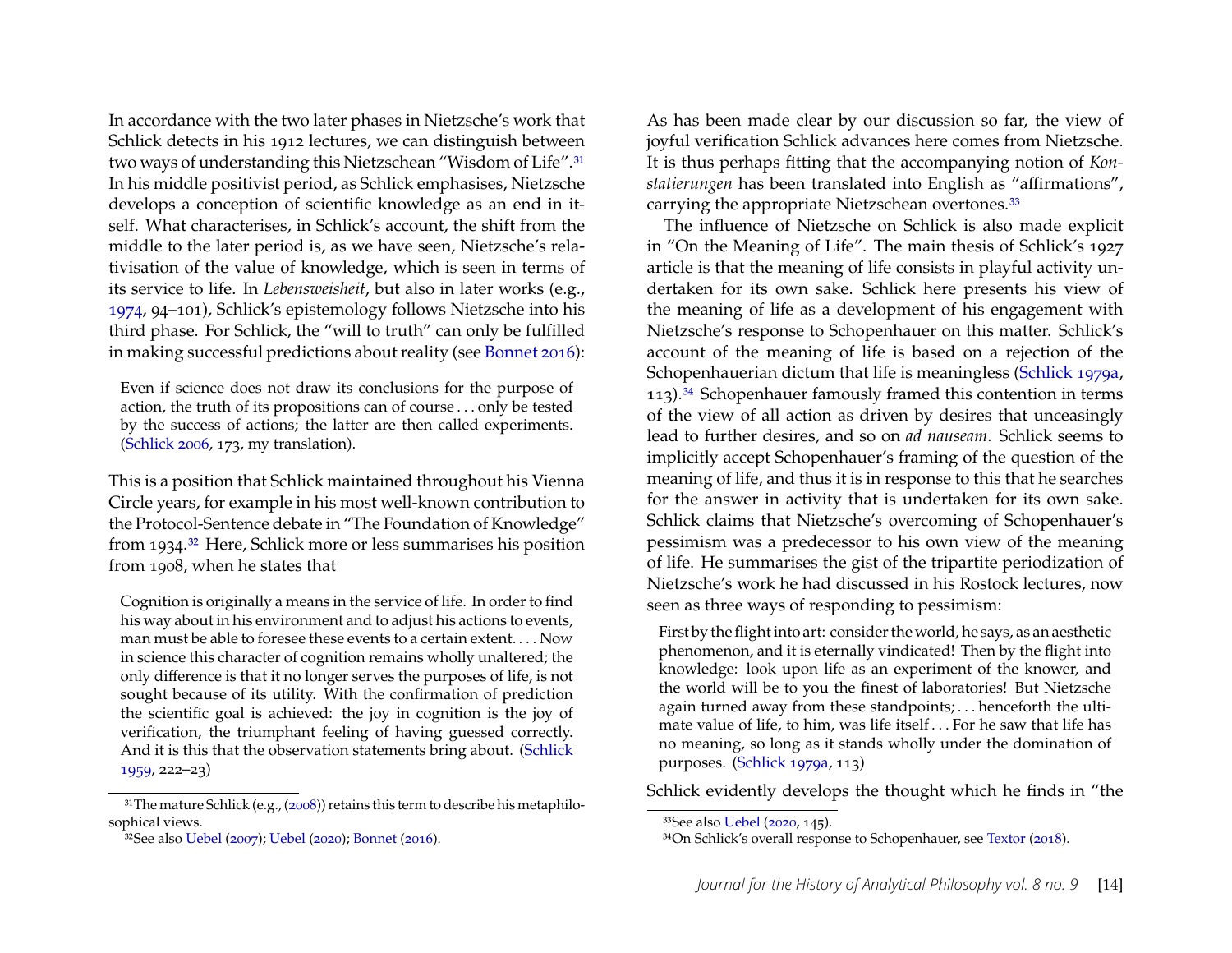wisest Nietzsche . . . of *Zarathustra*" [\(1979a,](#page-28-17) 113), explicitly connecting it to his own conception of play. Repeating, in brief, the outlook he had developed in 1908, Schlick defines play, explicitly against the ordinary usage of the term [\(1979a,](#page-28-17) 115), in terms of all free activities that "exist for their own sake and carry their satisfaction in themselves" [\(1979a,](#page-28-17) 114), rather than existing for the satisfaction of some other desired end. He presents this insight as a continuation of the last stage in Nietzsche's work.

So far, I have argued for a consistent influence by Nietzsche on some of Schlick's fundamental views concerning the value of knowledge and its relation to drive psychology, as well as his conception of play. Recent scholarship has also outlined some other aspects of Nietzsche's influence on Schlick. [Ferrari](#page-26-4) [\(2016\)](#page-26-4), for example, shows that Schlick appealed to Nietzschean insights in rejecting the philosophy of values developed within his contemporary Neo-Kantianism and Phenomenology. Though I will not further discuss the details of this view in this paper, I should here note that the same theme will appear in some of his fellow Vienna Circle's members' responses to Nietzsche, to which I now turn.

#### <span id="page-15-0"></span>**7. Philipp Frank on Nietzsche as an Enlightenment Philosopher**

It is highly unlikely that Schlick's work on Nietzsche was known by Philipp Frank in 1917 when he wrote "The importance of Ernst Mach's Philosophy of Science for our times". Frank nonetheless echoes, and even amplifies, Schlick's view of the second and third phases of Nietzsche's work when he interprets Nietzsche, alongside Mach, as an Enlightenment thinker. Frank prefaces his discussion of their relation by noting that it concerns "the striking agreement of his [i.e., Mach's] views with those of a thinker for whom he cannot have had any great sympathy, Friedrich Nietzsche" [\(Frank 1970,](#page-26-6) 232).

The main relevant influence on Frank comes from the parallel between Mach and Nietzsche drawn by Hans Kleinpeter in his 1913 *Der Phenomenalismus*.[35](#page-15-1) According to Kleinpeter's interpretation, which has generally been ignored by Nietzsche scholar-ship,<sup>[36](#page-15-2)</sup> Mach and Nietzsche both developed phenomenalist epistemologies.[37](#page-15-3) Kleinpeter detects two epistemological principles which characterise both Nietzsche's and Mach's phenomenalism, namely: (a) the view that all knowledge is grounded in sensations, and (b) the view that all our concepts are mere symbols and thus ""truth" has only a relative meaning" [\(Gori 2012,](#page-26-11) 343). In both philosophers' epistemologies, there is no purely logical way of reaching out to a true description of the world without recourse to sensations.<sup>[38](#page-15-4)</sup> This, as Kleinpeter saw, meant that both Nietzsche and Mach were concerned with working out the consequences of this new anti-metaphysical [\(N1\)](#page-0-0) "scientific philosophy" [\(Gori 2012,](#page-26-11) 342) [\(N3\\*\)](#page-0-0).[39](#page-15-5)

Frank relies on Kleinpeter in proclaiming Nietzsche, after Mach, to be "the other great enlightenment philosopher of the end of the nineteenth century" [\(Frank 1970,](#page-26-6) 232). Frank uncritically repeats Kleinpeter's view that their epistemological views are in agreement, despite other radical disagreements, e.g., in their very different education, "temperament" [\(1970,](#page-26-6) 232), or "ethical ideals" [\(1970,](#page-26-6) 232). Like Schlick, Frank calls Nietzsche

<span id="page-15-1"></span><sup>35</sup>[Frank](#page-26-12) [\(1915\)](#page-26-12) had earlier reviewed this book. Though it is unlikely that Schlick had any influence on Kleinpeter's interpretation of Nietzsche, or vice versa, Schlick was certainly aware of Kleinpeter's book, which he later refers to [\(Schlick 1974,](#page-28-15) 241).

<span id="page-15-2"></span><sup>36</sup>See [Gori](#page-26-11) [\(2012,](#page-26-11) 341); see also [Frank](#page-26-13) [\(1949,](#page-26-13) 18).

<span id="page-15-4"></span><span id="page-15-3"></span><sup>37</sup>See [Kleinpeter](#page-26-14) [\(1913,](#page-26-14) 143); see also [Gori](#page-26-11) [\(2012\)](#page-26-11); [\(2019,](#page-26-15) 103–11). 38[Gori](#page-26-11) [\(2012,](#page-26-11) 344).

<span id="page-15-5"></span><sup>&</sup>lt;sup>39</sup>Though Schlick talks of Nietzsche as a positivist  $(N_3)$  while Kleinpeter more narrowly pins down his epistemology to the two phenomenalist principles, both argue that Nietzsche's thought is concerned with developing a philosophical view within the bounds of such anti-metaphysical strictures [\(N1\)](#page-0-0). Both Kleinpeter and Schlick saw Nietzsche as concerned with the practical implications of the new scientific view of the world  $N_3^*$ .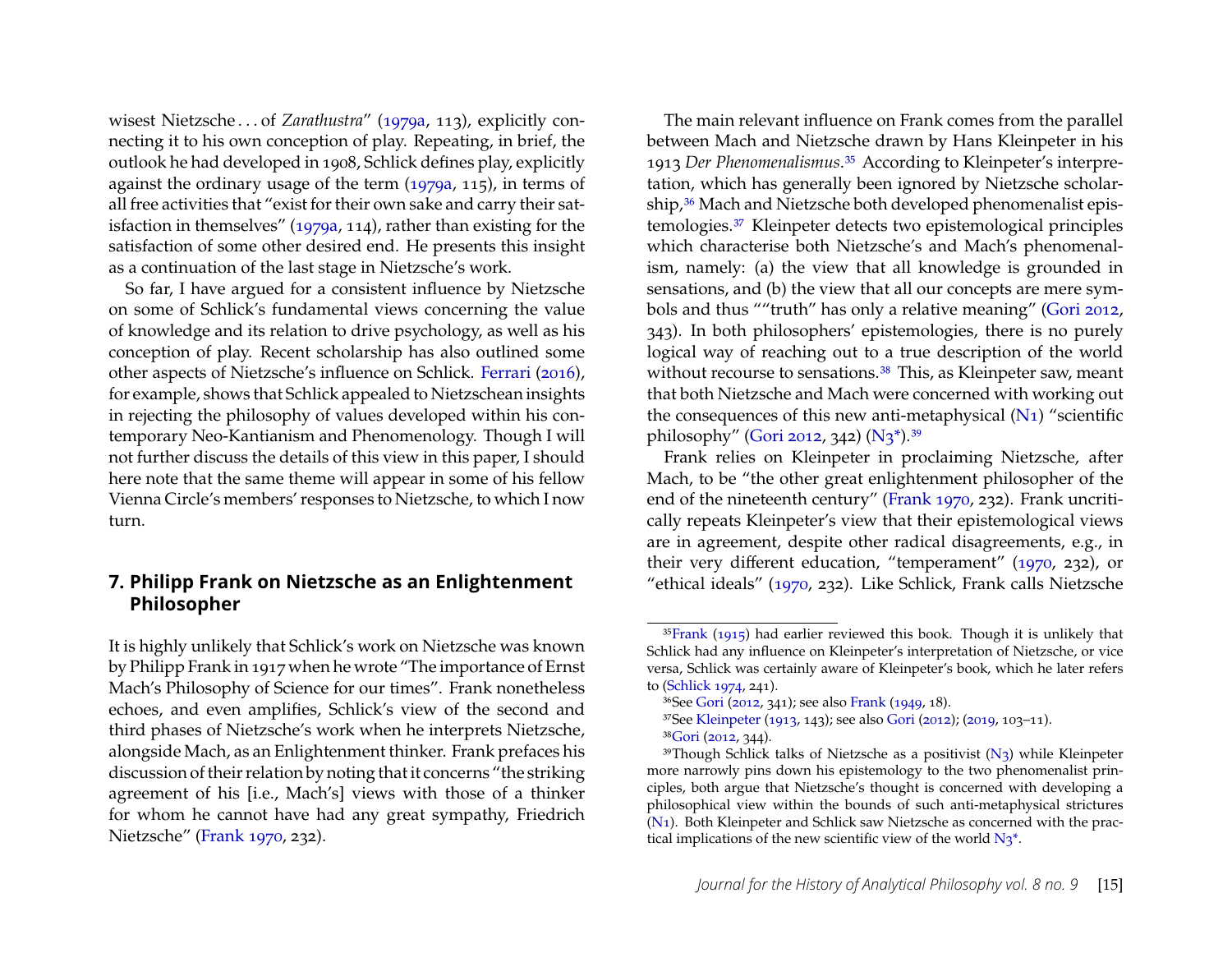"that great master of language"  $(1970, 232)$  in quoting, with apparent approval, a series of remarks that show Nietzsche to be a phenomenalist, in connection to which he rejects as metaphysical the notion of subjectivity and the distinction between appearance and reality.[40](#page-16-0) Frank describes the aphorism "On the Psychology of Metaphysics" as "Nietzsche's most significant expression of the positivistic world conception . . . where he attack[s] with cutting sharpness the employment of very frequently misused concepts" [\(Frank 1970,](#page-26-6) 232–33), i.e., the aforementioned metaphysical notions. Frank here clearly accepts both  $N_1$  and  $N_3^*$ . Though he does not explicitly claim that Nietzsche was a positivist, Frank does briefly note that he contributed to the "positivistic world conception" [\(1970,](#page-26-6) 232). By contrast to Schlick's extensive defence of the view that Nietzsche was a positivist, Frank's cursory employment of the term "positivism" is not enough here to justify attributing to him a full-fledged endorsement of the bolder view [N3.](#page-0-0) Frank at best seems to say that Nietzsche had positivist tendencies, and contributed to an overall positivistic outlook. Frank's view is thus better understood as an endorsement of the weaker claim  $N_3^*$ . Similarly to Schlick, Frank ties  $N_3^*$  to  $N_1$ , insofar as he sees the critique of metaphysics as Nietzsche's main contribution to the positivist outlook. Furthermore, Frank selects a passage from Nietzsche in which his critique of metaphysics  $(N_1)$  is based on an appeal to insights from empirical psychology [\(N2\)](#page-0-0).

Frank closes his comparison between Nietzsche and Mach by noting what he calls a "tragic feature" [\(1970,](#page-26-6) 233) of the enlightenment, namely that "it destroys the old systems of concepts, but while it is constructing a new system, it is also already laying the foundations for new misuse" [\(1970,](#page-26-6) 233). This is an unavoidable feature of scientific theory construction, in Frank's view, given that it is necessary for theories to employ auxiliary concepts, which inevitably will eventually be misused. In response to this phenomenon, it would be possible to attempt to block challenges to specific scientific views by upholding them as dogmas. But this would go against the spirit of the enlightenment, as championed by Mach and Nietzsche. As Frank sees it, both philosophers envision the enlightenment as an ongoing process in which the truth is perpetually sought but no perpetual truth is ever finally reached. Frank quotes Nietzsche's claim that the spirit of the enlightenment concerns "the will to test, investigate, predict, experiment" [\(1970,](#page-26-6) 233), not its inhibition through some purported attainment of truth. Here again, Frank clearly sees Nietzsche in terms of  $N_3^*$ . Frank's reference to experimentation is far from being an explicit acceptance of  $N_2$ , yet he does make the weaker claim that Nietzsche had a high esteem for the methodological characteristics of empirical science.

When Frank returns to this theme in introducing his 1949 book *Modern Science and its Philosophy* (in which the 1917 article is reproduced), he diagnoses that

the great mass of writing on Nietzsche has overlooked the fact that he was a philosopher of enlightenment in his acute analysis of the auxiliary concepts of contemporary idealistic philosophy. [\(Frank](#page-26-13) [1949,](#page-26-13) 18)

In this regard, one of Nietzsche's targets, and the one that Frank presents as having turned his interest to him, is Kant's view of unchanging *a priori* synthetic conditions for any possible experience. Frank presents Nietzsche as opposed to Kant's view that there can be certain knowledge about such conditions, and which furthermore is not knowledge about experience:

Nietzsche said flippantly that Kant's explanation is merely equivalent to saying that man can do it "by virtue of a virtue". Nietzsche

<span id="page-16-0"></span><sup>40</sup>[Sachs](#page-28-0) [\(2011,](#page-28-0) 311–12) argues that Carnap payed inadequate attention to Nietzsche's criticisms of the dichotomy between appearance and reality, which were incompatible with Carnap's position. Sachs claims that Carnap saw the overcoming of metaphysics as relying on the application of modern logic, which shows us that what *appeared* to be meaningful was *really* meaningless. Frank, by contrast, appreciates Nietzsche's criticism of the distinction as being a main part of Nietzsche's contribution to overcoming metaphysics.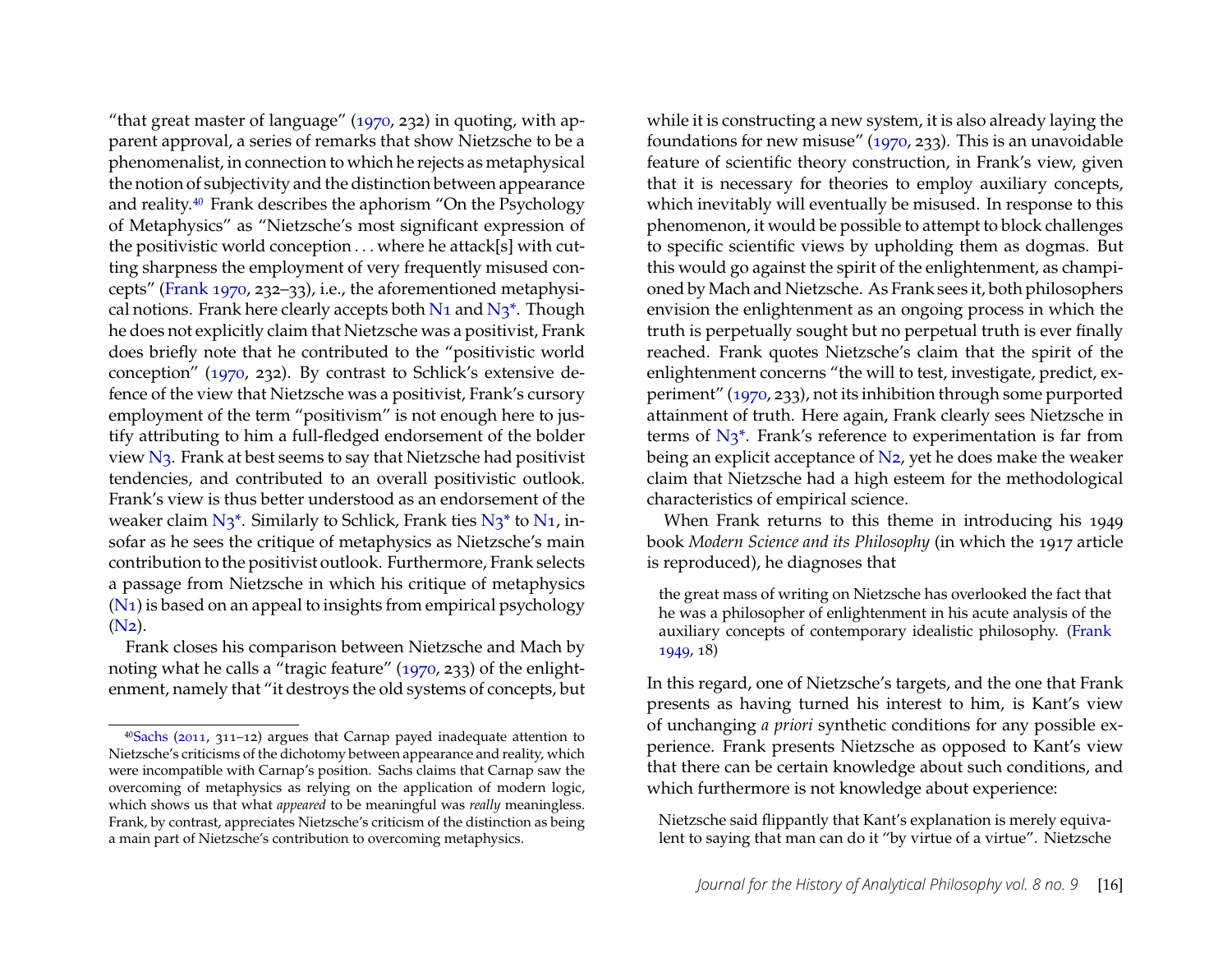accused him of demonstrating by sophisticated and obscure arguments that popular prejudices are right while the scientists are wrong. [\(Frank 1949,](#page-26-13) 9)

Frank's description of Nietzsche's critique as "flippant" appears to signal that he is interested in the general spirit of Nietzsche's critique of Kant, rather than its details, which he does not further discuss. Frank presents Nietzsche as aligned with the Vienna Circle's overall appraisal of the Scientific World Conception  $(N_3^*)$ , as opposed to Kant's championing of popular prejudices. Notably, Frank's 1917 views are mirrored in von Mises' 1938 "Ernst Mach and the Scientific Conception of the World", where Nietzsche is summarily presented as a critic of Kant [\(von Mises 1970,](#page-29-11) e.g., 169) who was "in full accord with Mach's view" [\(1970,](#page-29-11) 171).

Frank's earlier presentation of Nietzsche as an antimetaphysical  $(N_1)$  enlightenment thinker  $(N_4)$  may be contrasted to his brief mention of Nietzsche in his well-known biography of Einstein published in 1947. [Frank](#page-26-16) [\(1947,](#page-26-16) 46–47) quotes a passage from Antonio Aliotta's 1884 *The Idealistic Reaction against Science*, in which Nietzsche is presented as part of a romantic response to a seeming crisis in late nineteenth-century science. In other words, Aliotta here rejects all of  $N_2$ ,  $N_3$ , and [N3\\*.](#page-0-0) Aliotta sees Nietzsche, like other romantics, as denigrating rational thought in preference for aesthetic intuition.[41](#page-17-0) This romantic response to science's crisis is presented by Frank as an *alternative*to positivist and pragmatist responses to the crisis, under which heading he includes, among others, the work of Mach. Frank notes that the positivist movement had also been perceived by some as anti-intellectualist, but qualifies such claims by arguing that it "could be characterized as anti-intellectual only in so far as it warned against occupying the intellect with meaningless problems" [\(Frank 1947,](#page-26-16) 47). According to Frank, the antimetaphysical stance of late nineteenth-century positivists like

<span id="page-17-0"></span>41As we have seen, this is how Schlick interpreted the first phase in Nietzsche's thought, which is overcome by his later phases.

Mach should not be understood as a denigration of the powers of intellect; it is, instead, a correct estimation of the extent to which such issues can be meaningfully discussed.

It is unclear why, whereas in 1917 Frank had thought this would be a good characterisation of Nietzsche's worldview, he seems to have changed his mind in 1947, only to repeat his 1917 view in 1949. One possible explanation for this would be that the later Frank simply revised his early positive views of Nietzsche. This is further suggested by the fact that, in introducing the 1949 republication of the 1917 text, Frank talks of having been influenced by Nietzsche "at this stage" [\(1949,](#page-26-13) 9), possibly implying that he later overcame this influence. Frank does not specify a specific date range for the stage, or clarify whether he did change his mind about Nietzsche's significance, and for what reason.

Another possible explanation for Frank's seeming change of heart may be given by the subject matter of the 1947 book, namely Einstein's life. Frank divides Einstein's philosophical interests into two categories. On the one hand, there are those philosophical works pertaining to and influencing his scientific work, in which category Frank includes Mach. On the other hand, there are other works, including those of Schopenhauer and Nietzsche, which Einstein read

because they made more or less superficial and obscure statements in beautiful language about all sorts of things, statements that often aroused an emotion like beautiful music and gave rise to reveries and meditations on the world.... Einstein read these men, as he sometimes put it, for "edification" just as other people listen to sermons. [\(Frank 1947,](#page-26-16) 51)

Here Frank is echoing similar remarks made by other Vienna Circle members, e.g., Feigl's aforementioned remarks on Schlick's influences, or more famously Carnap's remarks on metaphysics, to which I will turn to in Section [9.](#page-19-0) Before turning to Carnap, I will first look at various remarks on Nietzsche made by Otto Neurath.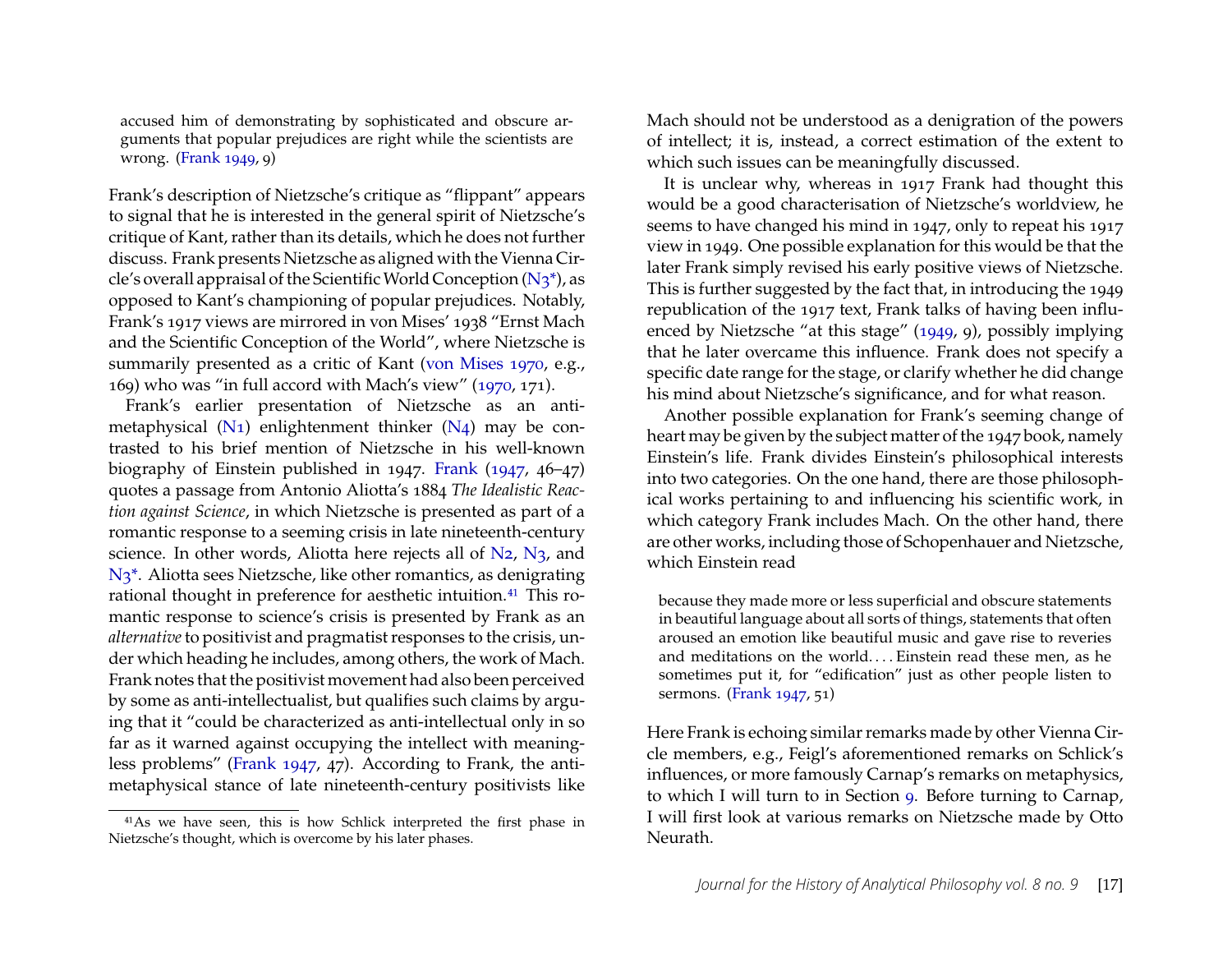#### <span id="page-18-0"></span>**8. Neurath on Nietzsche as Predecessor of the Vienna Circle**

Neurath's remarks on Nietzsche are quite brief, and might appear especially puzzling if not seen in light of his other Vienna Circle colleagues' estimation of Nietzsche (and their varying degrees of commitment to  $N_1-N_3^*$ . Yet in light of Schlick's and Frank's earlier appraisals of Nietzsche, it is clear that Neurath is simply pointing out something that is "in the air", so to speak, in Vienna Circle discussions. This practice was in fact quite commonplace in Neurath's *modus operandi*. Neurath did not work within academia, and did not follow common academic citation practices; he would often respond to contemporary debates without citing the relevant sources.<sup>[42](#page-18-1)</sup> This may help explain why he is convinced of Nietzsche's importance for the work of the Vienna Circle without necessarily attempting to demonstrate it, or to refer to relevant works that did so (e.g., Schlick's, Frank's, or Carnap's).

Neurath presents Nietzsche as a predecessor to the Vienna Circle's anti-metaphysical stance  $(N_1)$ . This is clear e.g., in his 1935 presentation of the Vienna Circle to a French audience, where he plainly states that "Nietzsche and his critique of the metaphysicians took an active part in the flourishing of the Vienna School" (quoted in [Moreira 2018,](#page-27-1) 243). A few pages later, listing the Vienna Circle's influences, Neurath names "Mach, Avenarius, Poincare, Duhem, Abel Ray, Enriques, Einstein, Schröder, Frege, Peano, Hilbert, Russell as well as James and Nietzsche" [\(Neurath 1981,](#page-27-13) 697).<sup>[43](#page-18-2)</sup> Neurath does not further qualify his claim in 1935, but does so in his 1936 introduction to the Vienna Circle's ideas:

Nietzsche stressed esteem for "the unpretentious truths", objecting to the fascinating errors of metaphysical ages. An evolved civi-

lization likes, according to Nietzsche, the modest results found by means of exact methods which are fruitful for the whole future; and such manliness [*sic*], simplicity, and temperance will characterize not only an increasing number but also the whole of humanity in the future. Moritz Schlick explained in a similar sense that the evolution of modern critical thinking is founded on an anonymous mass of thinkers, especially scientists, and that progress does not arise from the sensational philosophical systems which form an endless row, each contradicting the others. [\(Neurath 1955,](#page-27-14) 18).

Neurath's interpretation of Nietzsche here is unorthodox, to say the least. Along with Voltaire and Schlick, Neurath sees Nietzsche as championing a culture based on the communal activity of scientific research, as opposed to revolving around "individual philosophemes"  $(1955, 18)$ . Though this seems to go against the grain of Nietzsche's individualistic and elitist outlook, I will not here attempt to determine whether Neurath's interpretation is plausible. What is perhaps most interesting in connection to this enquiry is the relation of Neurath's comments to Schlick's interpretation of Nietzsche. As noted in Section [2,](#page-5-0) Schlick presents Nietzsche as an individual genius who attempts to overcome his cultural surroundings, despite the tendency of such processes of change to be slower than he envisages. On the contrary, Neurath claims that both Schlick and Nietzsche are paradigmatic champions of communal efforts, as opposed to individual genius. Neurath tells us that Schlick understands that "critical thinking" is not the product of individuals, but rather the result of accumulated effort. As shown in Section [2,](#page-5-0) this is precisely the reason that Schlick gives for his claim that attempts to single-handedly transvaluate a culture's values tend to fail, and also the reason why Schlick thinks Nietzsche was an exceptional genius who happened to succeed in such an attempt.

Another parallel between Schlick's, Frank's (and [von Mises](#page-29-11) [1970\)](#page-29-11), and Neurath's responses to Nietzsche may be found in their interpretation of his views as anti-Kantian.<sup>[44](#page-18-3)</sup> Neurath

<span id="page-18-2"></span><span id="page-18-1"></span><sup>42</sup>See e.g., [Uebel](#page-29-12) [\(1992,](#page-29-12) viii–ix); [Uebel](#page-29-2) [\(2007\)](#page-29-2); [Tuboly](#page-28-18) [\(2019,](#page-28-18) 165–67).

<sup>43</sup>[Uebel\(2015,](#page-29-13) 4) compares Neurath's various lists of influences on the Vienna Circle, pointing out that Nietzsche and James only appear in this specific list.

<span id="page-18-3"></span><sup>44</sup>On Schlick's anti-Kantian use of Nietzsche, see [Ferrari](#page-26-4) [\(2016\)](#page-26-4).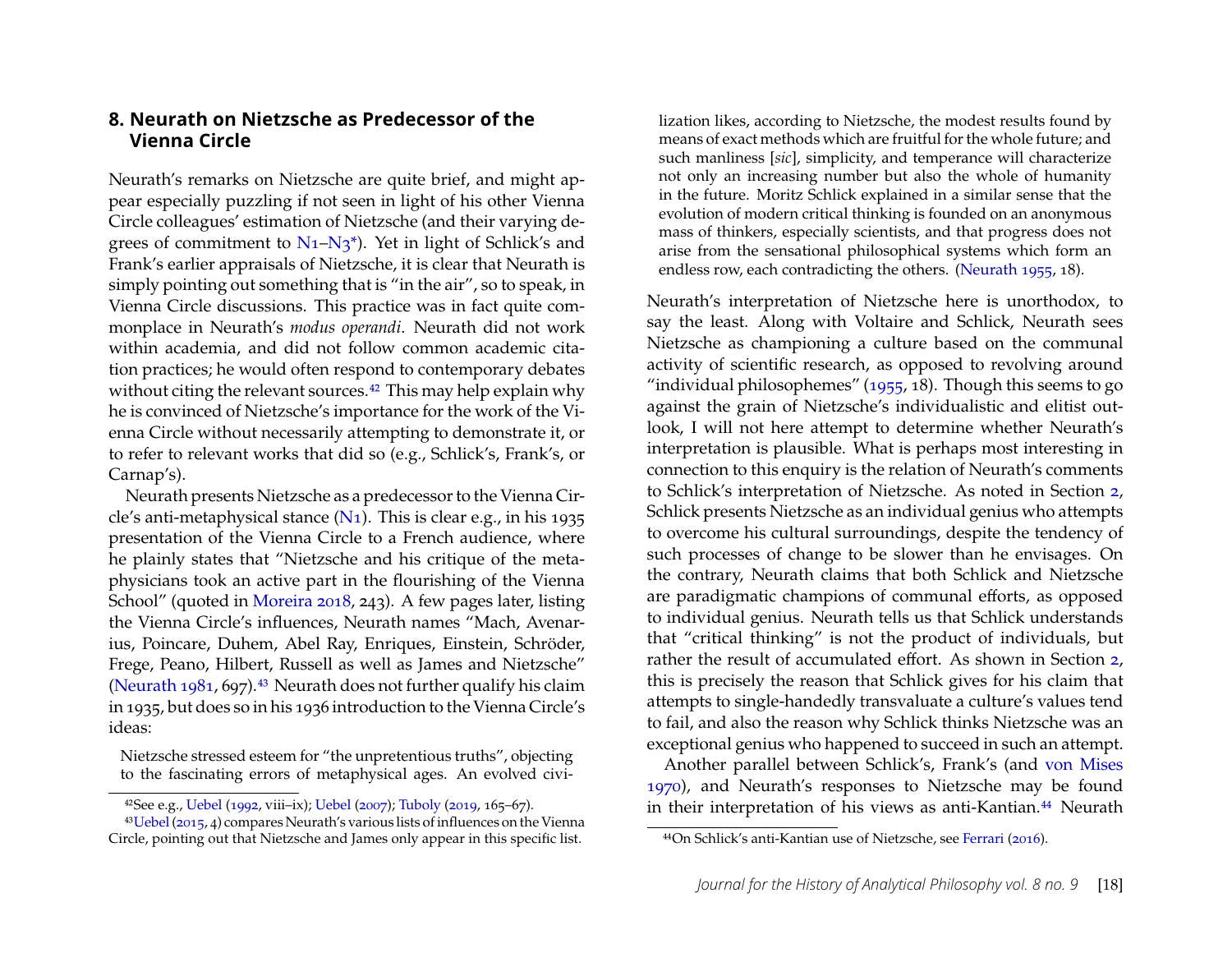presents Nietzsche's anti-Kantianism as part of his overall antimetaphysical position. In the context of discussing the separation of specific scientific fields of study from "the motherphilosophy" [\(Neurath 1955,](#page-27-14) 10), Neurath notes that although Kant did in fact subsequently influence many scientists, his work also had as its effect the hindering of scientific progress in some fields. Like Frank, Neurath partly attributes this understanding of Kant to Nietzsche:

The essayist-philosopher Nietzsche showed how much of an antiscientific attitude can be found in Kant's system, which reduces the power of science and thus opens the doors to metaphysical and philosophico-religious speculations. [\(Neurath 1955,](#page-27-14) 11)

Thus Nietzsche's critique of Kantian metaphysics is linked by Neurath to his favouring of a scientific world conception  $(N_3^*)$ .

Neurath had elsewhere [\(1987,](#page-27-15) 11) presented psychology as the last of the sciences to be cut off from philosophy, thus resulting in the overcoming of metaphysics. Neurath describes Nietzsche's contribution to this project as follows:

The last science to have the umbilical cord connecting it to philosophy severed is *psychology*. And what remains behind is a dead, deaf mass. If Nietzsche stimulated psychologists in many ways, it was not by producing a systematic metaphysics, but because he was able to pursue lines of thought untrammelled by contemporary academic psychology, which was not interested in, e.g., "resentment". But even a non-philosopher enjoys that freedom today. *The end of metaphysics is demonstrable precisely in the case of psychology*. [\(Neurath 1987,](#page-27-15) 11)

It is thus that Neurath connected Nietzsche's psychological insights with his overcoming of metaphysics. Nietzsche's antimetaphysical turn made lasting contributions to empiricallyminded psychology, in Neurath's view. Accordingly Neurath elsewhere notes that many of Nietzsche's "excellent philosophical insights" [\(1981,](#page-27-13) 826) contributed both to psychoanalysis and to what Neurath calls "behaviouristics". Thus Neurath not only sees Nietzsche as committed to [N2,](#page-0-0) but also makes sense of this commitment in reference to [N1.](#page-0-0)

Neurath's brief comments on Nietzsche are not meant to be scholarly analyses. Neurath does not attempt to substantiate them by reference to specific works. Most appear in programmatic statements of the Vienna Circle's mission. Nonetheless, Neurath's brief responses to Nietzsche play an interesting role in bringing together and unifying different interpretative theses  $(N_1, N_2, N_3^*)$  articulated by the Vienna Circle's members. Neurath quickly outlines how Nietzsche's anti-metaphysical stance  $(N_1)$  was connected to his understanding of psychology  $(N_2)$ , all in light of an overall commitment to a scientific world conception  $(N_3^*)$ . These are, as I have shown, themes that are addressed by both Schlick and Frank, and which will also play a part in Carnap's reception of Nietzsche, to which I now turn.

#### <span id="page-19-0"></span>**9. Carnap's Nietzsche: The** *Begriffsschrift* **on the Desk,** *Zarathustra* **on the Bedside Table?**

Gabriel summarises the significance of Nietzsche for Carnap (as well, perhaps, as the Vienna Circle in general) by noting that "for Carnap, Frege's *Begriffsschrift* lies on the desk, so to speak, and Nietzsche's *Zarathustra* on the bedside table" [\(Gabriel 2004,](#page-26-1) 12).[45](#page-19-1) Various scholars have highlighted the fact that Nietzsche's influence was significant in the formation of different strands of the German Youth Movement, in which both Carnap and Reichenbach had participated.<sup>[46](#page-19-2)</sup> The young Carnap was associated with Dilthey's student Herman Nohl, who had written on Nietzsche.[47](#page-19-3)

<span id="page-19-2"></span><span id="page-19-1"></span><sup>45</sup>But see [Mormann](#page-27-0) [\(2012,](#page-27-0) 72).

 $46E.g., Carus$  $46E.g., Carus$  [\(2008,](#page-25-11) 52-54). [Schlick](#page-28-17) [\(1979a,](#page-28-17) 124) favourably compares Nietzsche to Wyneken, who had led the strand of the *Jugendbewegung* that Reichenbach had belonged to; see also [Schlick](#page-28-8) [\(1962,](#page-28-8) 13).

<span id="page-19-3"></span><sup>47</sup>See e.g., [Gabriel](#page-26-1) [\(2004\)](#page-26-1); [Damböck](#page-25-12) [\(2012\)](#page-25-12); [Nelson](#page-27-3) [\(2018,](#page-27-3) 328).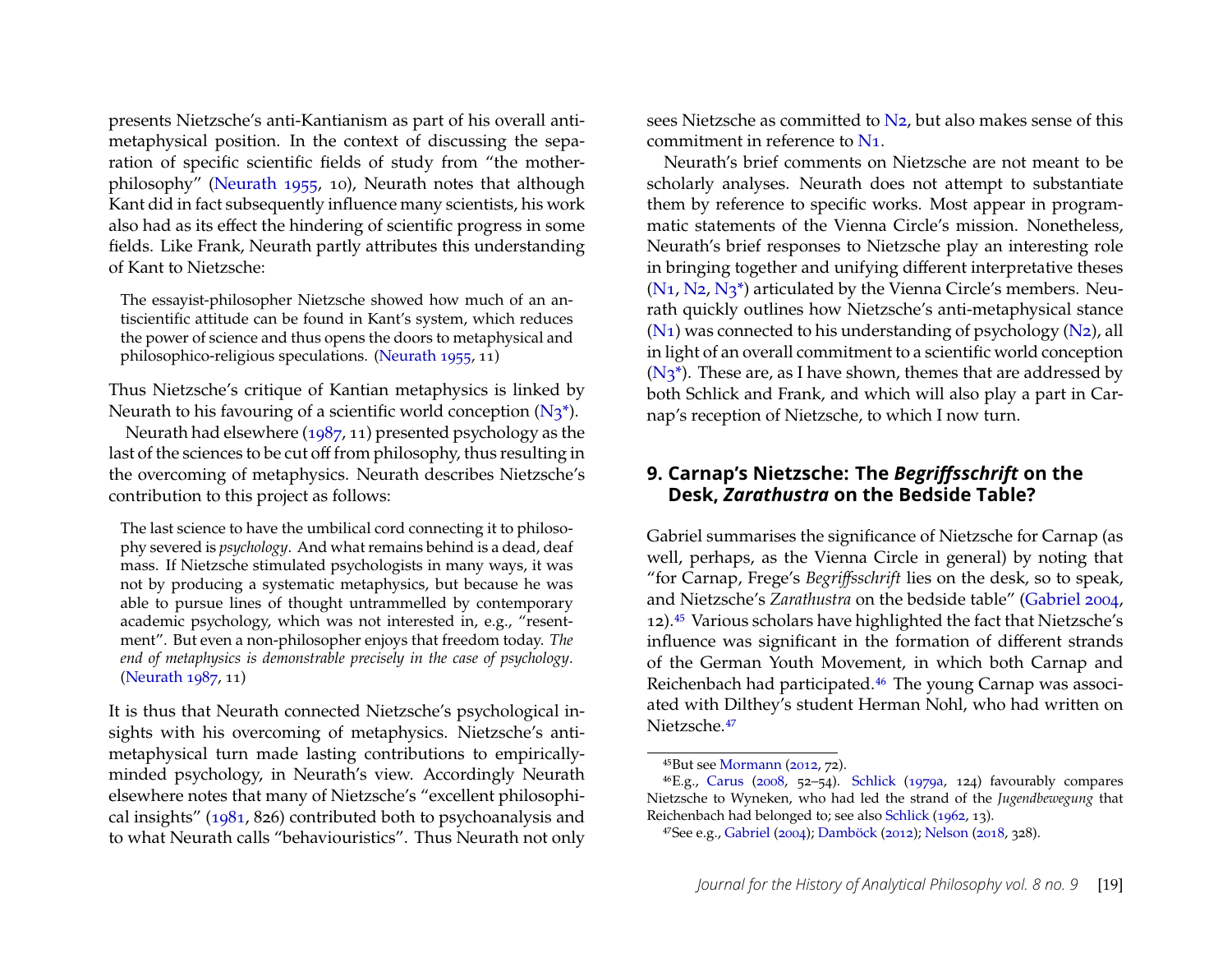Carnap's philosophical debt to Nietzsche already manifests itself in his 1922 sketch for the *Aufbau*, titled "Vom Chaos zur Wirklichkeit".[48](#page-20-0) The relevant conception of "chaos", as it appears in Carnap's title, is traceable, through various possible paths, back to Nietzsche.[49](#page-20-1) Like Schlick, Rickert, Vaihinger, and other early readers of Nietzsche, Carnap reworks the Nietzschean conception of the "will to power", which he renders as the "will to order".[50](#page-20-2) [Mormann](#page-27-16) [\(2016,](#page-27-16) 117–18, 121–22) has traced the transmission of influence from Nietzsche to Carnap via the Neo-Kantian Rickert and his critique of *Lebensphilosophie* during the early 1920s. Rickert had attempted to tame the Nietzschean conception of the will to power by claiming that in exact philosophy this manifests itself as a "will to system".[51](#page-20-3) Philosophy's task is to order the chaotic stream of experiences (what Rickert's philosophical opponents had called "Lebens") into a coherent and comprehensive system. Carnap's "Vom Chaos zur Wirklichkeit" has been seen by both [Mormann](#page-27-17) [\(2006\)](#page-27-17), [\(2016\)](#page-27-16) and [Leinonen](#page-26-17) [\(2016\)](#page-26-17) as engaged in precisely this project, set out by Rickert, in its attempt to explain how the will to order is the guiding principle of the move from chaos to structured reality. According to Carnap,

"Reality" is not given to us as something fixed, but undergoes permanent corrections. The epistemologist asserts: it has been built up on behalf of an accomplishment from an original chaos according to certain order principles that for the time being are instinctive.... The will to a new order is responsible for the epistemolog-

<span id="page-20-0"></span>48See e.g., [Mormann](#page-27-17) [\(2006\)](#page-27-17); [Mormann](#page-27-0) [\(2012,](#page-27-0) 73); [Mormann](#page-27-16) [\(2016,](#page-27-16) 117–18, 121–22); [Leinonen](#page-26-17) [\(2016\)](#page-26-17); [Moreira](#page-27-1) [\(2018,](#page-27-1) 262–69).

<span id="page-20-2"></span><span id="page-20-1"></span>49See [Leinonen](#page-26-17) [\(2016,](#page-26-17) 215–16).

50Carnap began writing the manuscript in 1921 and he continued working on it until 1926. He was introduced to Schlick by Reichenbach in 1923. I have been unable to ascertain whether the apparent parallels between Carnap's 1921 and Schlick's 1908 and 1912 interpretations of Nietzsche could be the result either of their conversations or of Carnap's reading of Schlick's work.

<span id="page-20-3"></span> $51$ Mormann characterises this concept as "pseudo-Nietzschean" [\(2016,](#page-27-16) 117), insofar as it distorts Nietzsche's views.

ical considerations that deal with the fictions of chaos as starting point and the principles of order that guide the constitution. This will to order, which intends to overcome the inconsistencies of reality by rebuilding it in a new way, is the irrational starting point of our theory. (quoted in [Mormann 2006,](#page-27-17) 34)

[Mormann](#page-27-16) [\(2016,](#page-27-16) 121–22) thus holds that Carnap's "will to order" builds on Rickert's unorthodox (and strictly speaking false) interpretation of Nietzsche's conception of the "will to power" as "will to system". Contesting Mormann's account, [Carus](#page-25-11) [\(2008,](#page-25-11) 108, 125–27) has interpreted Carnap's discussion of "chaos" as influenced primarily by Vaihinger.[52](#page-20-4) In Vaihinger's view, the original chaos we find in the stream of our experiences is rendered meaningful by the fictions we impose onto them. As already noted, like Rickert, Vaihinger also appeals to Nietzsche as a predecessor of his fictionalist account of the "will to illusion".[53](#page-20-5) I will not attempt to resolve this dispute here; for the purposes of this article, it should suffice to note that, whether it is through Rickert or Vaihinger, Carnap's conceptions of "chaos" and the "will to order" are ultimately traceable back to Nietzsche.<sup>[54](#page-20-6)</sup>

By contrast to Carnap's various early sketches from the 1920s, which contain no references to other works, the *Aufbau* itself contains multiple references to Nietzsche.[55](#page-20-7) One of the central themes advanced by Nietzsche and upheld by Carnap concerns the rejection of the Cartesian view of subjectivity. In the various responses to Nietzsche outlined above, this topic is only mentioned in passing by Frank as an example of Nietzsche's critique of metaphysical concepts. Carnap objects to the idea that what is given must be given to some subject. He quotes the following passage by Nietzsche as a source for his claim:

<span id="page-20-4"></span><sup>52</sup>In response, [Leinonen](#page-26-17) [\(2016,](#page-26-17) 215–19) has argued in favour of the compatibility of *both* Rickert's and Vaihinger's influence on the early Carnap. 53See also e.g., [Gori](#page-26-15) [\(2019,](#page-26-15) 111–18).

<span id="page-20-6"></span><span id="page-20-5"></span><sup>54</sup>But [Moreira](#page-27-1) [\(2018,](#page-27-1) 260–69) portrays Carnap and Nietzsche as being on opposite political sides, the former advocating order, the latter chaos.

<span id="page-20-7"></span><sup>55</sup>See also [Mormann](#page-27-0) [\(2012,](#page-27-0) 73); [Moreira](#page-27-1) [\(2018,](#page-27-1) 245–46).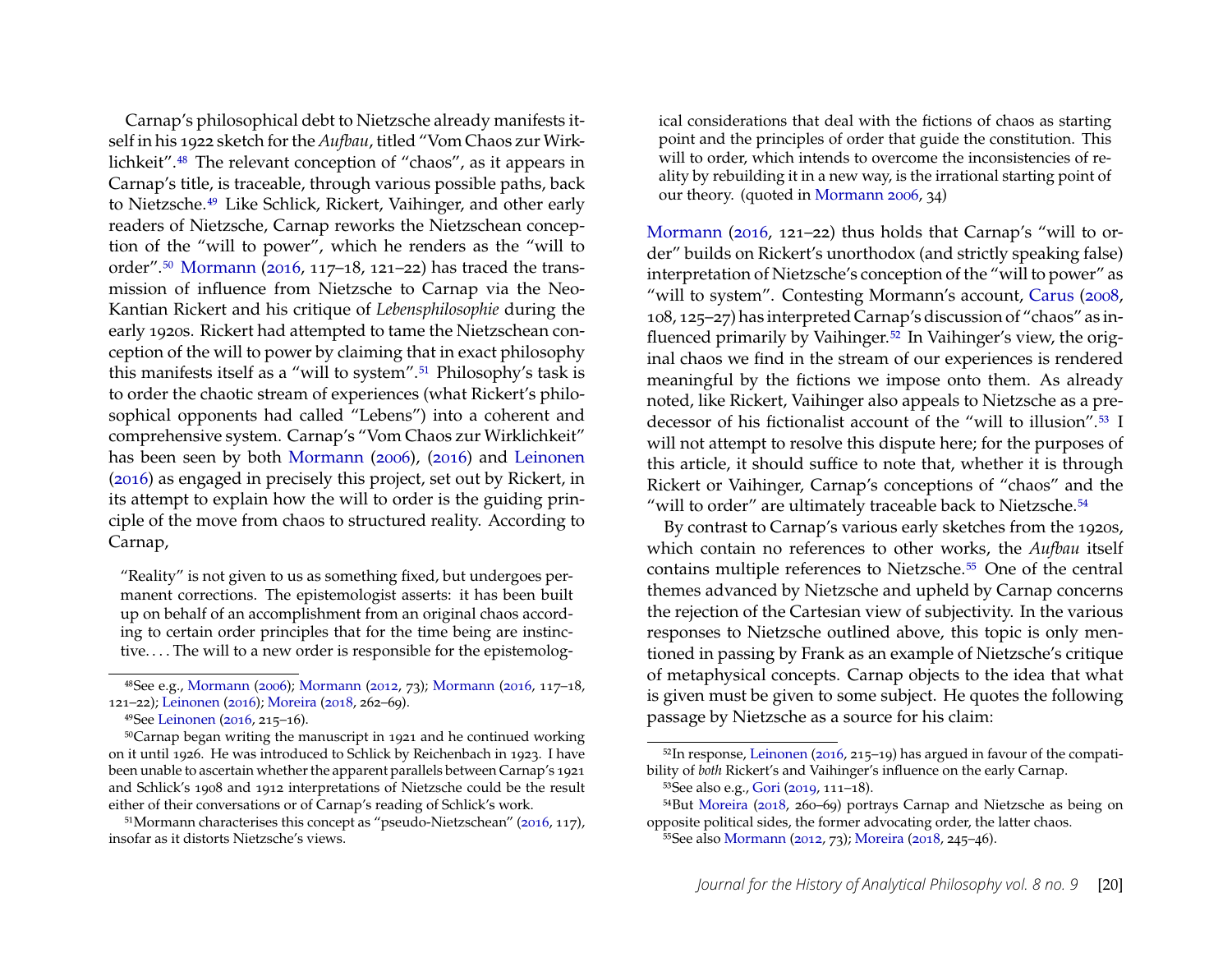It is merely a formulation of our grammatical habits that there must always be something that thinks when there is thinking and that there must always be a doer when there is a deed. (quoted in [Carnap 2003,](#page-25-13) 105)<sup>[56](#page-21-0)</sup>

Carnap returns to another aspect of this same theme when he formulates his views on "the problem of the self" [\(2003,](#page-25-13) 261). This relates to Carnap's objection against the Cartesian account of the self: according to Carnap, the "cogito" does not imply the "sum". Carnap lists Nietzsche among a series of philosophers who had via "philosophical introspection . . . reached the same result" [\(2003,](#page-25-13) 261). Carnap parallels Frank's earlier view on the topic when he also includes Mach as a source for his view, noting his agreement with Nietzsche. Carnap also categorises some of Nietzsche's anti-Cartesian views concerning the non-existence of the subject as being in agreement with Avenarius [\(2003,](#page-25-13) 261), Schlick [\(2003,](#page-25-13) 105, 261), and Russell [\(2003,](#page-25-13) 261).

[Carnap](#page-25-13) [\(2003,](#page-25-13) 108–9) nonetheless partly contests the Kleinpeter-Frank thesis, insofar as he discerns an epistemological disagreement between Mach and Nietzsche when it comes to the former's atomistic rendition of phenomenalism. In selecting between the two positions, Carnap favours Nietzsche over Mach. Carnap's preference for Nietzsche over Mach parallels a similar view by Schlick (as outlined in Section [6\)](#page-12-0), and in fact Carnap names Schlick [\(2003,](#page-25-13) 108) as one of his allies in his choice against Mach. In Carnap's view, Mach naïvely endorses an atomistic conception of "sensations" which is incompatible with the latest advances of science. More specifically, Carnap refers to the results of Gestalt psychology, showing that the primary units of experience are not like Machian "atomic" sensations, but rather combined into unitary wholes. [Carnap](#page-25-13) [\(2003,](#page-25-13) 108) refers to Nietzsche as part of a list of thinkers, compiled by Hans Cornelius, who had defended such views before they

<span id="page-21-0"></span>56[Waismann](#page-29-14) [\(1959,](#page-29-14) 350) also briefly mentions Nietzsche in connection to the significance of grammar.

were experimentally demonstrated by psychologists. This overall attitude is similar to the one by Neurath that we have already examined: both Carnap and Neurath agree about [N2,](#page-0-0) holding that Nietzsche was an important precursor of later empiricallyminded experimental psychology.

Carnap returns to Nietzsche in his famous remarks in the 1931 article "Overcoming Metaphysics through the Logical Analysis of Language".[57](#page-21-1) Here, Carnap's overall project is to demonstrate how, following various failures from previous philosophical movements (including the ancient skeptics, the modern empiricists, and some strands of Kantian thought), the newly developed method of logical analysis provides the tools for demonstrating that metaphysics is cognitively meaningless. Carnap shows how (i) metaphysical pseudo-concepts without empirical content, and (ii) metaphysical pseudo-statements can be overcome by his recommended method. According to Carnap, metaphysicians had hitherto endeavoured to put forth theses that are to be shown to be either true or false in the course of rational theoretical debate. However, the content of their expressions is, according to Carnap, what he calls *Lebensgefühl*, i.e., a kind of emotive attitude towards life. Carnap thinks that such emotive attitudes should be expressed in the appropriate medium, which is not theoretical. Art can provide the most appropriate medium for expressing *Lebensgefühl*, since the question of whether a statement is true or false is irrelevant to artworks. As [Dahms](#page-25-14) [\(2004\)](#page-25-14) shows, one of the first articulations of this idea was presented in Carnap's lectures at the Dessau Bauhaus.<sup>[58](#page-21-2)</sup> There, Carnap admits that

<span id="page-21-1"></span><sup>57</sup>Whereas Carnap had chosen to use the Nietzschean term "overcoming" [*Überwindung*] in his title, in his well-known *Language, Truth and Logic*, A. J. Ayer had preferred the phrase "the elimination of metaphysics", and this was later used by Arthur Pap in translating the title of Carnap's paper; see [Friedman](#page-26-18) [\(2000,](#page-26-18) 23); [Vrahimis](#page-29-15) [\(2013a,](#page-29-15) 90–91); [Vrahimis](#page-29-16) [\(2013b,](#page-29-16) 4); [Moreira](#page-27-1) [\(2018,](#page-27-1) 248–49); [Vrahimis](#page-29-17) [\(forthc. b\)](#page-29-17).

<span id="page-21-2"></span><sup>58</sup>In 1929, [Carnap](#page-25-4) [\(1922–33,](#page-25-4) 33) briefly mentions Nietzsche's aristocratic ethics in his notes for this lecture. In his 1930 notes for 1959a, [Carnap](#page-25-15) [\(1929–](#page-25-15) [37,](#page-25-15) 21) comments on the relation between metaphysics and poetry, noting that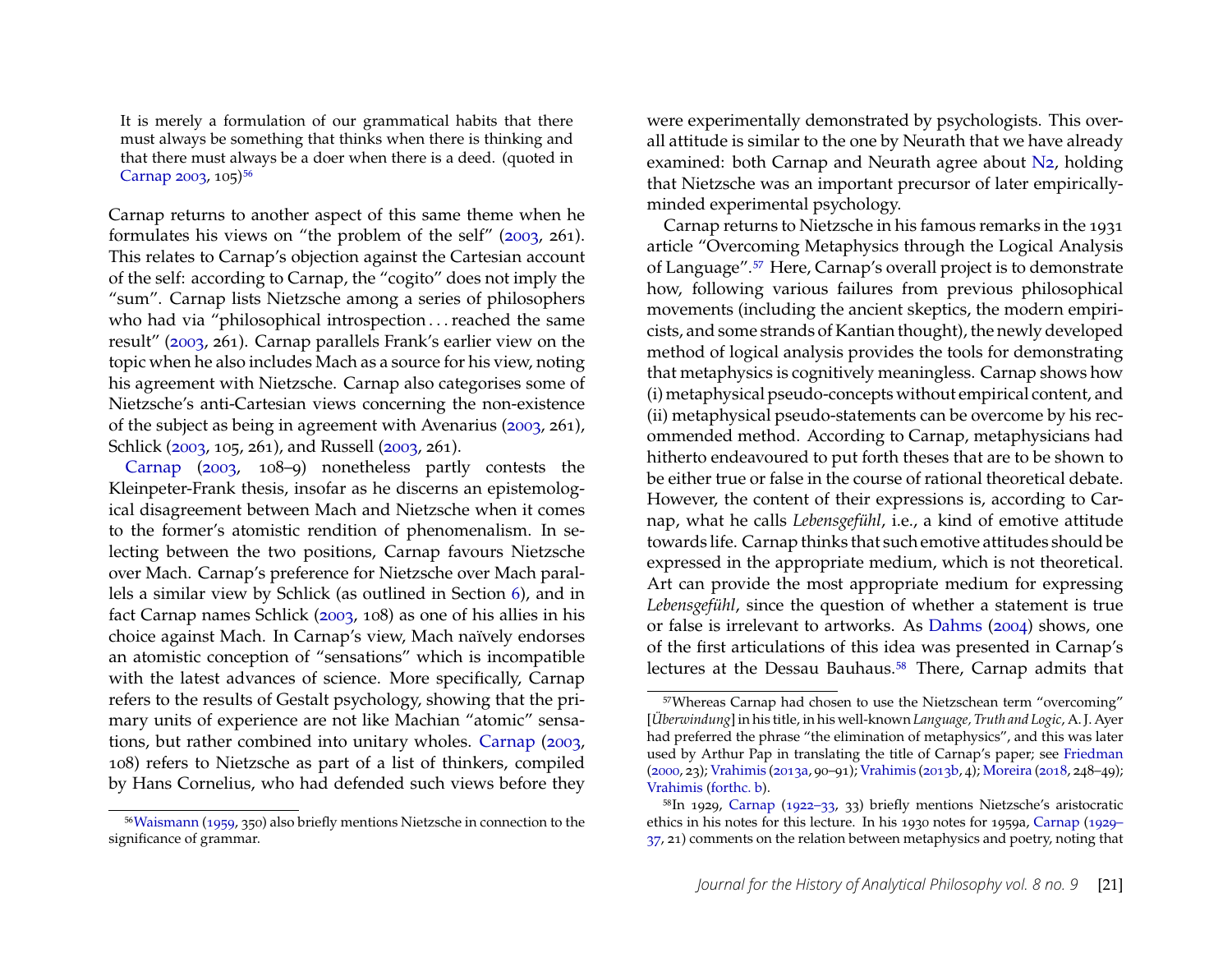after the misguided metaphysicians' attempts to express their *Lebensgefühl* in a theoretical medium have been overcome, the need for expressing such *Lebensgefühl* in other media remains.[59](#page-22-0) Carnap even encouraged the artists and designers in his audience to address this need. $60$  He thus portrayed the overcoming of metaphysics as a kind of liberation, freeing *Lebensgefühl* from the shackles of theory and allowing freedom for its exploration within the realm of artistic creation and "the conscious design of the things of [everyday] life" (quoted in [Dahms 2004,](#page-25-14) 370).

Nietzsche is, according to Carnap, the philosopher who most clearly saw this well before it could be cemented by logical analysis:

Our conjecture that metaphysics is a substitute, albeit an inadequate one, for art, seems to be confirmed by the fact that the metaphysician who perhaps had artistic talent to the highest degree, viz. Nietzsche, almost entirely avoided the error of that confusion. A large part of his work has predominantly empirical content. We find there, for instance, historical analyses of specific artistic phenomena, or an historico-psychological analysis of morals. In the work, however, in which he expresses most strongly that which others express through metaphysics or ethics, in *Thus Spake Zarathustra*, he does not choose the misleadingly theoretical form, but openly the form of art, of poetry. [\(Carnap 1959b,](#page-25-16) 80)

The above passage may at first appear puzzling, especially if read in isolation from other responses to Nietzsche by the Vienna Circle. In the first sentence, Carnap appears to suggest that Nietzsche *is actually a metaphysician*.[61](#page-22-2) This seems to be in tension with what follows, as Carnap goes on to say that Nietzsche *overcomes metaphysics* by altogether avoiding its exposition in a theoretical medium. Should this avoidance not mean, according to Carnap, that Nietzsche is no longer a metaphysician?

We have already established that both Schlick and Frank had, in the preceding two decades, already interpreted Nietzsche as a critic of metaphysics [\(N1\)](#page-0-0). Schlick, furthermore, had in 1912 already defended the tripartite view of Nietzsche's phases, according to which, having overcome an initial metaphysical period, Nietzsche became a positivist  $(N_3)$ . This interpretation of Nietzsche, which was also put forth by various contemporary Nietzsche scholars, helps us to make sense of Carnap's remarks. Carnap is best understood as claiming that Nietzsche had been a metaphysician, *before* he subsequently overcame metaphysics [\(N1\)](#page-0-0) by dividing his work into either empirically-minded historical and psychological analyses  $(N_2)$ ,  $62$  on the one hand, or po-etry on the other hand.<sup>[63](#page-22-4)</sup> As Schlick, Frank, and Neurath would agree, this way of overcoming metaphysics puts Nietzsche in league with the Vienna Circle, as one of their closest predecessors during the late nineteenth century. The Vienna Circle can now realise the Nietzschean project of overcoming metaphysics by putting to use the technical means provided by the development of modern logic.

As already shown in Section [5,](#page-10-0) Schlick had seen *Zarathustra* as the epitome of Nietzsche's work, because it employs a poetic form that is appropriate to the subject-matter. Schlick sees a decline in Nietzsche's writing that occurs in later works, which try to approach in a systematic manner the views initially expressed as poetry in *Zarathustra*. Once Carnap's characterisation of Nietzsche as a metaphysician is clarified in light of Schlick's tripartite scheme, i.e., as pertaining to an initial phase which Nietzsche later overcomes, it becomes clear that Carnap endorses the view that *Zarathustra* is not a work of metaphysics. Instead, Carnap agrees with Schlick that *Zarathustra* is a work which has overcome metaphysics. Carnap explicitly understands *Zarathus-*

<span id="page-22-0"></span><sup>&#</sup>x27;Nietzsche clearly separates the two' (quoted in [Moreira 2018,](#page-27-1) 247). 59See also [Carnap](#page-25-15) [\(1929–37,](#page-25-15) 21).

<span id="page-22-1"></span><sup>60</sup>See [Dahms](#page-25-14) [\(2004,](#page-25-14) 369–70); [Vrahimis](#page-29-18) [\(2012,](#page-29-18) 70–72). See also [Galison](#page-26-19) [\(1990\)](#page-26-19); [Potochnik and Yap](#page-27-18) [\(2006\)](#page-27-18); [Sachs](#page-28-0) [\(2011\)](#page-28-0).

<span id="page-22-2"></span> $61$ [Sachs](#page-28-0) [\(2011,](#page-28-0) 312) and [Moreira](#page-27-1) [\(2018,](#page-27-1) 247) reject this as a misreading.

<span id="page-22-3"></span><sup>62</sup>[Sachs](#page-28-0) [\(2011,](#page-28-0) 313) connects this to what he calls Carnap's and Nietzsche's hypermodernism.

<span id="page-22-4"></span> $63$ [Sachs](#page-28-0) [\(2011,](#page-28-0) 312) questions whether this is a correct understanding of Nietzsche.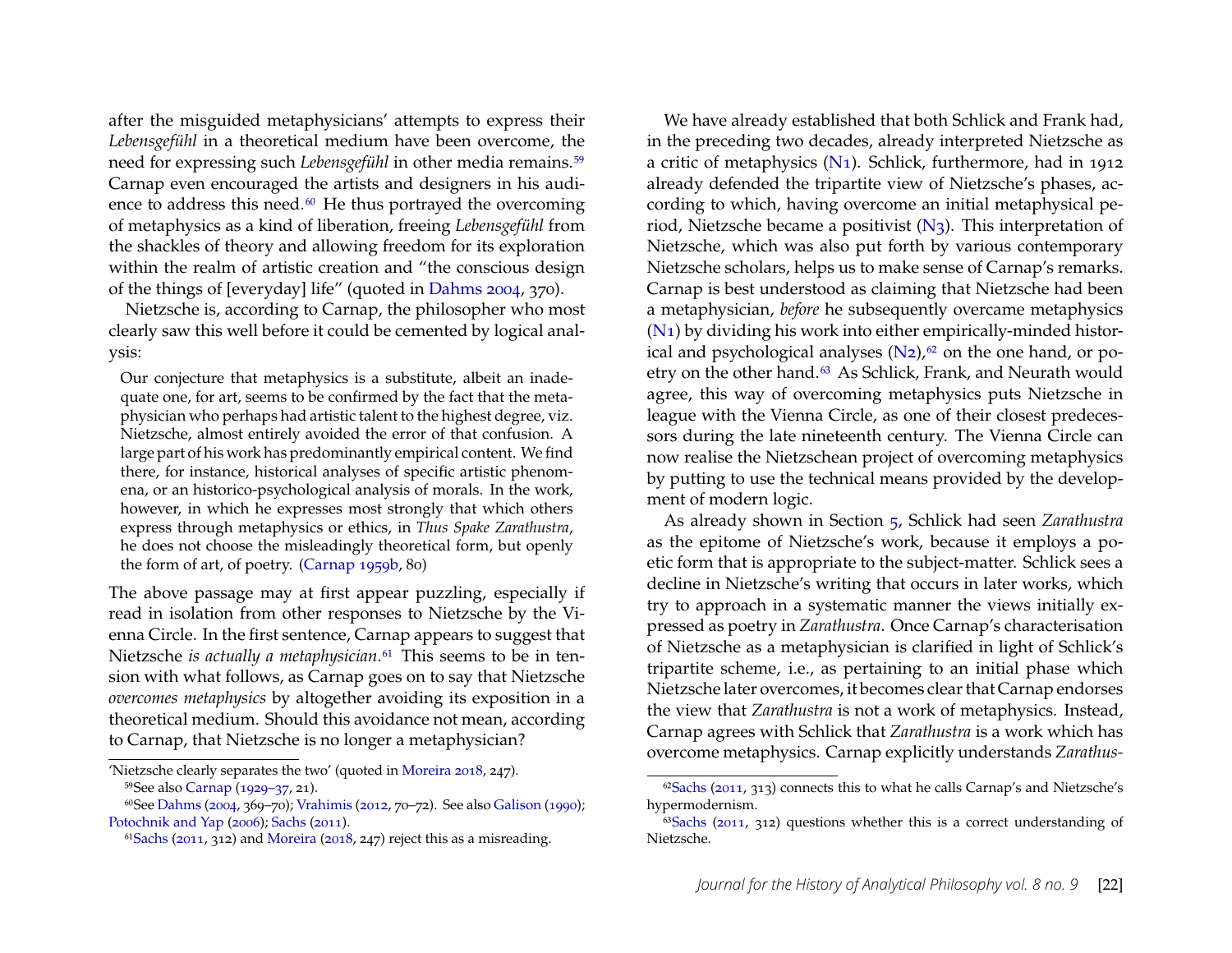*tra* as expressing in the poetic medium what 'others express through metaphysics or ethics' [\(1959a,](#page-25-3) 80), i.e., through a theoretical medium. In other words, in *Zarathustra* Nietzsche has overcome metaphysics by embracing the use of a non-theoretical medium for his work. By contrast to Schlick, however, Carnap omits to mention the fact that Nietzsche returned to a theoretical medium after *Zarathustra*. As Schlick clearly understood, Nietzsche's last works attempted to systematically develop what he had earlier expressed as poetry. Thus by contrast to Schlick, Carnap's all too brief mention of Nietzsche in 1931 selectively emphasises those aspects of his thought which conveniently align with his project of overcoming metaphysics.<sup>[64](#page-23-0)</sup>

Carnap's final mention of Nietzsche occurs in his 1932 "Psychology in Physical Language". In the context of discussing "resistance to the thesis of physicalism" [\(Carnap 1959a,](#page-25-3) 40), Carnap lists a number of examples in which a new theory causes a wave of controversy because, to quote Carnap's Nietzschean vocabulary, "an Idol is being dethroned by it" [\(Carnap 1959a,](#page-25-3) 40). Carnap's examples include Copernicus' heliocentrism, Darwin's theory of evolution, Marx's material explanation of causation in history, and Freud's notion of unconscious drives. Nietzsche is listed among these, since as a result of his historico-psychological analysis "the origins of morals were stripped of their halo" [\(Car](#page-25-16)[nap 1959b,](#page-25-16) 40). Carnap's thesis here is compatible with his earlier division of Nietzsche's work into poetic art works, on the one hand, and empirically-minded analyses on the other. Carnap accepts what he sees as Nietzsche's empirical genealogy of morals as one among the various ground-breaking theoretical advances that he mentions. This position again is aligned with the overall emphasis of [N2](#page-0-0) by Schlick and Neurath.

Overall, Carnap's various claims about Nietzsche, as I have shown here, can best be understood alongside Schlick's, Frank's, and Neurath's similar statements. There is nothing extraordinary about Carnap's suggestion that Nietzsche's work was relevant to the Vienna Circle's project of overcoming metaphysics. It is, rather, a kind of routine operation by which Carnap, like almost all other Vienna Circle members, acknowledges the significance of work that he considers to have anticipated Logical Empiricism.

#### **10. Conclusion**

In the above examination of Nietzsche's reception by the Vienna Circle's members, I have first of all clarified that the Vienna Circle's responses to Nietzsche were overwhelmingly positive. Their championing of Nietzsche focussed on what I have summarised as a series of specific theses on his work  $(N_1-N_4)$ .

As this paper has shown,  $N_1$  was explicitly attributed to Nietzsche by Schlick, Frank, Neurath, and Carnap. Schlick discussed Nietzsche most extensively at a time when he himself was neither a positivist nor committed to the project of overcoming metaphysics tout-court. Nonetheless, he was sympathetic to Nietzsche's overcoming of metaphysics, which he understood to be the rejection of appeals to a "supersensible" [\(Schlick 2013,](#page-28-1) 228) world. Frank sees [N1](#page-0-0) in terms of Nietzsche's rejection of "misused" [\(Frank 1970,](#page-26-6) 233) metaphysical concepts, such as the notion of subjectivity or the distinction between appearance and reality. Neurath explicitly presents Nietzsche as a precursor of the Vienna Circle's proposals for overcoming metaphysics, tying N<sub>1</sub> to N<sub>2</sub> and N<sub>3</sub><sup>\*</sup>, as well as to Nietzsche's critique of Kant. Carnap, finally, presents  $N_1$  in light of his interpretation of Nietzsche's work as split between poetry and empirical research. Thus, while Schlick, Frank, Neurath, and Carnap agree in subscribing to a version of [N1](#page-0-0) broadly construed, they each emphasise different specific aspects of it.

<span id="page-23-0"></span><sup>&</sup>lt;sup>64</sup>This omission may reflect the overall disagreements between Carnap and Schlick concerning the scope of the project of overcoming metaphysics, which I cannot further discuss here. Schlick may have been more willing than Carnap to go along with Nietzsche's last works, and their return from poetry to theory. For further discussions of this, see e.g., [Uebel](#page-29-10) [\(2020\)](#page-29-10); [Tuboly](#page-28-7) [\(forthc. a\)](#page-28-7).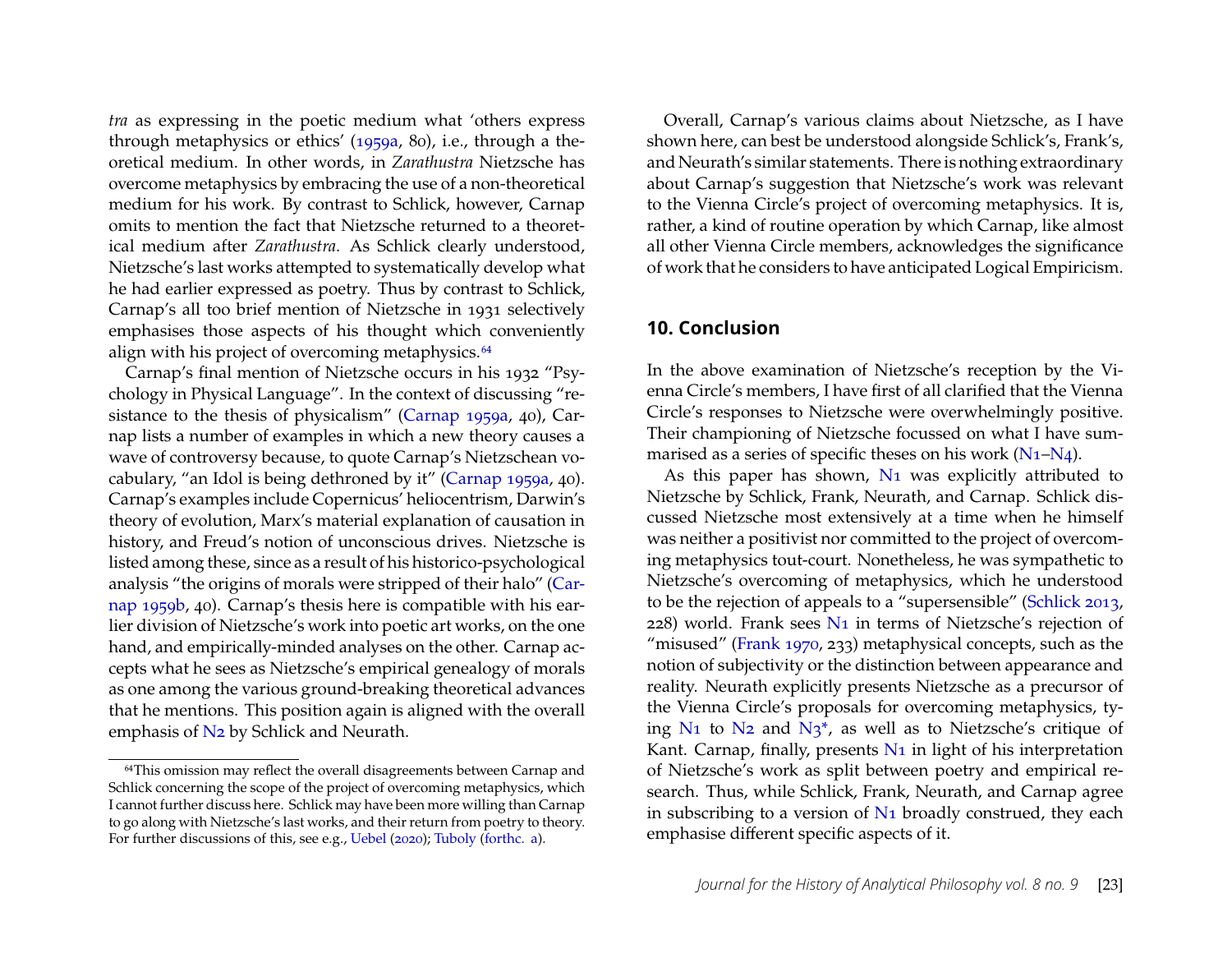Of the different responses to Nietzsche by the Vienna Circle, it is only Schlick who explicitly linked Nietzsche's turn towards [N1](#page-0-0) and [N3](#page-0-0) to his rejection of Schopenhauer's early influence on his work. The others simply focus on Nietzsche's philosophy after its turn away from Schopenhauerian metaphysics. Nevertheless, I have shown that Carnap's remarks on Nietzsche are best understood in light of the view of Nietzsche's rejection of Schopenhauer's influence that is also put forth by Schlick.

I have also demonstrated that [N2](#page-0-0) was explicitly acknowledged by Schlick, Neurath, and Carnap. Frank does not explicitly address [N2,](#page-0-0) but does briefly refer to Nietzsche's use of psychology in criticising metaphysics. He also connects Nietzsche's role as an Enlightenment philosopher  $(N_4)$  with his high esteem for the application of "the will to test, investigate, predict, experiment" [\(Frank 1970,](#page-26-6) 233).

N<sub>3</sub>, on the other hand, was only explicitly proclaimed by Schlick. Frank and Neurath uphold its weaker form  $N_3^*$ . Frank claims that Nietzsche contributed to "the positivistic world conception" [\(Frank 1970,](#page-26-6) 232) with his attack on metaphysics, thus tying  $N_3^*$  to  $N_1$ . Neurath's portrayal of Nietzsche as endorsing a scientific conception of the world, as I have shown, draws various connections between  $N_1$ ,  $N_2$ , and  $N_3$ <sup>\*</sup>. Both Frank and Neurath praise Nietzsche's critique of Kant, which they present as having been a kind of philosophical impediment to the advancement of a scientific conception of the world.

Finally, this paper has shown that the view that Nietzsche was an Enlightenment philosopher [\(N4\)](#page-0-0) was explicitly articulated by Frank as well as Schlick. As highlighted above, Schlick understood [N4](#page-0-0) to result from Nietzsche's turn away from his early critique of the Enlightenment, and towards an anti-metaphysical positivist phase. Though the various brief comments by Neurath do not directly address this view of Nietzsche as an Enlightenment philosopher, he can be said to implicitly subscribe to the Frank/Schlick interpretation, insofar as he sees him as an ally of the scientific world conception.

Though most scholarly attention has focussed on Carnap's response to Nietzsche, it is in various ways an outlier, as we have seen above. By contrast to Schlick, Frank, and Neurath, Carnap nowhere explicitly discusses the issue of Nietzsche's relation to positivism  $(N_3)$  or to the scientific world conception  $(N_3^*)$ . Neither does Carnap give any indication as to whether he upholds [N4](#page-0-0) or not. Carnap's discussion of Nietzsche's views on subjectivity is not paralleled in other Vienna Circle texts, with the exception of a brief mention by Frank. Nonetheless, as this article has argued, the relation Carnap sees between Nietzsche and the overall project of overcoming metaphysics is best understood in light of the reception of Nietzsche by his Vienna Circle colleagues. The discussion in this article should at least resolve a certain ongoing puzzlement as to why Carnap closes his 1931 paper with a reference to Nietzsche.

#### **Acknowledgements**

I began to write this paper with the intention of presenting it at the 2020 annual conference of the Society for the Study of the History of Analytical Philosophy; though the conference was cancelled due to the COVID-19 pandemic, I would like to thank the organisers for having accepted the paper (thereby motivating me to keep working on it). In thinking about some of the ideas developed in this work, I have benefitted from discussions with, among others, Mark Textor, Adam Tamas Tuboly, and Christian Damböck, to whom I owe many thanks. I am grateful to the anonymous reviewers for their comments on the paper, as well as to Richard Zach for his contribution as an editor. All errors are my own.

> **Andreas Vrahimis** University of Cyprus vrahimis.andreas@ucy.ac.cy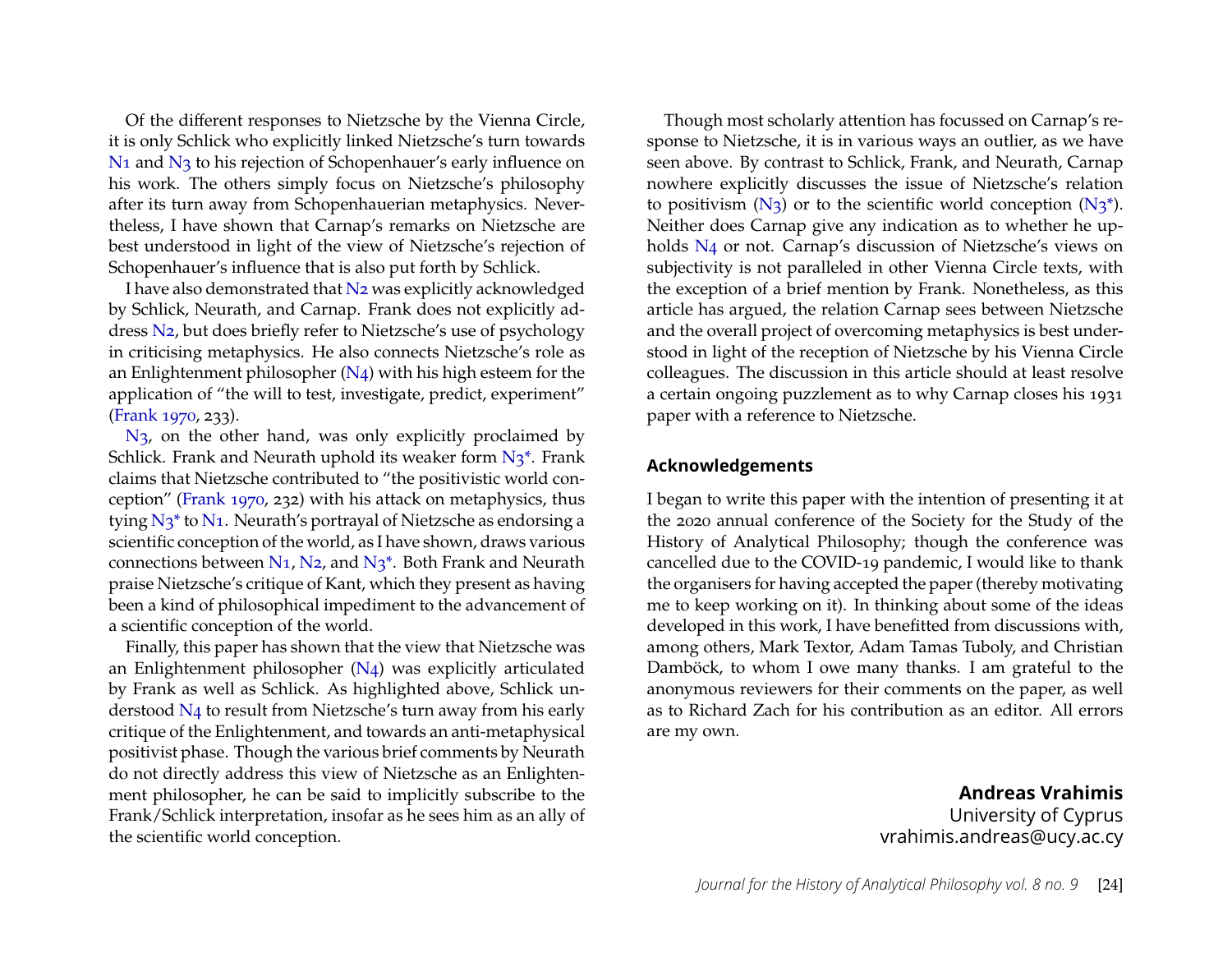#### **References**

- <span id="page-25-5"></span>Akehurst, Thomas L., 2010. *The Cultural Politics of Analytic Philosophy: Britishness and the Spectre of Europe*. London: Continuum.
- <span id="page-25-2"></span>Allen, Barry, 2003. "Carnap's Contexts: Comte, Heidegger, Nietzsche." In *A House divided: Comparing Analytic and Continental Philosophy*, edited by C. G. Prado, pp. 33–62. New York: Humanity Books.
- <span id="page-25-8"></span>Andreas-Salomé, Lou, 2001. *Nietzsche*, edited by Siegfried Mandel. Urbana, Ill.: University of Illinois Press.
- <span id="page-25-7"></span>Aschheim, Steven E., 1994. *The Nietzsche Legacy in Germany: 1890- 1990*. London, Berkeley, and Los Angeles: University of California Press.
- <span id="page-25-17"></span>Ayer, A. J., 1959. *Logical Positivism*. Glencoe, Ill.: The Free Press.
- <span id="page-25-10"></span>Bonnet, Christian, 2016. "Schlick et l'origine pratique de la connaissance." In *Wissenschaft und Praxis. Zur Wissenschaftsphilosophie in Frankreich und Österreich in der ersten Hälfte des 20. Jahrhunderts*, edited by Christian Bonnet and Elisabeth Nemeth, pp. 43–53. Dordrecht: Springer.
- <span id="page-25-9"></span>Bright, Liam Kofi. "Logical Empiricists on Race." *Studies in History and Philosophy of Biological and Biomedical Sciences* 65: 9–18.
- <span id="page-25-6"></span>Carnap, Rudolf, 1918. "Schema für den 9. Rundbrief". Unpublished manuscript, University of Pittsburgh, Archive for Scientific Philosophy, [https://digital.library.pitt.edu/](https://digital.library.pitt.edu/islandora/object/pitt%3A31735061847921/viewer) [islandora/object/pitt%3A31735061847921/viewer](https://digital.library.pitt.edu/islandora/object/pitt%3A31735061847921/viewer).
- <span id="page-25-4"></span> $-$ , 1922–33. "Lectures in Europe (Items  $43-54$ )". Unpublished manuscript, University of Pittsburgh, Archive for Scientific Philosophy, [https://digital.library.pitt.edu/](https://digital.library.pitt.edu/islandora/object/pitt%3A31735061812479/viewer) [islandora/object/pitt%3A31735061812479/viewer](https://digital.library.pitt.edu/islandora/object/pitt%3A31735061812479/viewer).
- <span id="page-25-15"></span>, 1929–37. "Lectures in Europe (Items 18—29)". Unpublished manuscript, University of Pittsburgh, Archive for Scientific Philosophy, [https://digital.library.pitt.edu/](https://digital.library.pitt.edu/islandora/object/pitt%3A31735061812453/viewer) [islandora/object/pitt%3A31735061812453/viewer](https://digital.library.pitt.edu/islandora/object/pitt%3A31735061812453/viewer).
- <span id="page-25-3"></span>, 1959a. "Psychology in Physical Language, translated by George Schick." In [Ayer](#page-25-17) [\(1959\)](#page-25-17), pp. 165–98.
- <span id="page-25-16"></span>, 1959b. "The Elimination Of Metaphysics Through Logical Analysis of Language, translated by Arthur Pap." In [Ayer](#page-25-17)  $(1959)$ , pp. 60–81.
- <span id="page-25-13"></span>, 2003. *The Logical Structure of the World and Pseudoproblems in Philosophy*, edited by Rolf A. George. Chicago: Open Court Classics.
- <span id="page-25-18"></span>Carsten Klein and Steve Awodey, eds., 2004. *Carnap Brought Home: The View from Jena*. Chicago: Open Court.
- <span id="page-25-11"></span>Carus, André W., 2008. *Carnap and Twentieth-Century Thought: Explication as Enlightenment*. Cambridge: Cambridge University Press.
- <span id="page-25-1"></span>Clark, Maudemarie and David Dudrick, 2004. "Nietzsche's Post-Positivism." *European Journal of Philosophy* 12: 369–85.
- <span id="page-25-0"></span>Cohen, Jonathan, 1999. "Nietzsche's Fling with Positivism." In *Nietzsche, Epistemology, and Philosophy of Science*, edited by Babette E. Babich and Robert S. Cohen, pp. 101–108. Dordrecht: Springer.
- <span id="page-25-14"></span>Dahms, Hans J., 2004. "Neue Sachlichkeit in the Architecture and Philosophy of the 1920s." In [Klein and Awodey](#page-25-18) [\(2004\)](#page-25-18), pp. 357–76.
- <span id="page-25-12"></span>Damböck, Christian, 2012. "Rudolf Carnap and Wilhelm Dilthey: 'German' Empiricism in the *Aufbau*." In *Rudolf Carnap and the Legacy of Logical Empiricism*, edited by Richard Creath, pp. 67– 88. Dordrecht: Springer.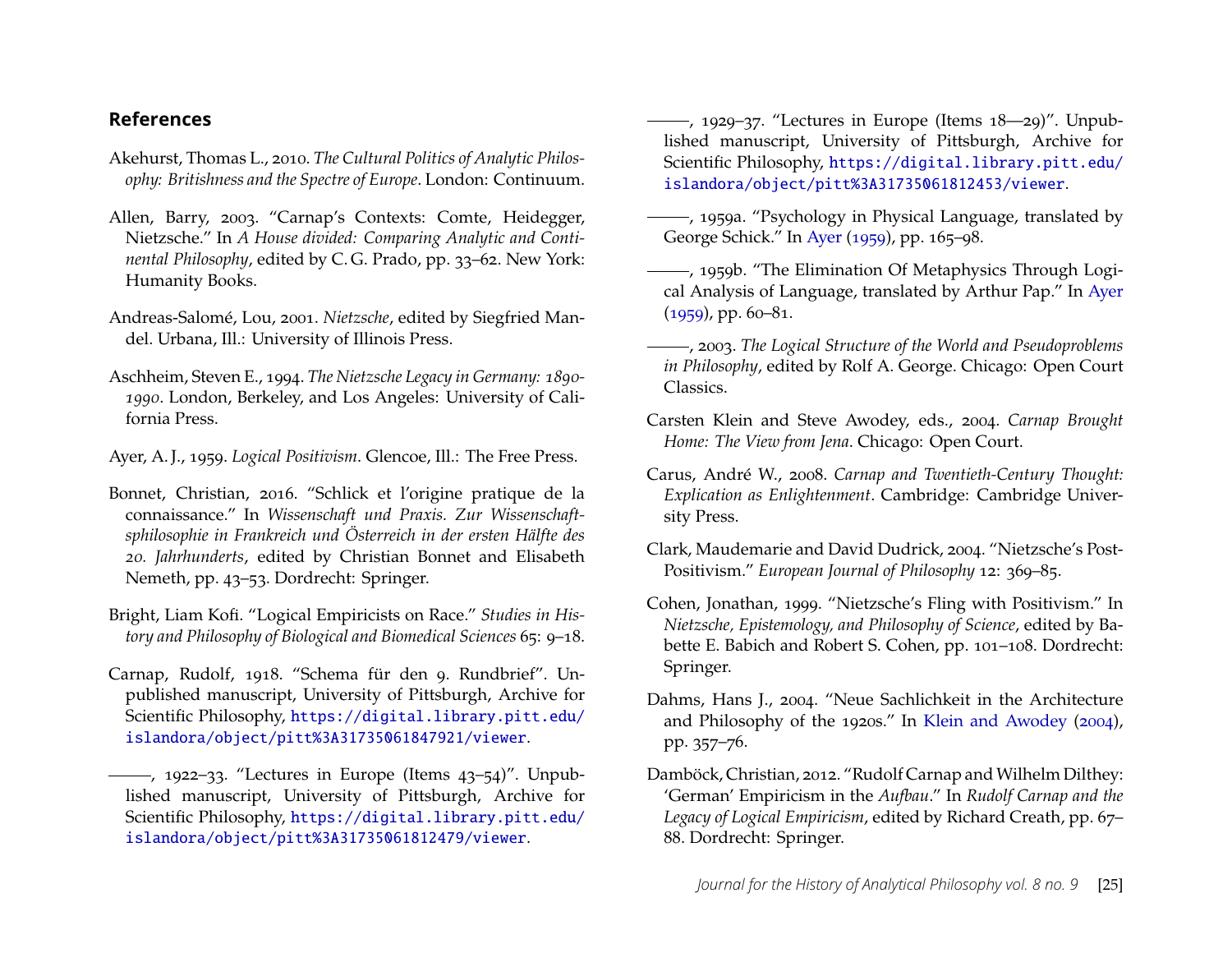- <span id="page-26-9"></span>Feigl, Herbert, 1979. "Memoir." In [Schlick](#page-28-19) [\(1979d\)](#page-28-19), pp. xv– xxxviii.
- <span id="page-26-8"></span>(1981), 1981. "Validation and Vindication: An Analysis of the Nature and the Limits of Ethical Arguments." In *Inquiries and Provocations: Selected Writings 1929–1974*, edited by Robert S. Cohen, pp. 378–92. Dordrecht: Reidel.
- <span id="page-26-4"></span>Ferrari, Massimo, 2016. "Wiener Gefühle. Fragen der Ethik zwischen Schlick und Carnap." In *Wissenschaft und Praxis. Zur Wissenschaftsphilosophie in Frankreich und Österreich in der ersten Hälfte des 20. Jahrhunderts*, edited by Christian Bonnet and Elisabeth Nemeth, pp. 5–28. Dordrecht: Springer.
- <span id="page-26-5"></span>Fischer, Kurt Rudolf, 1999. "Nietzsche and the Vienna Circle." In *Nietzsche, Theories of Knowledge, and Critical Theory*, edited by Babette E. Babich and Robert S. Cohen, pp. 119–28. Dordrecht: Springer.
- <span id="page-26-12"></span>Frank, Philipp, 1915. "[Rezension] Hans Kleinpeter, *Der Phaenomenalismus*, Leipzig 1913." *Monatshefte für Mathematik und Physik* 1915: 46–47.
- <span id="page-26-16"></span>, 1947. *Einstein: His Life and Times*, edited by George Rosen. New York: Alfred Knopf.
- <span id="page-26-13"></span>, 1949. *Modern Science and its Philosophy*. Cambridge, Mass.: Harvard University Press.
- <span id="page-26-6"></span>, 1970. "The Importance of Ernst Mach's Philosophy of Science for our times." In *Ernst Mach: Physicist and Philosopher*, edited by Robert S. Cohen and Raymond J. Seeger, pp. 219–34. Dordrecht: Reidel.
- <span id="page-26-18"></span>Friedman, Michael, 2000. *A Parting of the Ways: Carnap, Cassirer, and Heidegger*. Chigago: Court.
- <span id="page-26-1"></span>Gabriel, Gottfried, 2004. "Introduction: Carnap Brought Home." In [Klein and Awodey](#page-25-18) [\(2004\)](#page-25-18), pp. 3–24.
- <span id="page-26-19"></span>Galison, Peter, 1990. "Aufbau/Bauhaus: Logical Positivism and Architectural Modernism." *Critical Inquiry* 16: 709–52.
- <span id="page-26-11"></span>Gori, Pietro, 2012. "Nietzsche as Phenomenalist?" In *Nietzsches Wissenschaftsphilosophie*, edited by Helmut Heit, Günter Abel and Marco Brusotti, pp. 345–56. Berlin: de Gruyter.
- <span id="page-26-15"></span>, 2019. *Nietzsche's Pragmatism: A Study on Perspectival Thought*, edited by Sarah De Sanctis. Berlin: de Gruyter.
- <span id="page-26-0"></span>Hussain, Nadeem J. Z., 2004. "Nietzsche's Positivism." *European Journal of Philosophy* 12: 326–68.
- <span id="page-26-2"></span>Iven, Mathias, 2013a. "Einleitung." In [Schlick](#page-28-1) [\(2013\)](#page-28-1), pp. 17–52.
- <span id="page-26-3"></span>, 2013b. "Editorischer Bericht." In [Schlick](#page-28-1) [\(2013\)](#page-28-1), pp. 55–76.
- <span id="page-26-14"></span>Kleinpeter, Hans, 1913. *Der Phenomenalismus: Eine naturwissenschaftliche Weltanschauung*. Leipzig: Barth.
- Lange, Friedrich Albert, 1866. *Geschichte des Materialismus: Und Kritik seiner Bedeutung in Gegenwart*. Iserlohn: Baedeker.
- <span id="page-26-17"></span>Leinonen, Mikko, 2016. "Assessing Rickert's Influences on Carnap." In *Influences on the*Aufbau, edited by Christian Damböck, pp. 213–32. Cham: Springer.
- <span id="page-26-10"></span>Lewis, Joia, 1988. "Schlick's Critique of Positivism." *PSA: Proceedings of the Biennial Meeting of the Philosophy of Science Association* 1: 110–17.
- <span id="page-26-7"></span>Martin, Nicholas, 2006. "Nietzsche as Hate-Figure in Britain's Great War: 'The Execrable Neech'." In *The First World War as a Clash of Cultures*, edited by Fred Bridgham, pp. 147–66. New York: Camden House.
- <span id="page-26-20"></span>McGuinness, Brian and Joachim Schulte, eds., 1994. *Ethics and the Will*. Dordrecht: Springer.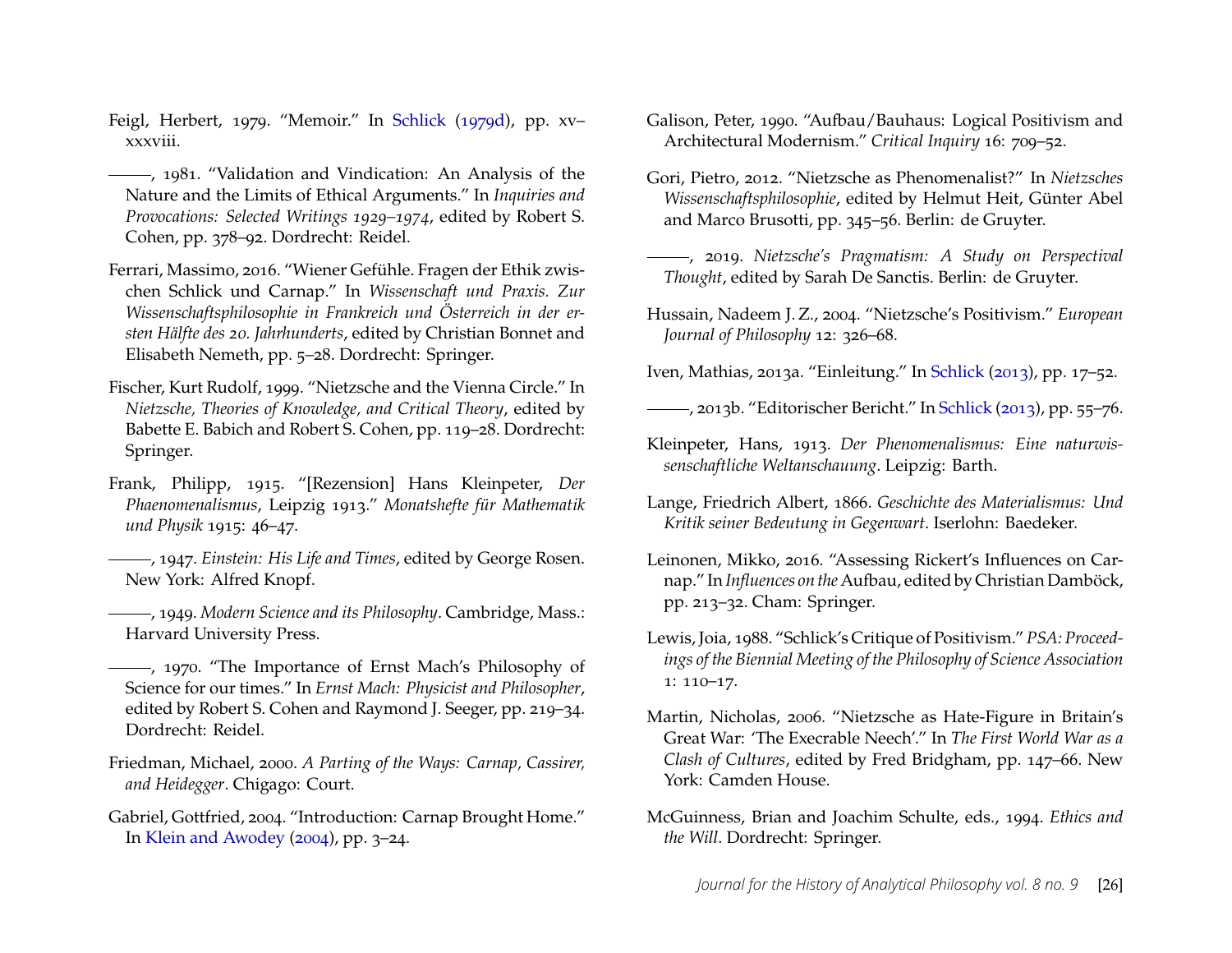- <span id="page-27-1"></span>Moreira, Felipe G. A., 2018. "Overcoming Metametaphysics: Nietzsche and Carnap." *Nietzsche Studien* 47: 240–71.
- <span id="page-27-17"></span>Mormann, Thomas, 2006. "Between Heidelberg and Marburg: The Aufbau's Neo-Kantian origins and the AP/CP divide." *Sapere Aude: Revista de Filosofia* 1: 22–50.
- <span id="page-27-5"></span>, 2010. "Zwischen Weisheit und Wissenschaft: Schlicks weites philosophisches Spektrum." *Grazer Philosophische Studien* 80: 263–85.
- <span id="page-27-0"></span>, 2012. "Carnap's Boundless Ocean of Unlimited Possibilities: Between Enlightenment and Romanticism." In *Carnap's Ideal of Explication and Naturalism*, edited by Pierre Wagner, pp. 63–78. Basingstoke: Palgrave Macmillan.
- <span id="page-27-4"></span>, 2015. "Review of *Moritz Schlick: Nietzsche und Schopenhauer (Vorlesungen)*." *Journal for General Philosophy of Science* 46: 419– 23.
- <span id="page-27-16"></span>, 2016. "Carnap's *Aufbau* in the Weimar Context." In *Influences on the* Aufbau, edited by Christian Damböck, pp. 115–36. Cham: Springer.
- <span id="page-27-3"></span>Nelson, Eric, 2018. "Dilthey and Carnap: The Feeling of Life, the Scientific Worldview, and the Elimination of Metaphysics." In *The Worlds of Positivism*, edited by Johannes Feichtinger, Franz L. Fillafer and Jan Surman, pp. 321–46. Cham: Palgrave Macmillan.
- <span id="page-27-2"></span>Nemeth, Elisabeth, 1992. "Nietzsche, Neurath und die Reflexivität der Moderne." In *Philosophie, Psychoanalyse, Emigration: Festschrift für Kurt Rudolf Fischer*, edited by P. Muhr, P. Feyerabend and C. Wegeler, pp. 251–66. Vienna: Universitätsverlag.
- <span id="page-27-14"></span>Neurath, Otto, 1955. "Unified Science as Encyclopedic Integration." In *International Encyclopedia of Unified Science.* Volume I.

Part 1, edited by Otto Neurath, Rudolf Carnap and Charles Morris, pp. 1–27. Chicago: University of Chicago Press.

- <span id="page-27-13"></span>, 1981. "Einheitswissenschaft als Empiristische Synthese." In *Gesammelte philosophische und methodologische Schriften.* Volume 2, edited by Rudolf Haller and Heiner Rutte, pp. 825–31. Vienna: Hölder-Pichler-Tempsky.
- <span id="page-27-15"></span>, 1987. "Unified Science and Psychology." In *Unified Science*, edited by Brian McGuinness, pp. 1–23. Dordrecht: Reidel.
- <span id="page-27-7"></span>Neurath, O. and J. A. Lauwerys, 1944. "Nazi textbooks and the future." *The Journal of Education* 76: 521–22, 574–76.
- <span id="page-27-8"></span>, 1945. "Plato's Republic and German Education." *The Jour*nal of Education 77: 57-59.
- <span id="page-27-11"></span>Nietzsche, Friedrich W., 1996. *On the Genealogy of Morals*, edited by Douglas Smith. Oxford: Oxford University Press.
- <span id="page-27-10"></span>, 2002. *Beyond Good and Evil*, edited by Judith Norman. Cambridge: Cambridge University Press.
- <span id="page-27-18"></span>Potochnik, Angela and Audrey Yap, 2006. "Revisiting Galison's 'Aufbau/Bauhaus' in light of Neurath's philosophical projects." *Studies in History and Philosophy of Science* Part A 37: 469–88.
- <span id="page-27-12"></span>Reichenbach, Hans, 1978. *Selected Writings, 1909–1953.* Volume 1, edited by Maria Reichenbach and Robert S. Cohen. Dordrecht: Reidel.
- <span id="page-27-9"></span>Reisch, George A., 2005. *How the Cold War transformed Philosophy of Science: To the Icy Slopes of Logic*. Cambridge: Cambridge University Press.
- <span id="page-27-6"></span>Russell, Bertrand, 1946. *History of Western Philosophy: And its connection with Political and Social Circumstances from the Earliest Times to the Present Day*. London: Allen and Unwin.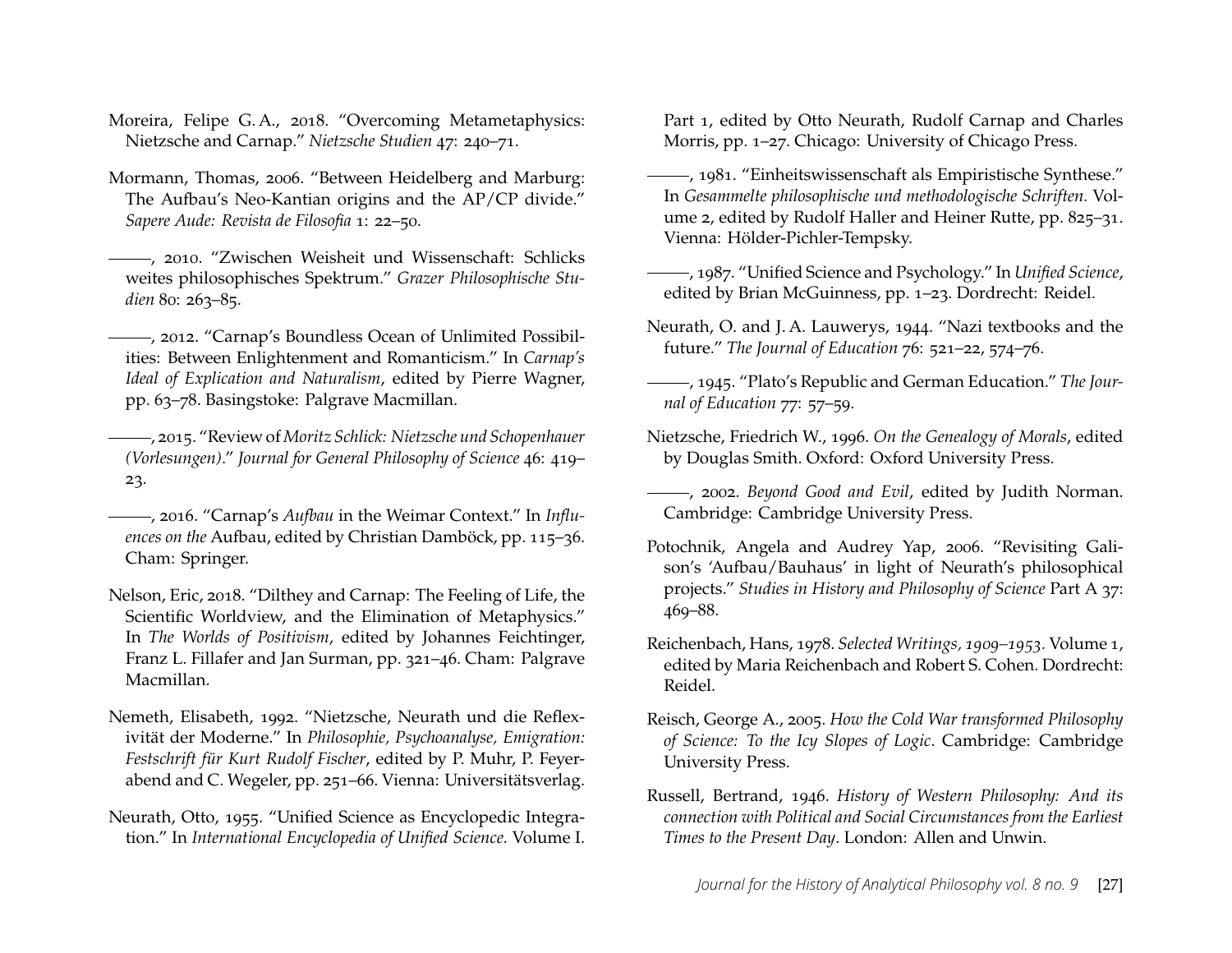- <span id="page-28-0"></span>Sachs, Carl B., 2011. "What Is To Be Overcome? Nietzsche, Carnap, and Modernism as the Overcoming of Metaphysics." *History of Philosophy Quarterly* 28: 303–18.
- <span id="page-28-6"></span>Schleichert, Hubert, 2003. "Moritz Schlick's Idea of Non-Territorial States." In *The Vienna Circle and Logical Empiricism: Re-evaluation and Future Perspectives*, edited by Friedrich Stadler, pp. 49–61. Dordrecht: Kluwer.
- <span id="page-28-12"></span>Schlick, Moritz, 1938. "L'École de Vienne et la philosophie traditionnelle." In *Gesammelte Aufsätze 1926–1936*. Vienna: Gerold & Co.
- , 1939. *Problems of Ethics*, edited by David Rynin. New York: Prentice Hall.
- <span id="page-28-2"></span>, 1952. *Natur und Kultur*. Vienna & Stuttgart: Humboldt.
- <span id="page-28-16"></span>, 1959. "The Foundation of Knowledge, translated by David Rynin." In [Ayer](#page-25-17) [\(1959\)](#page-25-17), pp. 209–27.
- <span id="page-28-8"></span>, 1962. *Aphorismen*, edited by Blanche Hardy Schlick. Vienna: Carl Ueberreuter.
- <span id="page-28-15"></span>, 1974. *General Theory of Knowledge*, edited by Albert E. Blumberg. Vienna: Springer.
- <span id="page-28-17"></span>, 1979a. "On the Meaning of Life." In [Schlick](#page-28-20) [\(1979e\)](#page-28-20), pp. 112–29.
- <span id="page-28-13"></span>, 1979b. "The fundamental problem of aesthetics seen in an evolutionary light." In [Schlick](#page-28-19) [\(1979d\)](#page-28-19), pp. 1–24.
- <span id="page-28-10"></span>, 1979c. "The Present Task of Philosophy." In [Schlick](#page-28-19) [\(1979d\)](#page-28-19), pp. 104–18.
- <span id="page-28-19"></span>, 1979d. *Moritz Schlick: Philosophical Papers: Volume One (1909-1922)*, edited by Henk L. Mulder and Barbara van de Velde-Schlick. Dordrecht: Reidel.
- <span id="page-28-20"></span>, 1979e. *Moritz Schlick: Philosophical Papers: Volume Two (1925-1936)*, edited by Henk L. Mulder and Barbara van de Velde-Schlick. Dordrecht: Reidel.
- <span id="page-28-9"></span>, 2006. *Lebensweisheit: Versuch einer Glückseligkeitslehre und Fragen der Ethik*, edited by Mathias Iven. Vienna: Springer.
- <span id="page-28-11"></span>, 2008. "The Future of Philosophy." In *Die Wiener Zeit: Aufsätze, Beiträge, Rezensionen 1926–1936*, edited by Johannes Friedl and Heiner Rutte, pp. 371–90. Dordrecht: Springer.
- <span id="page-28-1"></span>, 2013. *Nietzsche und Schopenhauer*, edited by Mathias Iven. Dordrecht: Springer.
- <span id="page-28-3"></span>Soulez, Antonia, 2019. "Does Understanding Mean Forgiveness? Otto Neurath and Plato's 'Republic' in 1944–45." In *Neurath Reconsidered: New Sources and Perspectives*, edited by Jordi Cat and Adam T. Tuboly, pp. 435–49. Dordrecht: Springer.
- <span id="page-28-5"></span>Stadler, Friedrich, 2015. *The Vienna Circle: Studies in the Origins, Development, and Influence of Logical Empiricism*. Dordrecht: Springer.
- <span id="page-28-14"></span>Mark Textor, 2018. "Schlick on the Source of the 'Great Errors in Philosophy'." *Journal of the American Philosophical Association* 4: 105–25.
- <span id="page-28-18"></span>Tuboly, Adam Tamas, 2019. "Review of Michael Turk, *Otto Neurath and the History of Economics*." *Review of Radical Political Economics* 52: 164–68.
- <span id="page-28-7"></span>, forthcoming a. "Making Logical Positivism Less Logical: The Case of Schlick and von Mises." In *The Socio-Ethical Dimension of Knowledge: The Mission of Logical Empiricism*, edited by Christian Damböck and Adam T. Tuboly. Cham: Springer.
- <span id="page-28-4"></span>, forthcoming b. "Neurath on Plato-Hitler and the British Scene of Irritation." In *Proceedings of the Carnap/Neurath Con-*